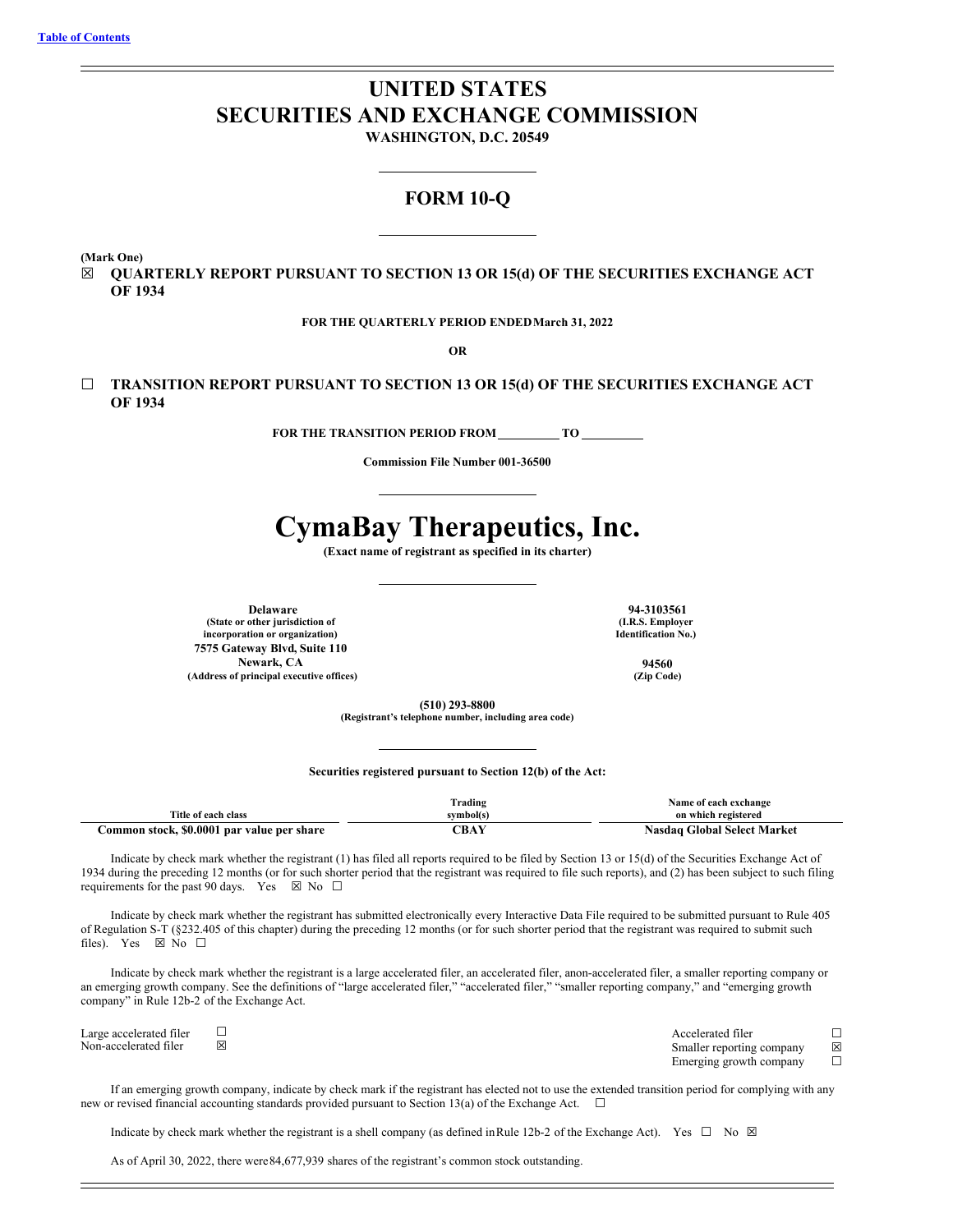ł.

# **CYMABAY THERAPEUTICS, INC. QUARTERLY REPORT ON FORM 10-Q**

# **TABLE OF CONTENTS**

<span id="page-1-0"></span>

|                   |                                                                                                                           | Page |
|-------------------|---------------------------------------------------------------------------------------------------------------------------|------|
| <b>PART I</b>     | <b>FINANCIAL INFORMATION</b>                                                                                              |      |
| Item 1.           | <b>Financial Statements</b>                                                                                               | 3    |
|                   | Condensed Consolidated Balance Sheets at March 31, 2022 and December 31, 2021 (unaudited)                                 | 3    |
|                   | Condensed Consolidated Statements of Operations and Comprehensive Loss for the Three Months Ended March 31, 2022 and 2021 |      |
|                   | (unaudited)                                                                                                               | 4    |
|                   | Condensed Consolidated Statements of Cash Flows for the Three Months Ended March 31, 2022 and 2021 (unaudited)            |      |
|                   | Condensed Consolidated Statements of Stockholders' Equity for the Three Months Ended March 31, 2022 and 2021 (unaudited)  | 6    |
|                   | Notes to Condensed Consolidated Financial Statements (unaudited)                                                          |      |
| Item 2.           | Management's Discussion and Analysis of Financial Condition and Results of Operations                                     | 16   |
| Item 3.           | <b>Quantitative and Qualitative Disclosures About Market Risk</b>                                                         | 21   |
| Item 4.           | <b>Controls and Procedures</b>                                                                                            | 21   |
| <b>PART II</b>    | <b>OTHER INFORMATION</b>                                                                                                  | 22   |
| Item 1.           | <b>Legal Proceedings</b>                                                                                                  | 22   |
| Item 1A.          | <b>Risk Factors</b>                                                                                                       | 22   |
| Item 6.           | <b>Exhibits</b>                                                                                                           | 45   |
| <b>Signatures</b> |                                                                                                                           | 46   |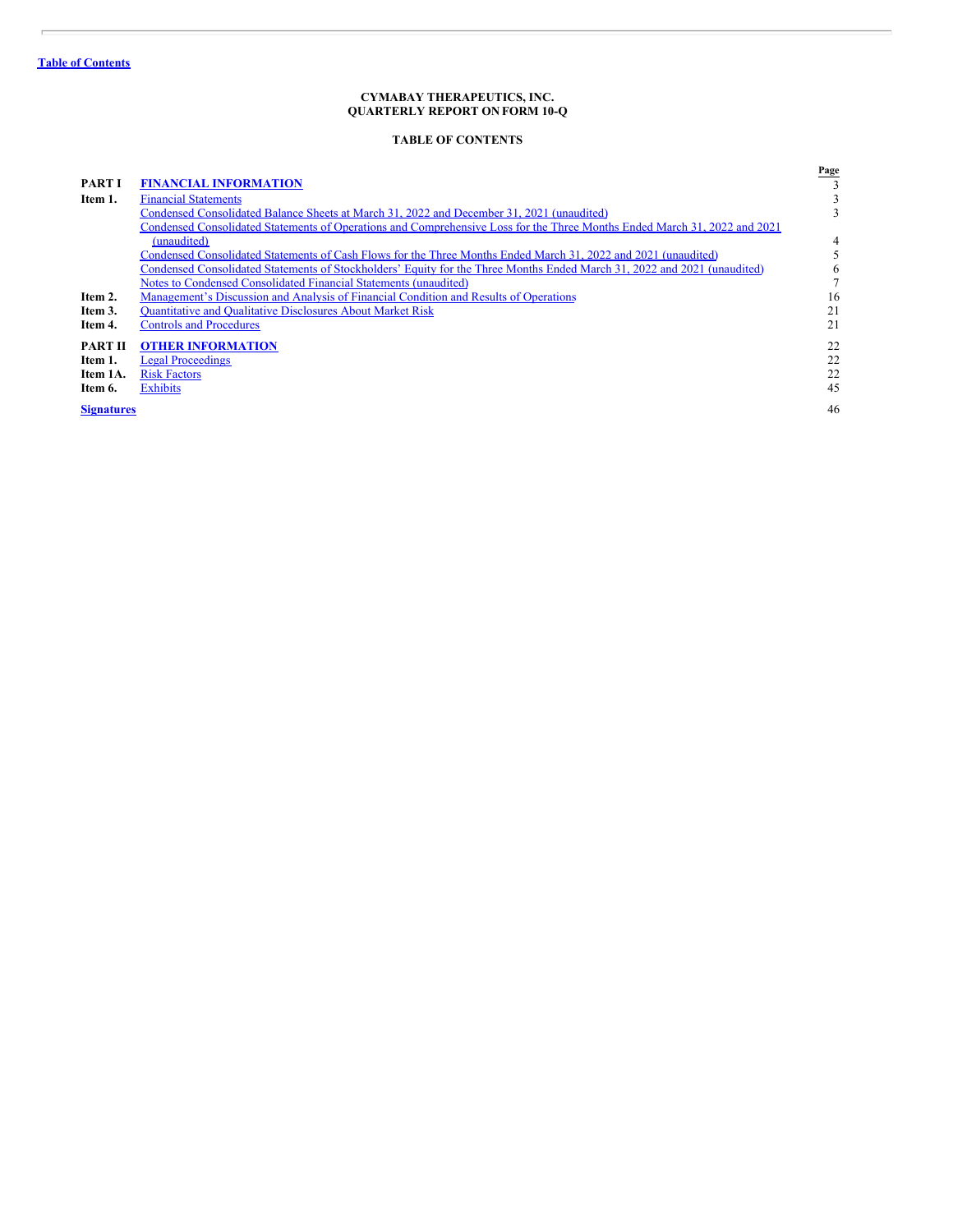# <span id="page-2-0"></span>**PART I. FINANCIAL INFORMATION**

# <span id="page-2-2"></span><span id="page-2-1"></span>**Item 1. Financial Statements**

#### **CymaBay Therapeutics, Inc. Condensed Consolidated Balance Sheets**

*(In thousands, except share and per share amounts)*

*(unaudited)*

|                                                                                                              | March 31,<br>2022   | December 31,<br>2021  |
|--------------------------------------------------------------------------------------------------------------|---------------------|-----------------------|
| <b>Assets</b>                                                                                                |                     |                       |
| Current assets:                                                                                              |                     |                       |
| Cash and cash equivalents                                                                                    | \$73,995            | 125,806<br>\$         |
| Marketable securities                                                                                        | 114,564             | 60,729                |
| Prepaid research and development expenses                                                                    | 1,384               | 2,371                 |
| Other prepaid expenses and current assets                                                                    | 2,103               | 2,193                 |
| Total current assets                                                                                         | 192,046             | 191,099               |
| Property and equipment, net                                                                                  | 1,024               | 1,178                 |
| Non-current marketable securities                                                                            | 4,885               | 8,067                 |
| Operating lease right-of-use asset                                                                           | 239                 | 254                   |
| Other assets                                                                                                 | 2,448               | 1,720                 |
| Total assets                                                                                                 | \$200,642           | 202,318               |
| Liabilities and stockholders' equity                                                                         |                     |                       |
| Current liabilities:                                                                                         |                     |                       |
| Accounts payable                                                                                             | $\mathbf{s}$<br>199 | $\mathbf{s}$<br>2,728 |
| Accrued research and development expenses                                                                    | 9,659               | 9,752                 |
| Other accrued liabilities                                                                                    | 4,181               | 5,886                 |
| Total current liabilities                                                                                    | 14.039              | 18,366                |
| Development financing liability                                                                              | 78,685              | 50,320                |
| Long-term portion of operating lease liability                                                               | 537                 | 695                   |
| <b>Total liabilities</b>                                                                                     | 93,261              | 69,381                |
| Commitments and contingencies                                                                                |                     |                       |
| Stockholders' equity:                                                                                        |                     |                       |
| Preferred stock, \$0,0001 par value: 10,000,000 shares authorized; no shares issued and outstanding          |                     |                       |
| Common stock, \$0.0001 par value: 200,000,000 shares authorized; 84,677,939 and 84,677,939 shares issued and |                     |                       |
| outstanding as of March 31, 2022 and December 31, 2021, respectively                                         | 8                   | 8                     |
| Additional paid-in capital                                                                                   | 902,217             | 899,798               |
| Accumulated other comprehensive loss                                                                         | (219)               | (13)                  |
| Accumulated deficit                                                                                          | (794, 625)          | (766, 856)            |
| Total stockholders' equity                                                                                   | 107,381             | 132,937               |
| Total liabilities and stockholders' equity                                                                   | \$200,642           | 202,318<br>\$         |

*See accompanying notes to the condensed consolidated financial statements.*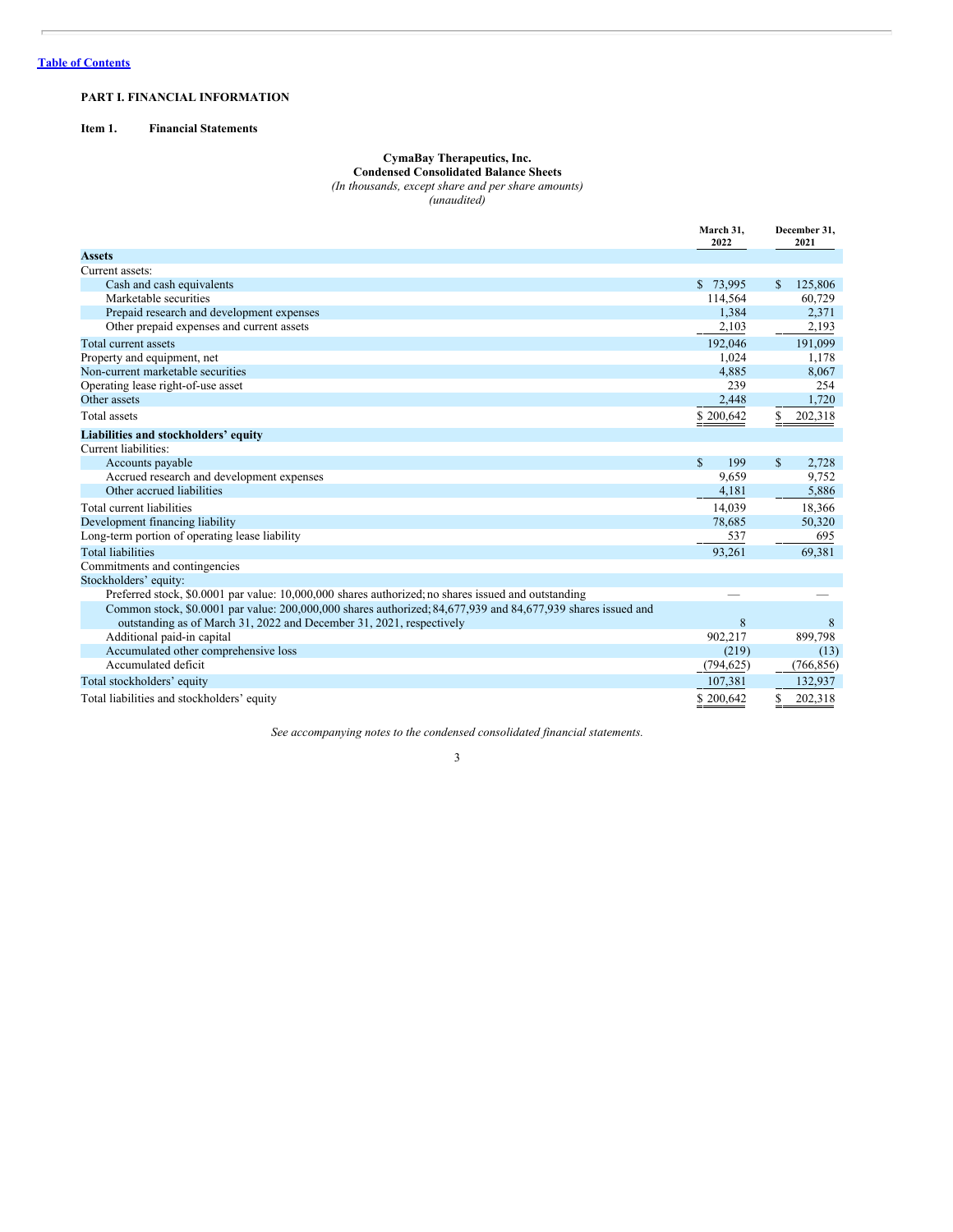#### **CymaBay Therapeutics, Inc.**

# **Condensed Consolidated Statements of Operations and Comprehensive Loss**

*(In thousands, except share and per share information)*

*(unaudited)*

<span id="page-3-0"></span>

|                                                                                                          | <b>Three Months Ended</b><br>March 31, |            |    |            |
|----------------------------------------------------------------------------------------------------------|----------------------------------------|------------|----|------------|
|                                                                                                          |                                        | 2022       |    | 2021       |
| Operating expenses:                                                                                      |                                        |            |    |            |
| Research and development                                                                                 | \$                                     | 18,415     | \$ | 12,382     |
| General and administrative                                                                               |                                        | 6,087      |    | 5,236      |
| Total operating expenses                                                                                 |                                        | 24,502     |    | 17,618     |
| Loss from operations                                                                                     |                                        | (24, 502)  |    | (17,618)   |
| Other income (expense), net:                                                                             |                                        |            |    |            |
| Interest income                                                                                          |                                        | 98         |    | 67         |
| Interest expense                                                                                         |                                        | (3,365)    |    |            |
| Total other income (expense), net                                                                        |                                        | (3,267)    |    | 67         |
| Net loss                                                                                                 |                                        | (27,769)   |    | (17, 551)  |
| Other comprehensive loss:                                                                                |                                        |            |    |            |
| Unrealized loss on marketable securities                                                                 |                                        | (206)      |    | (14)       |
| Total other comprehensive loss                                                                           |                                        | (206)      |    | (14)       |
| Comprehensive loss                                                                                       |                                        | (27, 975)  |    | (17, 565)  |
| Basic and diluted net loss per common share                                                              |                                        | (0.32)     |    | (0.25)     |
| Weighted average common shares outstanding used to calculate basic and diluted net loss per common share |                                        | 87,802,939 |    | 68,946,092 |

*See accompanying notes to the condensed consolidated financial statements.* 4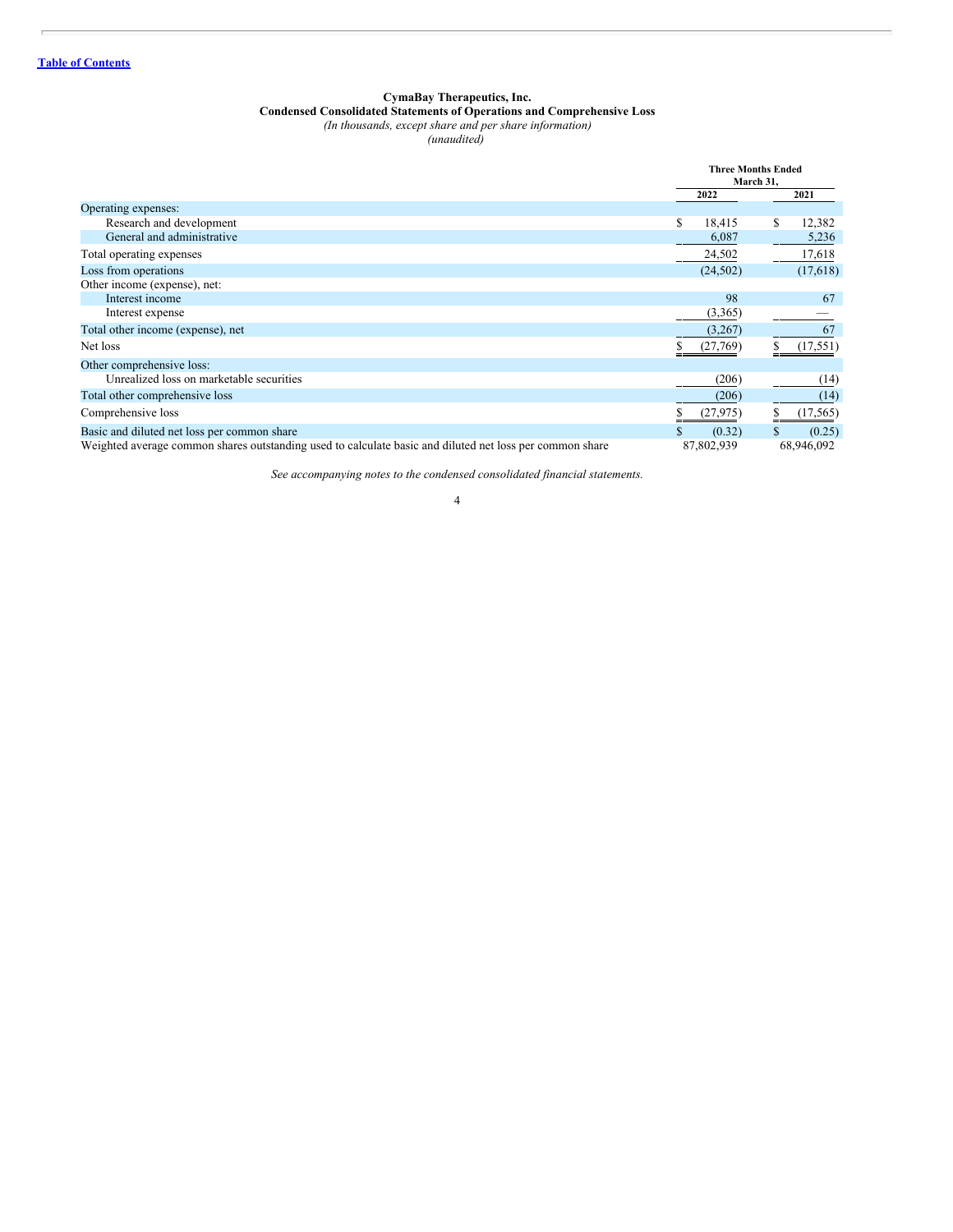#### **CymaBay Therapeutics, Inc.**

# **Condensed Consolidated Statements of Cash Flows**

*(In thousands) (unaudited)*

<span id="page-4-0"></span>

|                                                                             | <b>Three Months Ended</b><br>March 31, |            |
|-----------------------------------------------------------------------------|----------------------------------------|------------|
|                                                                             | 2022                                   | 2021       |
| <b>Operating activities</b>                                                 |                                        |            |
| Net loss                                                                    | \$(27,769)                             | \$(17,551) |
| Adjustments to reconcile net loss to net cash used in operating activities: |                                        |            |
| Depreciation and amortization                                               | 169                                    | 164        |
| Stock-based compensation expense                                            | 2,414                                  | 2,505      |
| Accretion of development financing liability                                | 3,365                                  |            |
| Net accretion and amortization of investments in marketable securities      | 131                                    | 196        |
| Changes in assets and liabilities:                                          |                                        |            |
| Other prepaid expenses and current assets                                   | 1,077                                  | (2,553)    |
| Other assets                                                                | (728)                                  | (1,239)    |
| Accounts payable                                                            | (2,341)                                | 1,375      |
| Accrued research and development expenses                                   | (93)                                   | (1,404)    |
| Other accrued liabilities                                                   | (1,587)                                | (2,054)    |
| Net cash used in operating activities                                       | (25, 362)                              | (20, 561)  |
| <b>Investing activities</b>                                                 |                                        |            |
| Purchases of property and equipment                                         |                                        | (94)       |
| Purchases of marketable securities                                          | (62, 485)                              | (18,212)   |
| Proceeds from maturities of marketable securities                           | 11,495                                 | 54,000     |
| Net cash (used in) provided by investing activities                         | (50,990)                               | 35,694     |
| <b>Financing activities</b>                                                 |                                        |            |
| Proceeds from development financing                                         | 25,000                                 |            |
| Issuance costs paid for issuance of common stock                            | (459)                                  |            |
| Net cash provided by financing activities                                   | 24,541                                 |            |
| Net (decrease) increase in cash and cash equivalents                        | (51, 811)                              | 15,133     |
| Cash and cash equivalents at beginning of period                            | 125,806                                | 28,193     |
| Cash and cash equivalents at end of period                                  | \$73,995                               | \$43,326   |
| <b>Supplemental disclosure</b>                                              |                                        |            |
| Cash paid for amounts included in the measurement of lease liabilities      | \$<br>171                              | S<br>166   |

*See accompanying notes to the condensed consolidated financial statements.*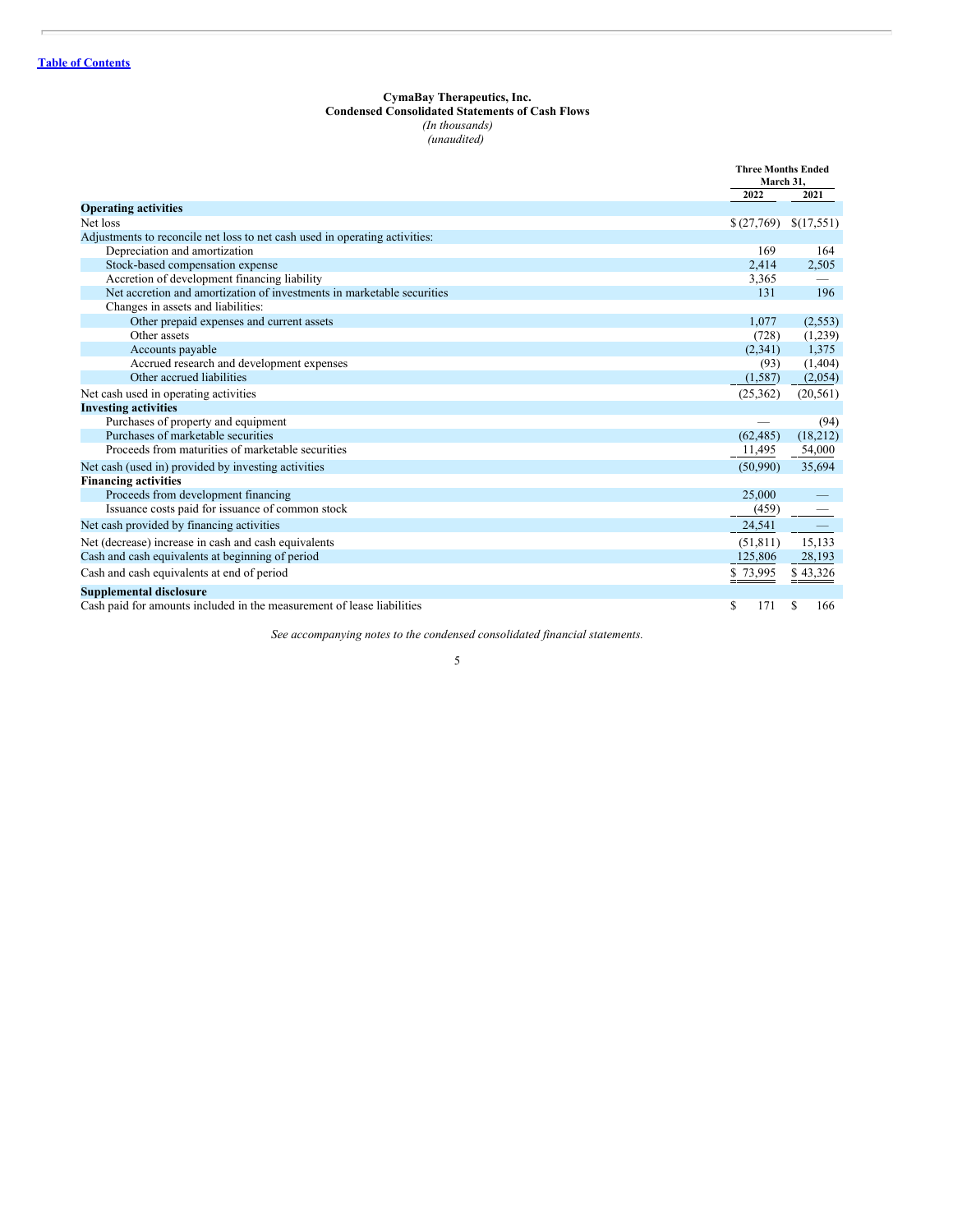#### **CymaBay Therapeutics, Inc. Condensed Consolidated Statements of Stockholders' Equity**

*(In thousands, except share information)*

*(unaudited)*

<span id="page-5-0"></span>

|                                                                               |               | <b>Common Stock</b> |        |    | <b>Additional</b><br>Paid-in |    | <b>Accumulated</b><br>Other<br>Comprehensive |     | Accumulated    |     | Total<br>Stockholders' |
|-------------------------------------------------------------------------------|---------------|---------------------|--------|----|------------------------------|----|----------------------------------------------|-----|----------------|-----|------------------------|
|                                                                               | <b>Shares</b> |                     | Amount |    | Capital                      |    | Income (Loss)                                |     | <b>Deficit</b> |     | Equity                 |
| Balances as of December 31, 2021                                              | 84,677,939    | $\mathbf{s}$        | 8      | \$ | 899,798                      | S. | (13)                                         | \$  | (766, 856)     | S   | 132,937                |
| Issuance costs related to issuance of common stock<br>and pre-funded warrants |               |                     |        |    |                              |    |                                              |     |                |     |                        |
| Stock-based compensation expense                                              |               |                     |        |    | 2,414                        |    |                                              |     |                |     | 2,414                  |
| Net loss                                                                      |               |                     |        |    |                              |    |                                              |     | (27,769)       |     | (27,769)               |
| Net unrealized loss on marketable securities                                  |               |                     |        |    |                              |    | (206)                                        |     |                |     | (206)                  |
| Balances as of March 31, 2022                                                 | 84,677,939    |                     | 8      | S  | 902,217                      |    | (219)                                        |     | (794,625)      | \$  | 107,381                |
|                                                                               |               | <b>Common Stock</b> |        |    | <b>Additional</b><br>Paid-in |    | <b>Accumulated</b><br>Other<br>Comprehensive |     | Accumulated    |     | Total<br>Stockholders' |
|                                                                               | <b>Shares</b> |                     | Amount |    | Capital                      |    | Income (Loss)                                |     | Deficit        |     | Equity                 |
| Balances as of December 31, 2020                                              | 68,946,092    |                     |        | \$ | 819,549                      | S  | 8                                            | \$. | (676, 858)     | \$  | 142,706                |
| Stock-based compensation expense                                              |               |                     |        |    | 2,505                        |    |                                              |     |                |     | 2,505                  |
| Net loss                                                                      |               |                     |        |    |                              |    |                                              |     | (17, 551)      |     | (17, 551)              |
| Net unrealized loss on marketable securities                                  |               |                     |        |    |                              |    | (14)                                         |     |                |     | (14)                   |
| Balances as of March 31, 2021                                                 | 68,946,092    | S                   |        | \$ | 822,054                      | S  | (6)                                          |     | (694, 409)     | \$. | 127,646                |

*See accompanying notes to the condensed consolidated financial statements.*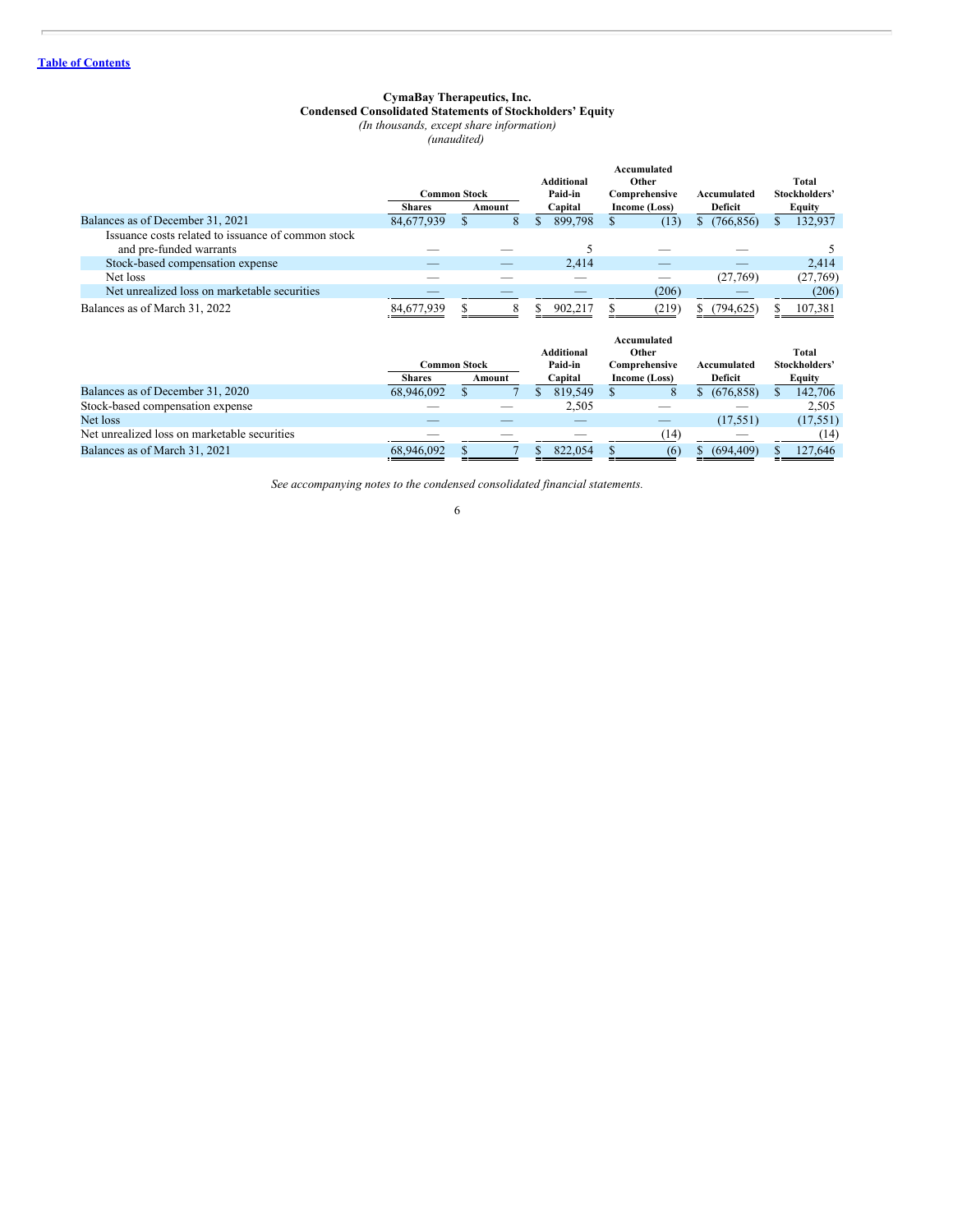#### **CymaBay Therapeutics, Inc. Notes to Condensed Consolidated Financial Statements (unaudited)**

#### <span id="page-6-0"></span>**1. Organization and Description of Business**

CymaBay Therapeutics, Inc. (the Company or CymaBay) is a clinical-stage biopharmaceutical company focused on developing and providing access to innovative therapies for patients with liver and other chronic diseases with high unmet medical need. The Company's key clinical development candidate is seladelpar. Seladelpar has been under development primarily for the treatment of primary biliary cholangitis (PBC), a rare liver disease. The Company was incorporated in Delaware in October 1988 as Transtech Corporation. The Company's headquarters and operations are located in Newark, California and it operates in one segment.

#### **Liquidity**

The Company has incurred net operating losses and negative cash flows from operations since its inception. During the three months ended March 31, 2022, the Company incurred a net loss of \$27.8 million and used \$25.4 million of cash in operations. At March 31, 2022, the Company had an accumulated deficit of \$794.6 million.

Historically, the Company has incurred substantial research and development expenses in the course of studying its product candidates in clinical trials. To date, none of the Company's product candidates have been approved for marketing and sale, and the Company has not recorded any revenue from product sales. Generally, the Company's ability to achieve profitability is dependent on its ability to successfully develop, acquire or in-license additional product candidates, conduct clinical trials for those product candidates, obtain regulatory approvals, and support commercialization activities for those product candidates. Any products developed will require approval of the U.S. Food and Drug Administration (FDA) or a foreign regulatory authority prior to commercial sale. The regulatory approval process is expensive, time-consuming, and uncertain, and any denial or delay of approval could have a material adverse effect on the Company. Even if approved, the Company's products may not achieve market acceptance and will face competition from both generic and branded pharmaceutical products.

As of March 31, 2022, the Company had cash, cash equivalents and marketable securities totaling \$193.4 million, which the Company believes is sufficient to fund its current operating plan for at least twelve months from the issuance date of its financial statements. The Company has historically obtained, and expects to obtain in the future, additional financing to fund its business strategy through: future equity offerings; debt financing; one or more possible licenses, collaborations or other similar arrangements with respect to development and/or commercialization rights of the Company's product candidates; or a combination of the above. It is unclear if or when any such transactions will occur, on satisfactory terms or at all. The Company's failure to raise capital as and when needed could have a negative impact on its financial condition and its ability to pursue its business strategies. If adequate funds are not available to the Company, it could have a material adverse effect on the Company's business, results of operations, and financial condition. Market volatility resulting from the global novel coronavirus disease (COVID-19) pandemic, geopolitical or other factors could also adversely impact the Company's ability to access capital when and as needed. Failure to raise sufficient capital when needed could require the Company to significantly delay, scale back or discontinue one or more of its product development programs or commercialization efforts, or other aspects of its business plans, and the Company's operating results and financial condition would be adversely affected.

#### **2. Summary of Significant Accounting Policies**

#### **Basis of Presentation and Use of Estimates**

The accompanying interim condensed consolidated financial statements are unaudited and are comprised of the accounts of CymaBay and its wholly-owned subsidiaries. All intercompany balances and transactions have been eliminated in consolidation. The Company has no unconsolidated subsidiaries or investments accounted for under the equity method.

These unaudited interim condensed consolidated financial statements have been prepared in accordance with accounting principles generally accepted in the United States of America (U.S. GAAP), which requires management to make informed estimates and assumptions that impact the amounts and disclosures reported in the condensed consolidated financial statements and accompanying notes, and the requirements of the United States Securities and Exchange Commission (SEC) for interim reporting. As permitted under those rules, certain footnotes or other financial information that are normally required by U.S. GAAP can be condensed or omitted.

In management's opinion, the unaudited interim condensed consolidated financial statements have been prepared on the same basis as the audited financial statements and include normal recurring adjustments necessary for the fair presentation of the Company's financial position and its results of operations and comprehensive loss and its cash flows for the periods presented. These statements do not include all disclosures required by U.S. GAAP and should be read in conjunction with the Company's financial statements and accompanying notes for the fiscal year ended December 31, 2021, which is contained in the Company's Annual Report on Form 10-K as filed with the SEC on March 17, 2022. The results for the three months ended March 31, 2022 are not necessarily indicative of results to be expected for the entire year ending December 31, 2022 or future operating periods.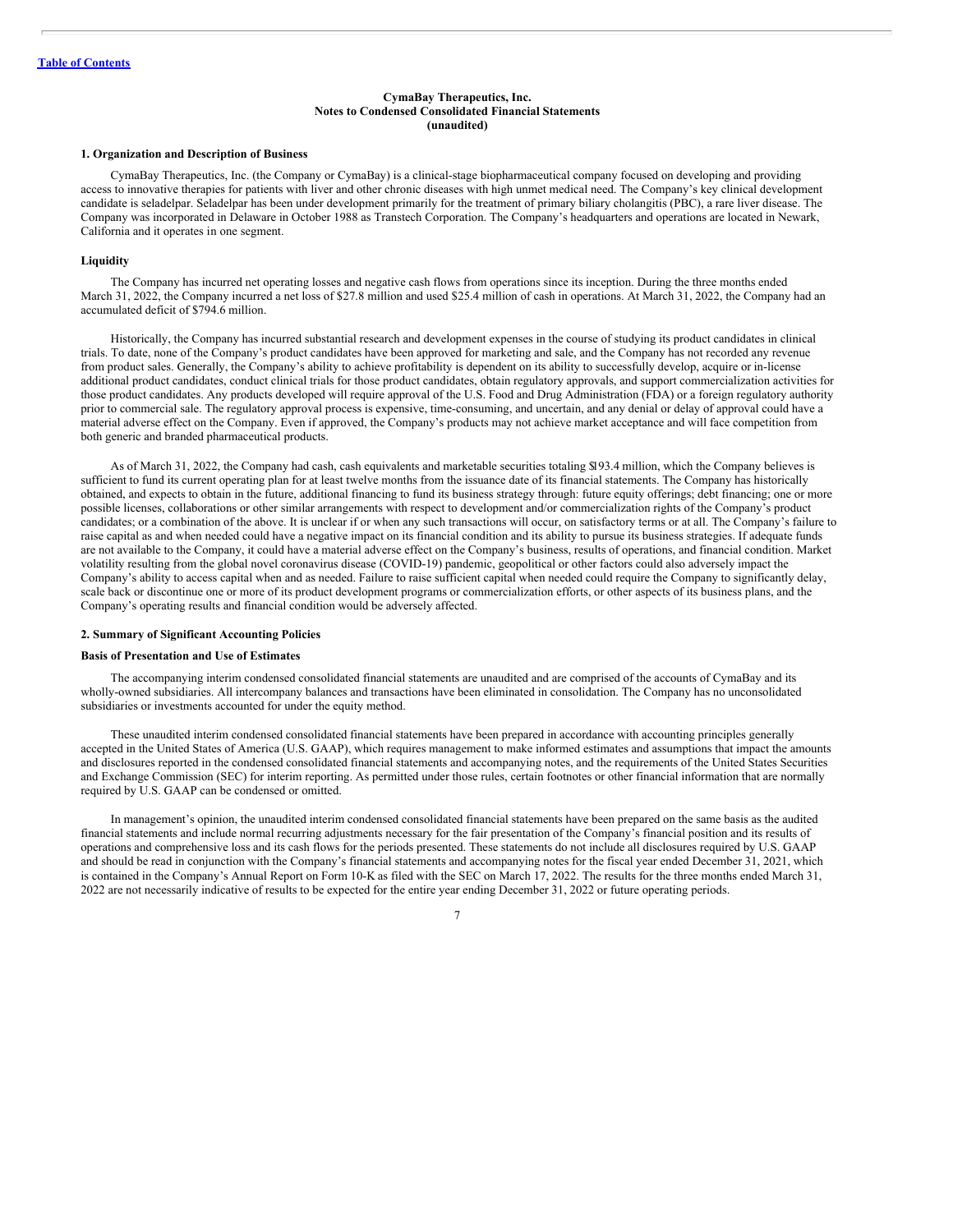The condensed consolidated financial statements have been prepared in accordance with U.S. GAAP, which requires management to make estimates and assumptions that affect the amounts and disclosures reported in the condensed consolidated financial statements and accompanying notes. Management bases its estimates on historical experience and on assumptions believed to be reasonable under the circumstances. The estimation process often may yield a range of potentially reasonable estimates of the ultimate future outcomes, and management must select an amount that falls within that range of reasonable estimates. Actual results could differ materially from those estimates and assumptions. These estimates form the basis for making judgments about the carrying values of assets and liabilities when these values are not readily apparent from other sources. Estimates are assessed each reporting period and updated to reflect current information and any changes in estimates will generally be reflected in the period first identified.

#### **Fair Value of Financial Instruments**

The Company's financial instruments during the periods reported consist of cash, cash equivalents, marketable securities, accounts payable, certain accrued liabilities, and the development financing liability.

Fair value is defined as the exchange price that would be received for an asset or paid to transfer a liability (an exit price) in the principal or most advantageous market for the asset or liability in an orderly transaction between market participants at the measurement date. Assets and liabilities that are measured at fair value are reported using a three-level fair value hierarchy that prioritizes the inputs used to measure fair value. This hierarchy maximizes the use of observable inputs and minimizes the use of unobservable inputs and is as follows:

Level 1—Quoted prices in active markets for identical assets or liabilities that the Company has the ability to access at the measurement date.

Level 2—Inputs other than quoted prices in active markets that are observable for the asset or liability, either directly or indirectly.

Level 3—Inputs that are significant to the fair value measurement and are unobservable (i.e. supported by little market activity), which requires the reporting entity to develop its own valuation techniques and assumptions.

The carrying amounts of cash, accounts payable, and certain accrued liabilities approximate their related fair values due to the short-term nature of these instruments. Cash is classified as level 1 and accounts payable and accrued liabilities as level 2 under the fair value hierarchy.

The following tables present the Company's financial assets that are measured at fair value on a recurring basis using the above input categories (in thousands):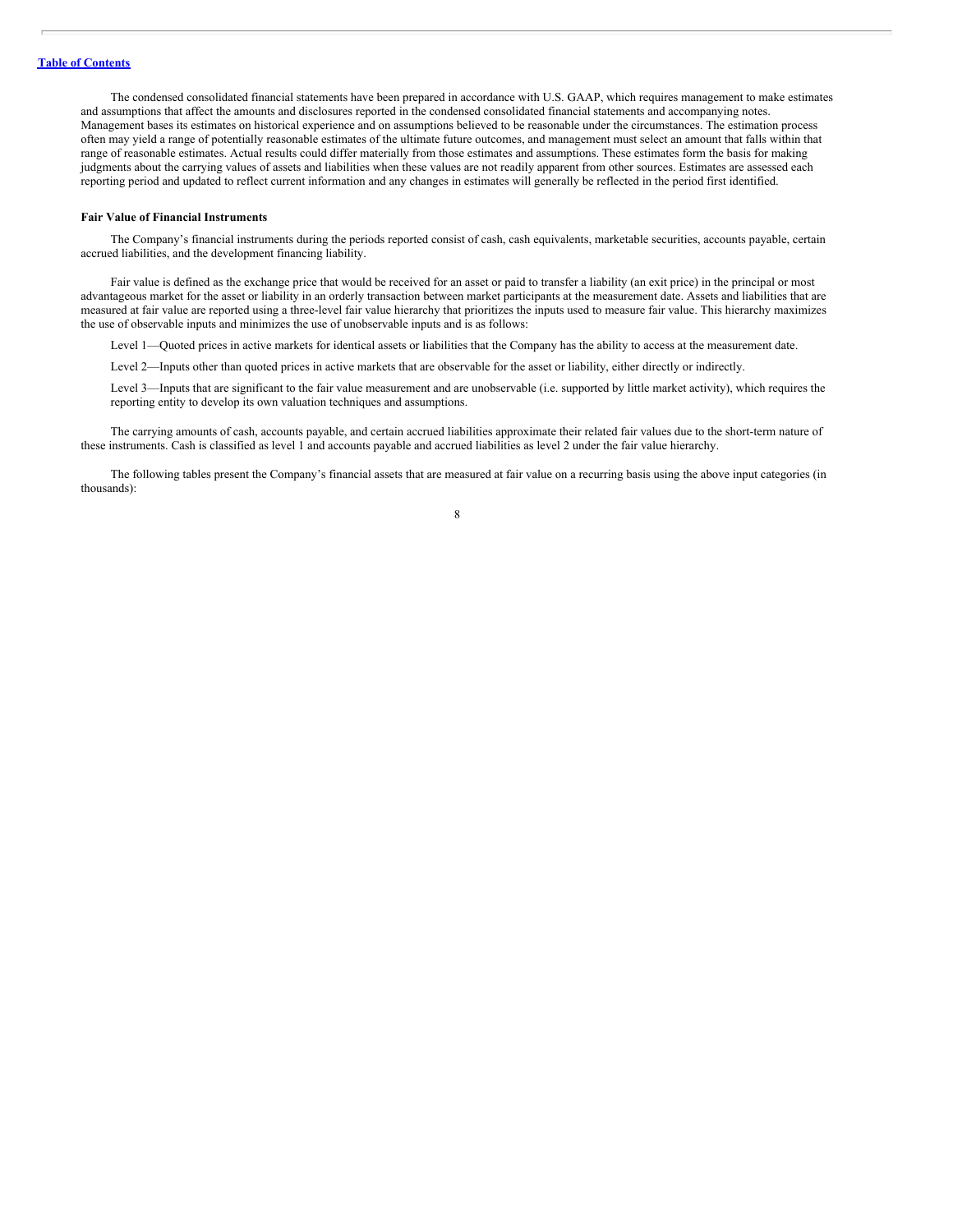# **Table of [Contents](#page-1-0)**

| <b>Level 2</b><br>Level 1<br>Level 3                         | Total     |
|--------------------------------------------------------------|-----------|
|                                                              |           |
| Assets:                                                      |           |
| Cash equivalents:                                            |           |
| Money market funds<br>$s -$<br>\$34,808                      | \$34,808  |
| Total cash equivalents<br>34,808                             | 34,808    |
| Marketable securities:                                       |           |
| U.S. and foreign commercial paper<br>31,275                  | 31,275    |
| U.S. and foreign corporate debt securities<br>35,805         | 35,805    |
| Supranational debt securities<br>4,518                       | 4,518     |
| U.S. treasury securities<br>47,851                           | 47,851    |
| Total marketable securities<br>119,449                       | 119,449   |
| \$119,449<br>Total assets measured at fair value<br>\$34,808 | \$154,257 |

|                                            |          | As of December 31, 2021 |                                 |           |  |  |
|--------------------------------------------|----------|-------------------------|---------------------------------|-----------|--|--|
|                                            | Level 1  | Level 2                 | Level 3                         | Total     |  |  |
| Cash equivalents:                          |          |                         |                                 |           |  |  |
| Money market funds                         | \$85,638 |                         | $\hspace{0.1mm}-\hspace{0.1mm}$ | \$85,638  |  |  |
| Total cash equivalents                     | 85,638   |                         |                                 | 85,638    |  |  |
| Marketable securities:                     |          |                         |                                 |           |  |  |
| U.S. and foreign commercial paper          | –        | 28,760                  |                                 | 28,760    |  |  |
| U.S. and foreign corporate debt securities | --       | 23,535                  |                                 | 23,535    |  |  |
| Asset-backed securities                    | _        | 8,522                   |                                 | 8,522     |  |  |
| U.S. treasury securities                   |          | 7,979                   |                                 | 7,979     |  |  |
| Total marketable securities                |          | 68,796                  |                                 | 68,796    |  |  |
| Total assets measured at fair value        | \$85,638 | \$68,796                |                                 | \$154,434 |  |  |

The Company estimates the fair value of its money market funds, corporate debt, asset-backed securities, commercial paper, U.S. treasury securities, and supranational debt securities by taking into consideration valuations obtained from third-party pricing services. The pricing services utilize industry standard valuation models, including both income and market-based approaches, for which all significant inputs are observable, either directly or indirectly, to estimate fair value. These inputs include reported trades of and broker/dealer quotes on the same or similar securities, issuer credit spreads, benchmark securities, prepayment/default projections based on historical data, and other observable inputs.

The fair value of the Company's development financing liability is consistent with its carrying value of \$78.7 million, which is recorded at amortized cost. The development financing liability is classified as level 3 under the fair value hierarchy as its valuation is based on a discounted cash flow model that uses unobservable inputs such as the estimated timing of regulatory approval and attainment of certain sales milestones.

## **Cash, Cash Equivalents, and Marketable Securities**

The Company considers all highly liquid investments with an original maturity of90 days or less at the time of purchase to be cash equivalents. Cash and cash equivalents consist of deposits with commercial banks in checking, interest-bearing, and money market funds.

The Company invests excess cash in marketable securities with high credit ratings. These securities consist primarily of corporate debt, commercial paper, asset-backed securities, U.S. treasury securities, and supranational debt securities and are classified as "available-for-sale." The Company considers marketable securities as short-term investments if the maturity date is less than or equal to one year from the balance sheet date. The Company considers marketable securities as long-term investments if the maturity date is in excess of one year from the balance sheet date.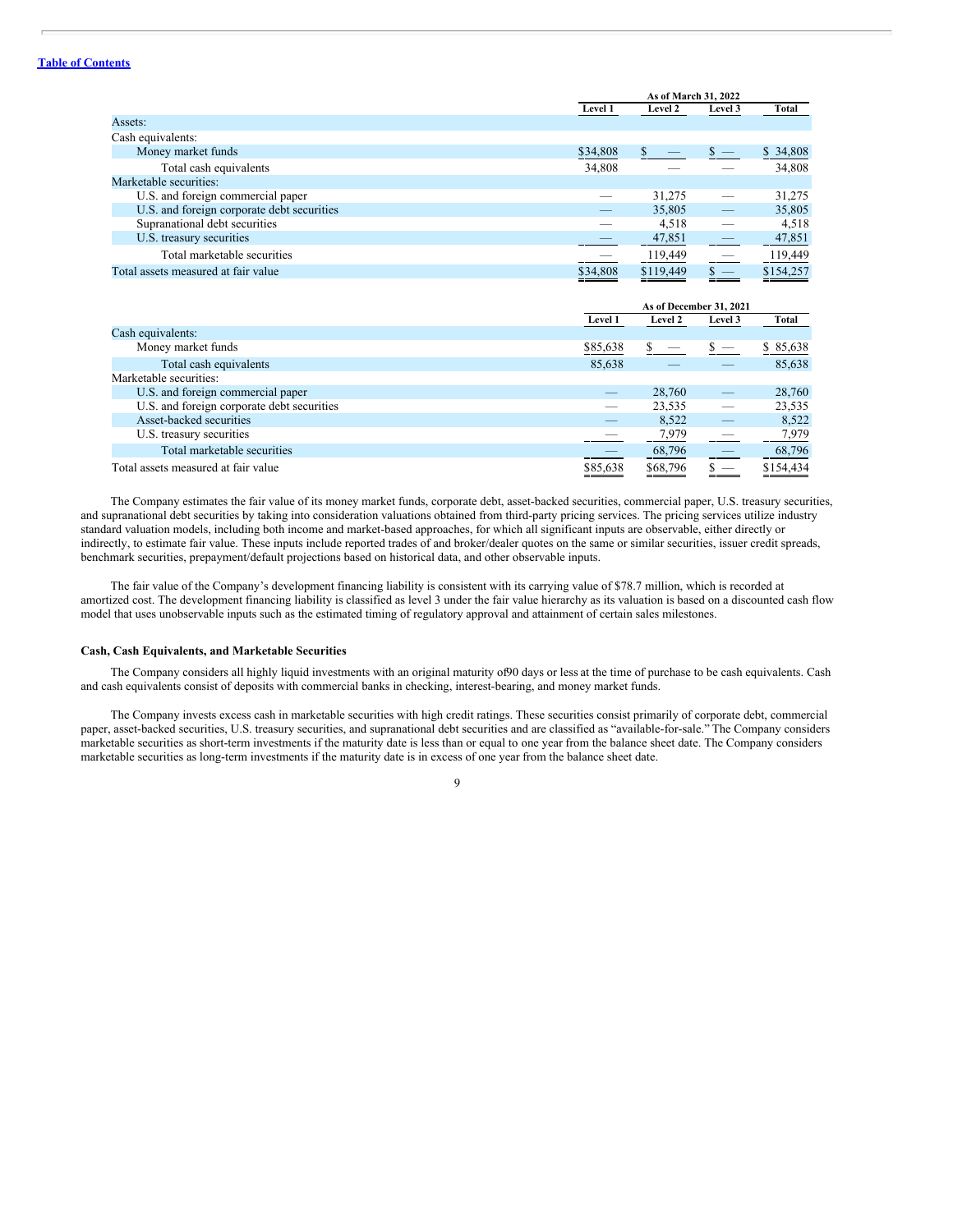Realized gains and losses from the sale of marketable securities, if any, are calculated using the specific-identification method. Realized gains and losses and declines in value judged to be other-than-temporary are included in interest income or expense in the condensed consolidated statements of operations and comprehensive loss. Unrealized holding gains and losses are reported in accumulated other comprehensive loss in the condensed consolidated balance sheets. To date, the Company has not recorded any impairment charges on its marketable securities related to other-than-temporary declines in market value. In determining whether a decline in market value is other-than-temporary, various factors are considered, including the cause, duration of time and severity of the impairment, any adverse changes in the investees' financial condition, and the Company's intent and ability to hold the security for a period of time sufficient to allow for an anticipated recovery in market value.

Unrealized gains and losses of the Company's available-for-sale marketable securities as of March 31, 2022 and December 31, 2021 were not material.

The following table shows the fair value of the Company's marketable securities, by contractual maturity, as of March 31, 2022 (in thousands):

| Due less than 1 year      | \$114,564 |
|---------------------------|-----------|
| Due between 1 and 2 years | 4.885     |
| Total fair value          | \$119,449 |

# **Concentration of Risk**

Cash, cash equivalents, and marketable securities consist of financial instruments that potentially subject the Company to a concentration of credit risk to the extent of the fair value recorded on the balance sheet. The Company invests cash that is not required for immediate operating needs primarily in highly liquid instruments that bear minimal risk. The Company has established guidelines relating to the quality, diversification, and maturities of securities to enable the Company to manage its credit risk. The Company is exposed to credit risk in the event of a default by the financial institutions holding its cash, cash equivalents and investments and issuers of investments to the extent recorded on the condensed consolidated balance sheets.

Certain materials and key components that the Company utilizes in its operations are obtained through single suppliers. Since the suppliers of key components and materials must be named in a new drug application NDA filed with the FDA for a product, significant delays can occur if the qualification of a new supplier is required. If delivery of material from the Company's suppliers were interrupted for any reason, the Company may be unable to supply any of its product candidates for clinical trials.

# **Other Risks and Uncertainties**

In March 2020, the World Health Organization declared the global novel coronavirus disease(COVID-19) outbreak a pandemic. To date, the Company's operations have not been significantly impacted by the COVID-19 outbreak. However, the Company continues to monitor potential risks and uncertainties associated with operating its business during the pandemic. These risks include, but are not limited to, ongoing government advisories and restrictions on travel and workplace access, workforce shortages, and global supply chain delays, all of which could potentially impact the Company's ability to conduct its critical drug development and regulatory compliance activities. The Company cannot predict the specific extent, duration, or full impact that the COVID-19 outbreak will have on its consolidated financial condition and operations. The impact of theCOVID-19 coronavirus outbreak on the financial performance of the Company will depend on future developments, including the duration and spread of the outbreak and related governmental advisories and restrictions. These developments and the impact of COVID-19 on the financial markets and the overall economy are highly uncertain. If the financial markets and/or the overall economy are impacted for an extended period, the Company's results may be adversely affected.

# **Research and Development Expenses**

Research and development expenses consist of costs incurred in identifying, developing, and testing product candidates. These expenses consist primarily of costs for research and development personnel, including related stock-based compensation; contract research organizations (CRO) and other third parties that assist in managing, monitoring, and analyzing clinical trials; investigator and site fees; laboratory services; consultants; contract manufacturing services; non-clinical studies, including materials; and allocated expenses, such as depreciation of assets, and facilities and information technology that support research and development activities. Research and development costs are expensed as incurred, including expenses that may or may not be reimbursed under research and development funding arrangements. Payments made prior to the receipt of goods or services to be used in research and development are recorded as prepaid assets until the goods are received or services are rendered. Such payments are evaluated for current or long-term classification based on when they will be realized. Additionally, if expectations change such that the Company does not expect goods to be delivered or services to be rendered, such prepayments are charged to expense.

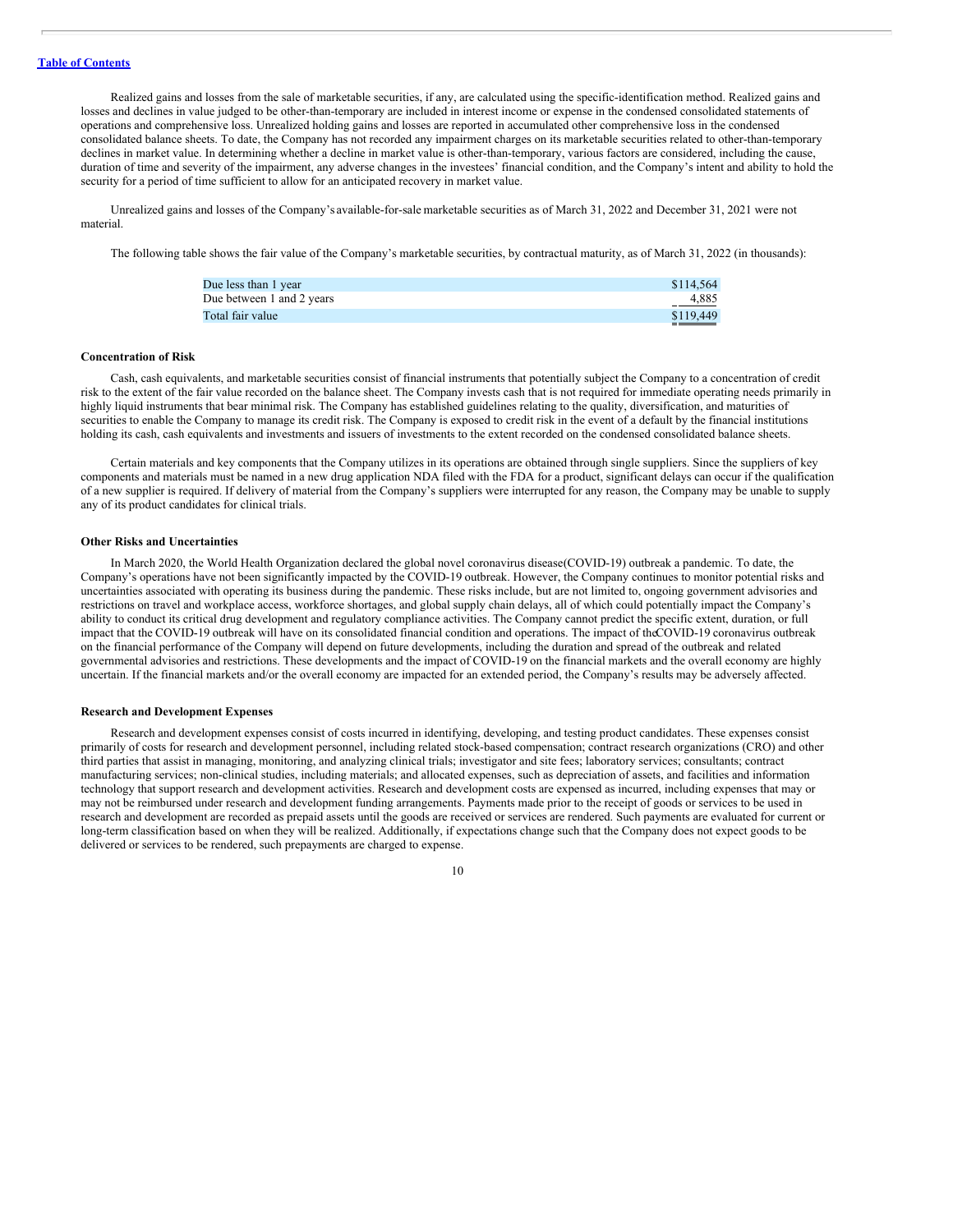The Company records expenses related to clinical studies and manufacturing development activities based on its estimates of the services received and efforts expended pursuant to contracts with multiple CROs and manufacturing vendors that conduct and manage these activities on its behalf. The financial terms of these agreements are subject to negotiation, vary from contract to contract, and may result in uneven payment flows. There may be instances in which payments made to the Company's vendors will exceed the level of services provided and result in a prepayment. Payments under some of these contracts depend on factors such as the successful enrollment of subjects and the completion of clinical trial milestones. In amortizing or accruing service fees, the Company estimates the time period over which services will be performed, enrollment of subjects, number of sites activated and the level of effort to be expended in each period. If the actual timing of the performance of services or the level of effort varies from the Company's estimate, the Company will adjust the accrued or prepaid expense balance accordingly. To date, there have been no material differences from the Company's estimates to the amounts actually incurred.

# **Development Financing Agreement**

The Company accounts for the Financing Agreement (see Note 4) as a debt instrument. Accordingly, the Company has recorded payments received under the Financing Agreement as part of a development financing liability in the Company's consolidated balance sheet. The liability is recorded at amortized cost and accreted to the contractual success fee amounts based on the estimated timing of regulatory approval and attainment of certain sales milestones using an imputed interest rate. Certain transaction fees incurred specifically to complete the Financing Agreement were capitalized and recorded as a reduction to the carrying amount of the development financing liability and are being amortized to interest expense using the effective interest rate method.

There are several factors that could affect the estimated timing of regulatory approval and attainment of sales milestones, some of which are not entirely within the Company's control. Therefore, the Company periodically reassesses the estimated timing of regulatory approval and attainment of sales milestones, and the expected contractual success fee payments due therefrom. If the timing and/or amount of such expected payments is materially different than original estimates, the Company will prospectively adjust the accretion of the development financing liability and the imputed interest rate.

The Company identified certain contingent repayment features in the Financing Agreement that are required to be bifurcated from the debt host instrument as embedded derivative liabilities; however, the Company determined the fair value of these features, both individually and in the aggregate, was immaterial at inception and as of March 31, 2022. The fair value of these features will be assessed at each reporting date and will be marked to market, if material. To determine the amount to record for the embedded derivative liabilities, the Company must assess the probability of occurrence of various potential future events that could affect the timing and/or amount of future cash flows related to the Financing Agreement.

## **Stock-Based Compensation**

Stock-based compensation is measured at fair value on the grant date of the award. Compensation cost is recognized as expense on a straight-line basis over the vesting period for options with service conditions, and forfeitures are accounted for as they occur. The Company uses the Black-Scholes option pricing model to determine the fair value of stock option awards. The determination of fair value for stock-based awards using an option-pricing model requires management to make certain assumptions regarding subjective input variables such as expected term, dividends, volatility and risk-free rate. If actual results are not consistent with the Company's assumptions and judgments used in making these estimates, the Company may be required to increase or decrease compensation expense, which could be material to the Company's results of operations.

#### **Recently Issued Accounting Pronouncements**

#### *ASU 2020-06*

In August 2020, the FASB issued ASU2020-06, Debt—*Debt with Conversion and Other Options (Subtopic470-20) and Derivatives and* Hedging-Contracts in Entity's Own Equity (Subtopic 815-40): Accounting for Convertible Instruments and Contracts in an Entity's Own Equity which amends the guidance for accounting for certain financial instruments with characteristics of liabilities and equity. The new guidance simplifies aspects of the accounting for convertible debt instruments and convertible preferred stock by limiting the number of accounting models, which results in fewer embedded conversion features being separately recognized from the host contract as compared with previous GAAP. The guidance is effective for the Company beginning January 1, 2024, and early adoption is permitted. The Company is currently assessing the impact of this standard on its condensed consolidated financial statements and related disclosures.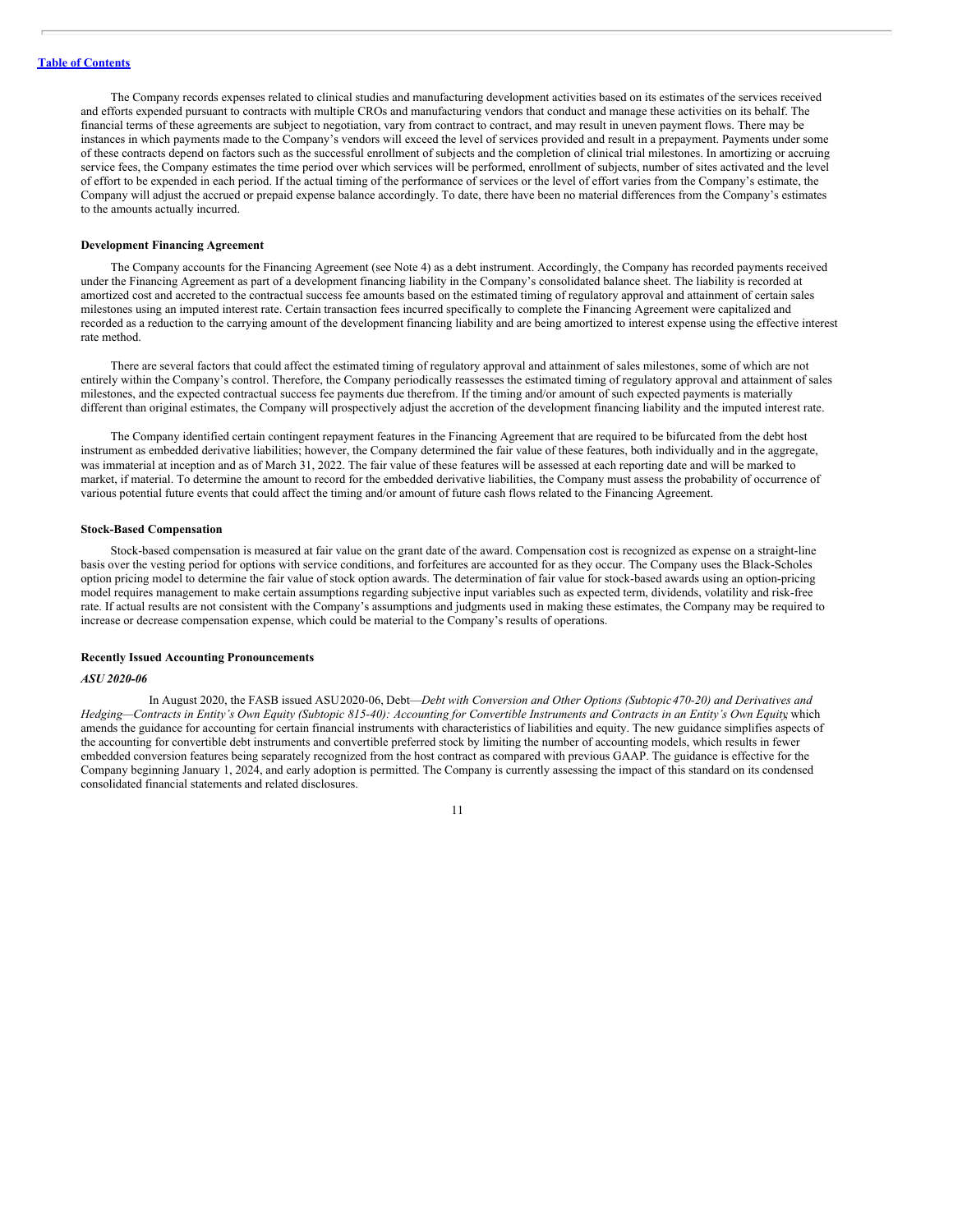#### *ASU 2016-13*

In June 2016, the FASB issued ASUNo. 2016-13, Financial Instruments—Credit Losses (Topic 326):*Measurement of Credit Losses on Financial Instruments*, an amendment which modifies the measurement and recognition of credit losses for most financial assets and certain other instruments. The amendment updates the guidance for measuring and recording credit losses on financial assets measured at amortized cost by replacing the "incurred loss" model with an "expected loss" model. Accordingly, these financial assets will be presented at the net amount expected to be collected. The amendment also requires that credit losses related to available-for-sale debt securities be recorded as an allowance through net income rather than reducing the carrying amount under the current, other-than-temporary-impairment model. In November 2019, FASB issued ASU No. 2019-10, Financial Instruments-Credit Losses (Topic 326), Derivatives and Hedging (Topic 815) and Leases (Topic 842), which deferred the adoption deadline for smaller reporting companies to fiscal years beginning after December 15, 2022, including interim periods within those fiscal years. Early adoption is permitted, and entities are required to use a modified retrospective approach, with certain exceptions. The Company is currently assessing this standard and does not anticipate a material impact to its condensed consolidated financial statements and related disclosures.

# **3. Other Accrued Liabilities**

Other accrued liabilities consist of (in thousands):

|                                              | <b>March 31, 2022</b> | December 31, 2021 |
|----------------------------------------------|-----------------------|-------------------|
| Accrued compensation                         | 2.081                 | 3.986             |
| Accrued professional fees and other          | 1.510                 | 1.333             |
| Current portion of operating lease liability | 590                   | 567               |
| Total other accrued liabilities              | 4.181                 | 5.886             |

#### **4. Development Financing Agreement**

On July 30, 2021 (the Effective Date), the Company entered into a Development Financing Agreement (the Financing Agreement) with Abingworth to provide funding to the Company to support its development of seladelpar for the treatment of primary biliary cholangitis (PBC). The Financing Agreement provides the Company up to \$100.0 million in funding, of which \$25.0 million was provided in August 2021, \$25.0 million was provided in November 2021, and \$25.0 million was provided in January 2022. The Company has an option to receive an additional \$25 million (the Optional Funding) within approximately two months of enrollment completion of the Company's Phase 3 RESPONSE clinical trial. The Optional Funding is subject to certain customary funding conditions. The use of proceeds from the funding is limited to PBC "Development Program" costs incurred or paid as defined in the Financing Agreement. In return, the Company will pay to Abingworth:

(1) contingent upon the first to occur of regulatory approval of seladelpar for the treatment of PBC in the U.S., U.K., Germany, Spain, Italy or France (Regulatory Approval), fixed success payments equal to 2.0x of the funding provided, consisting of \$10 million payable in 90 days after the Regulatory Approval and thereafter, payments due on the first six anniversaries of the Regulatory Approval in the amounts of \$15.0 million, \$22.5 million, \$22.5 million, \$25.0 million, \$27.5 million and \$27.5 million, respectively (or if the Optional Funding is provided,133% of such payments) and

(2) variable success payments equal to 1.1x of the funding provided, consisting of sales milestone payments of (x) \$17.5 million and \$27.5 million, respectively (or if the Optional Funding is provided, 133% of such payments) upon first reaching certain cumulative U.S. product sales thresholds, and (y) \$37.5 million (or if the Optional Funding is provided,133% of such payment) upon first reaching a specified U.S. product sales run rate.

Promptly following receipt of Regulatory Approval, the Company is required to execute a note agreement and deliver a promissory note to Abingworth within two business days to convert the fixed and variable success payments into a note payable. At the time that Abingworth receives, collectively, an aggregate of 3.1x of the funding provided (approximately \$232.5 million (or \$310.0 million if the Optional Funding is provided)), the Company's payment obligations under the Financing Agreement will be fully satisfied. The Company has the option to satisfy its payment obligations to Abingworth upon Regulatory Approval, or a change of control of the Company, by paying an amount equal to the remaining payments payable to Abingworth subject to a mid-single-digit discount rate. Upon a change of control of the Company, an acceleration payment of 1.35x of the funding provided is payable, net of payments already made to Abingworth and creditable against future payments to Abingworth.

Pursuant to the Financing Agreement, the Company granted Abingworth a security interest in all its assets (other than intellectual property not related to seladelpar), provided that the Company is permitted to incur certain indebtedness. The security interest will terminate when the Company has paid Abingworth 2.0x of the funding provided or upon certain terminations of theFinancing Agreement.

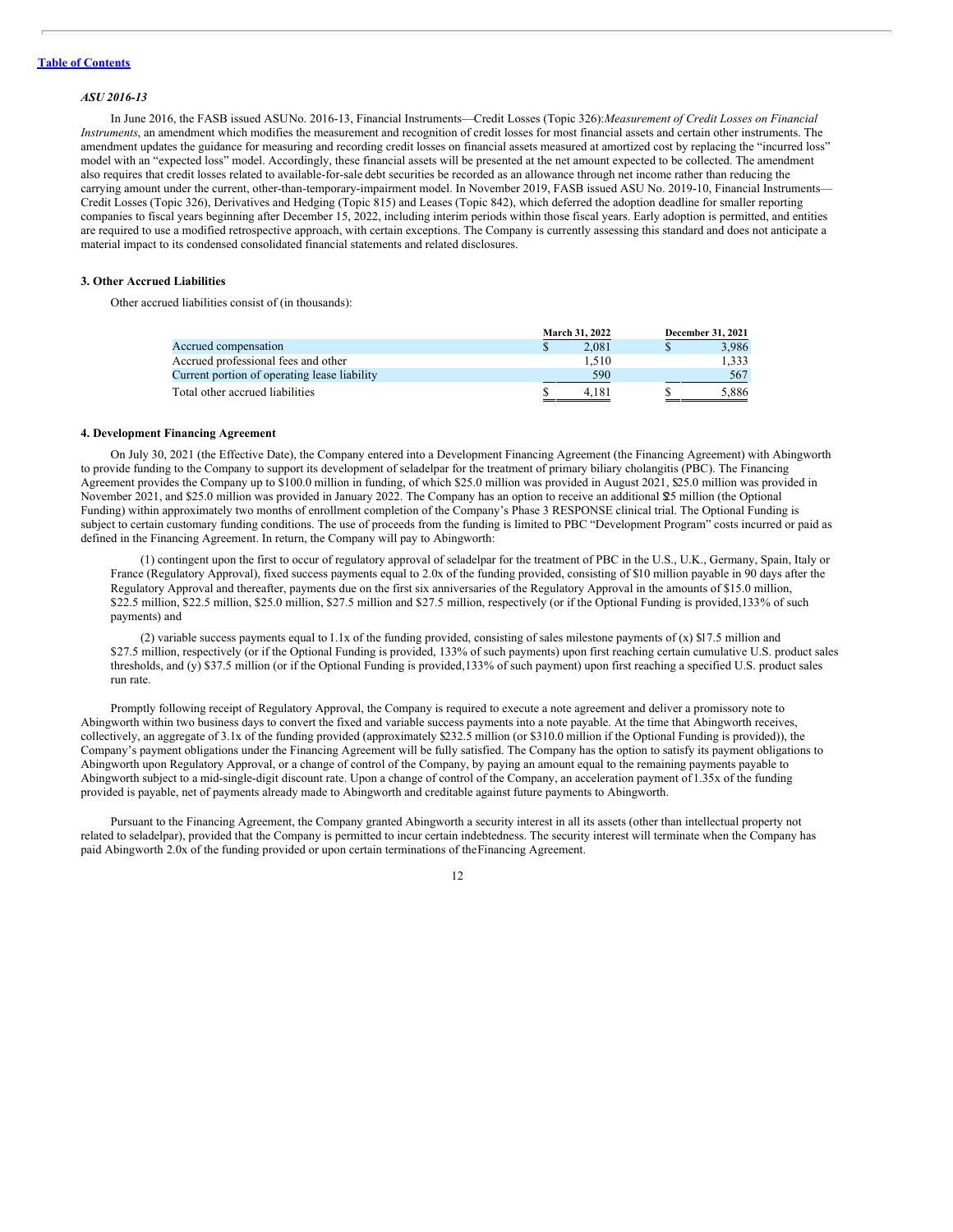The Financing Agreement provides for negative, affirmative and additional covenants, which the Company must comply with for the duration of the Financing Agreement term. As of March 31, 2022, the Company was in compliance with all covenants stipulated in the Financing Agreement.

In certain instances, upon the termination of the Financing Agreement, the Company will be obligated to pay Abingworth a multiple of the amounts paid to the Company under the Financing Agreement, including specifically:

(i) 310% of such amounts in the event that Abingworth terminates the Financing Agreement due to (x) a Fundamental Breach, as defined in the Financing Agreement, (y) the bankruptcy of the Company, or (z) a safety concern resulting from gross negligence on the part of the Company or due to a safety concern that was material on the Effective Date and the material data showing such safety concern was not publicly known, disclosed to Abingworth, or in the diligence room made available to Abingworth,

(ii) 200% of such amounts in the event the Financing Agreement is terminated due to (x) Material Breach, as defined in the Financing Agreement, by the Company or (y) the security interests of Abingworth being invalidated or terminated other than as set forth in the Financing Agreement, and

(iii) 100% of such amounts in the event of certain irresolvable disagreements within the executive review committee overseeing the Company's development of seladelpar.

In addition, if, following certain terminations, the Company continues to develop seladelpar for the treatment of PBC and obtains regulatory approval, it will make the payments to Abingworth as if the Financing Agreement had not been terminated, less any payments made upon termination.

The Company shall not be obligated to make any payments to Abingworth under certain instances of technical or regulatory failure of the PBC development program as defined in the Financing Agreement.

As part of the arrangement, an executive review committee was established between the Company and Abingworth to discuss the Company's development of seladelpar.

The Company evaluated the Financing Agreement and determined it to be a research and development funding arrangement with the characteristics of a debt instrument as the transfer of financial risk to Abingworth was not considered substantive and genuine. Accordingly, the Company has recorded payments received under the Financing Agreement as part of a development financing liability in its condensed consolidated balance sheets. The Company accounts for the overall development financing liability at amortized cost based on the estimated timing of regulatory approval and attainment of certain sales milestones and the contractual success fee payments expected to be due therefrom, as discounted using an imputed interest rate. The development financing liability will be accreted as interest expense to its expected future repayment amount over the expected life of the agreement using the effective interest rate method. Certain legal and financial advisory fees incurred specifically to complete the Financing Agreement were capitalized and recorded as a reduction to the carrying amount of the development financing liability and will also be amortized to interest expense using the effective interest method.

There are several factors that could affect the estimated timing of regulatory approval and attainment of sales milestones, some of which are not entirely within the Company's control. Therefore, the Company periodically reassesses the estimated timing of regulatory approval and attainment of sales milestones, and the expected contractual success fee payments due therefrom. If the timing and/or amount of such expected payments is materially different than original estimates, the Company will prospectively adjust the accretion of the development financing liability and the imputed interest rate.

The Company identified certain contingent repayment features in the agreement that are required to be bifurcated from the debt host instrument as embedded derivative liabilities; however, the fair value of these features was immaterial at the Effective Date and as of March 31, 2022. The fair value of the embedded derivative liabilities will be assessed at subsequent reporting dates if material.

As of March 31, 2022, the development financing liability was classified as a long-term liability as the Company expects the related repayments to take place between 2024 and 2030 for purposes of the model used to calculate its carrying value. The imputed interest rate on the unamortized portion of the development financing liability was approximately 19% as of March 31, 2022.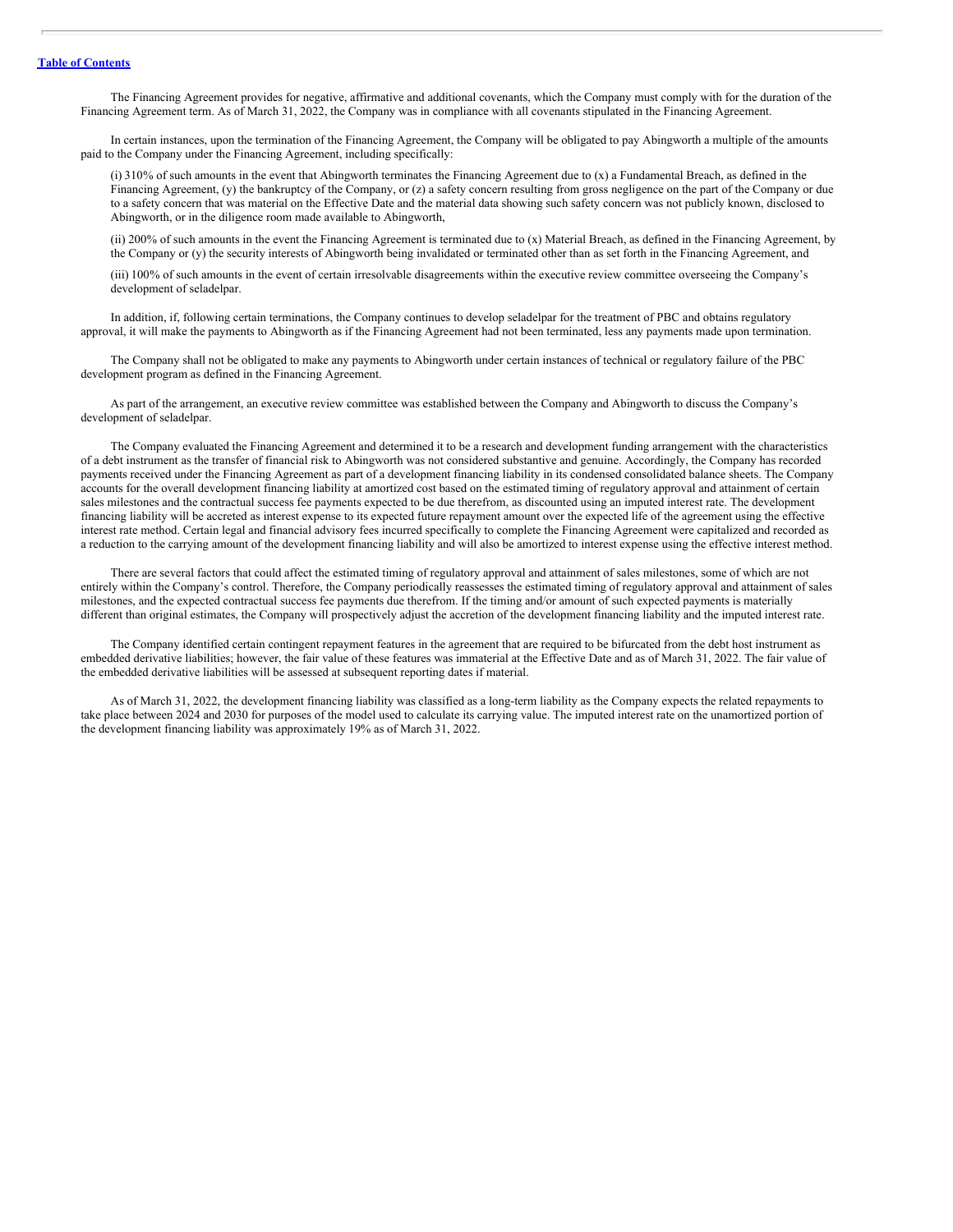# **5. Stockholders' Equity**

# *Preferred and Common Stock Authorized*

The Company is authorized to issue 10,000,000 shares of preferred stock and 200,000,000 shares of common stock as of March 31, 2022 and December 31, 2021.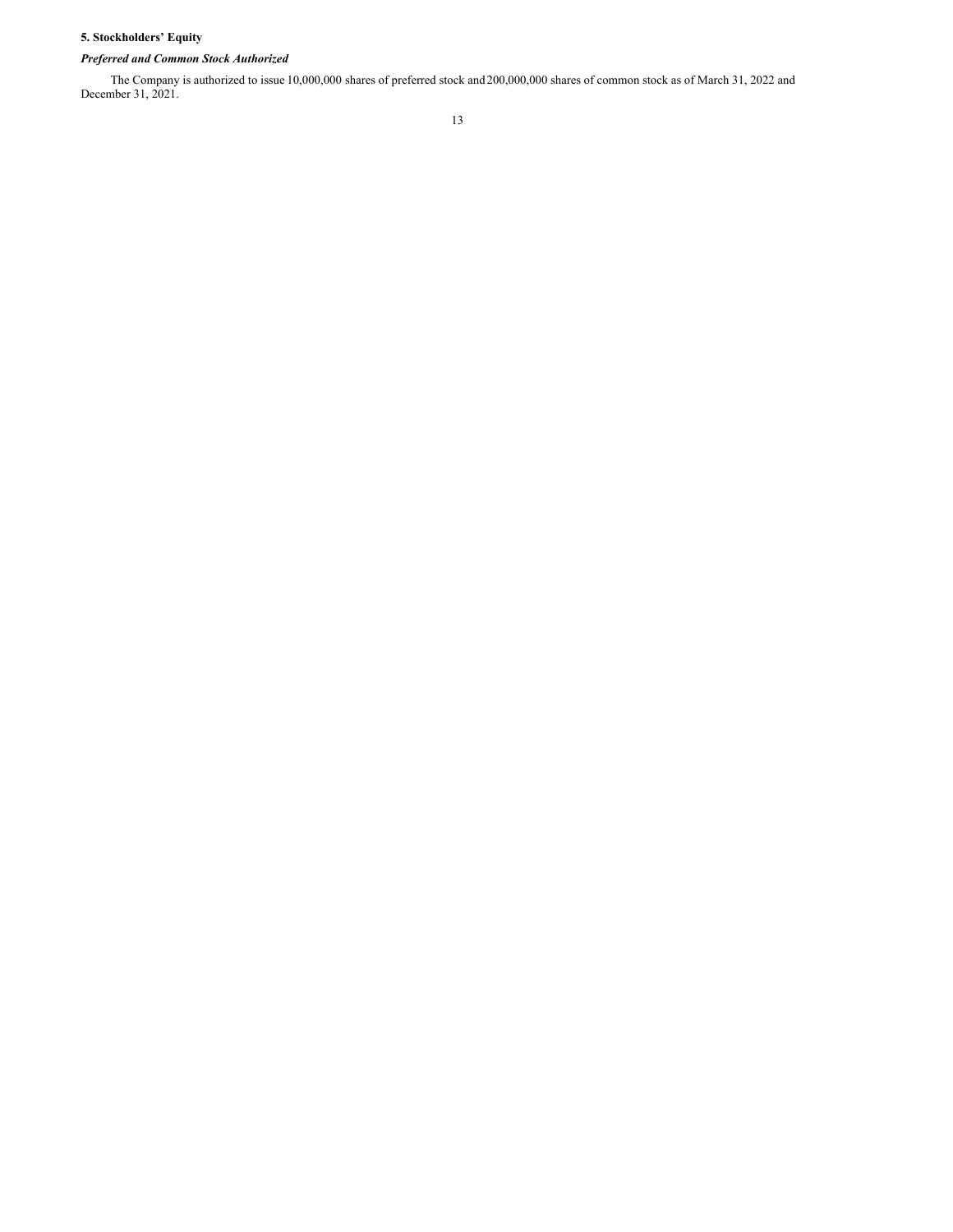#### **Sale of Common Stock and Prefunded Warrants**

Pursuant to the Company's public equity offering completed in November 2021, the Company issuedpre-funded warrants to purchase 3,125,000 shares of common stock at a price of \$3.9999 per share. These pre-funded warrants have an exercise price of \$0.0001 per share, were fully exercisable upon issuance, and have no expiration date. A holder will not be entitled to exercise any portion of any pre-funded warrant if the holder's ownership of the Company's common stock would exceed 4.99% to 14.99% following such exercise. The Company determined that thepre-funded warrants should be equity classified because they are freestanding financial instruments, are immediately exercisable, do not embody an obligation for the Company to repurchase its shares, permit the holders to receive a fixed number of shares of common stock upon exercise, are indexed to the Company's common stock and meet the equity classification criteria. In addition, such pre-funded warrants do not provide any guarantee of value or return. Accordingly, the proceeds from the issuance of the warrants were recorded as additional paid-in capital on the Company's condensed consolidated balance sheet as of March 31, 2022.

None of the pre-funded warrants were exercised since they were issued in November 2021, and therefore remain outstanding as of March 31, 2022.

#### *At-the-Market (ATM) Facility*

In July 2020, the Company filed a \$200.0 million registration statement on Form S-3 with the SEC and entered into anat-the-market facility (ATM) to sell up to \$75.0 million of common stock under the registration statement. To date, the Company has not sold any shares of common stock under the ATM.

# **6. Net Loss Per Common Share**

Basic net loss per share of common stock is based on the weighted-average number of shares of common stock equivalents outstanding during the period. 3,125,000 pre-funded warrants to purchase common stock were included in the weighted-average common stock share equivalents outstanding for the three months ended March 31, 2022.

In all periods presented, the Company's outstanding stock options were excluded from the calculation of net loss per share because their effect would be antidilutive. The following table sets forth the computation of basic and diluted net loss per share (in thousands, except share and per share amounts):

|                                 |                | <b>Three Months Ended</b><br>March 31, |
|---------------------------------|----------------|----------------------------------------|
|                                 | 2022           | 2021                                   |
| <b>Numerator:</b>               |                |                                        |
| Net loss                        | \$<br>(27,769) | \$<br>(17, 551)                        |
| <b>Denominator:</b>             |                |                                        |
| Weighted average number of:     |                |                                        |
| Common stock shares outstanding | 84,677,939     | 68,946,092                             |
| Pre-funded warrants outstanding | 3,125,000      |                                        |
| Total                           | 87,802,939     | 68,946,092                             |
| Net loss per share              | \$<br>(0.32)   | \$<br>(0.25)                           |

The following table shows the total outstanding securities considered anti-dilutive and therefore excluded from the computation of net loss per share (in thousands):

|                      | Ended March 31, | <b>Three Months</b> |
|----------------------|-----------------|---------------------|
|                      | 2022            | 2021                |
| Common stock options | 14.180          | 10.052              |
| Incentive awards     | 101             | 101                 |
| Total                | 14.281          | 10.153              |

# **7. Stock Plans and Stock-Based Compensation**

# **Stock Plans**

As of March 31, 2022, there were2,433,522 shares available for future grants under the Company's 2013 Equity Incentive Plan andno shares available for grant under the Company's 2020 New Hire Plan. On January 1, 2022, in accordance with the annual share increase provision in the 2013 Plan, the Company added 4,233,896 shares to the 2013 Plan share reserve. During the three months ended March 31, 2022, the Company granted 3,479,668 stock options, which primarily related to its option grants issued to employees and directors.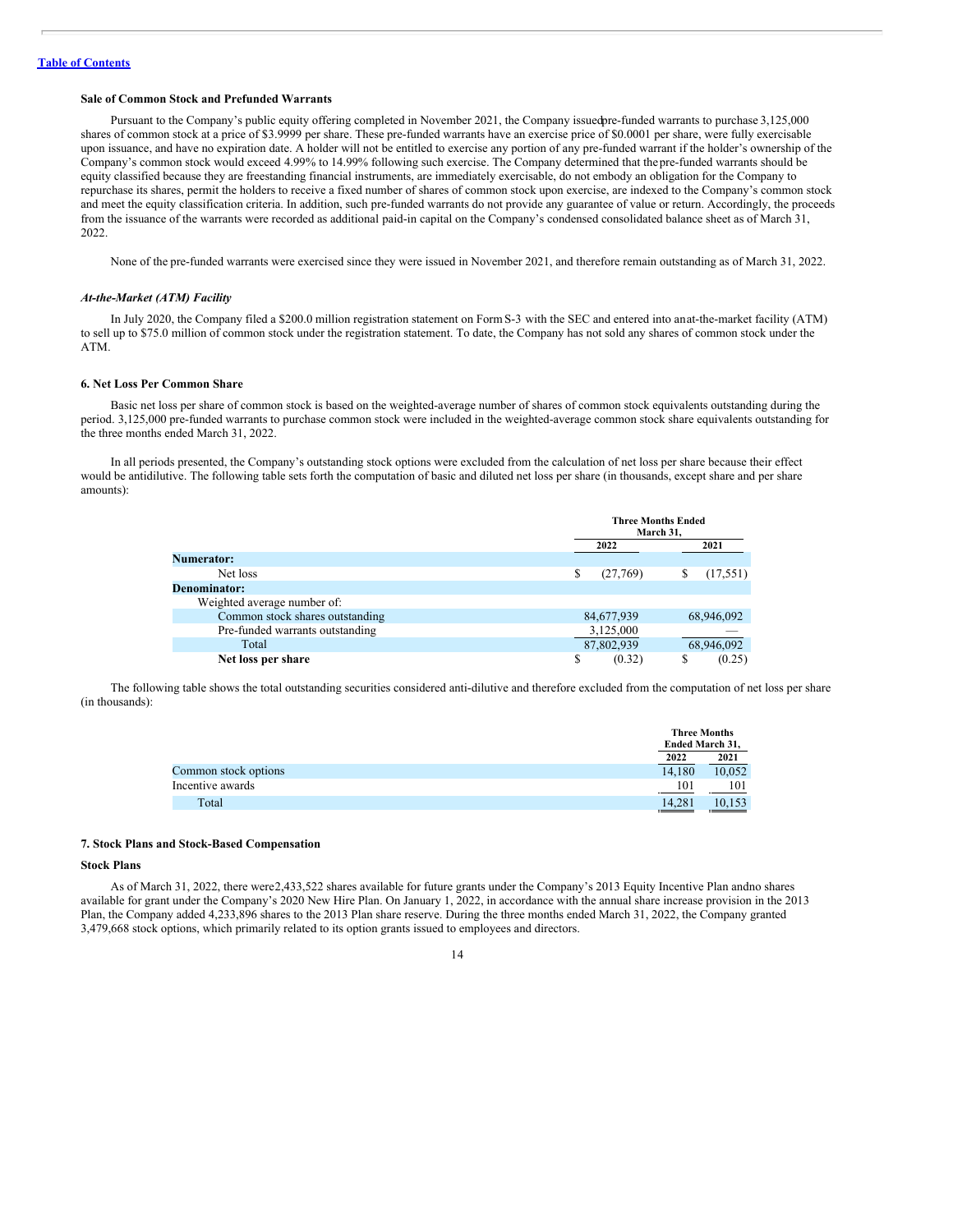#### **Stock-Based Compensation Expense**

Stock-based compensation expense is included in the condensed consolidated statements of operations and comprehensive loss and is as follows (in thousands):

|                                        |         | <b>Three Months Ended</b><br>March 31. |  |
|----------------------------------------|---------|----------------------------------------|--|
|                                        | 2022    | 2021                                   |  |
| Research and development               | \$1.098 | \$1.077                                |  |
| General and administrative             | 1,316   | 1.428                                  |  |
| Total stock-based compensation expense | \$2,414 | 2,505<br>______                        |  |

# **8. Commitments and Contingencies**

#### **Genfit Litigation**

On January 15, 2021, Genfit S.A. (Genfit) filed a complaint against the Company in the U.S. District Court for the Northern District of California, alleging misappropriation of trade secrets and related causes of action based on the Company's receipt of a Genfit protocol synopsis for Genfit's Phase 3 clinical trial of its drug candidate elafibranor in patients with primary biliary cholangitis. An Amended Complaint was filed on April 16, 2021 with substantially the same allegations. Genfit seeks damages in an unspecified amount as well as injunctive relief. On March 12, 2021, the Court granted a Temporary Restraining Order (later converted to a Preliminary Injunction), prohibiting the Company from accessing or disseminating the protocol synopsis, using any Genfit trade secrets contained therein or destroying any evidence related thereto. The Company filed a Motion to Dismiss the Amended Complaint that was granted on September 9, 2021, with leave to amend. Genfit filed a Second Amended Complaint on October 15, 2021 with substantially the same allegations and claims for relief as in the original complaint. The Company filed a Motion to Dismiss most of the Second Amended Complaint that was granted on January 21, 2022, without further leave to amend. What remains in the complaint is an alleged misappropriation of the protocol synopsis as a whole. The Company filed its Answer to what remained of the Second Amended Complaint on February 4, 2022. The Company intends to defend itself vigorously. While the outcome of any litigation is inherently uncertain, based on currently available information, management does not currently believe a loss associated with this matter is probable, nor is any amount reasonably estimable, and accordingly no amounts have been recorded or disclosed.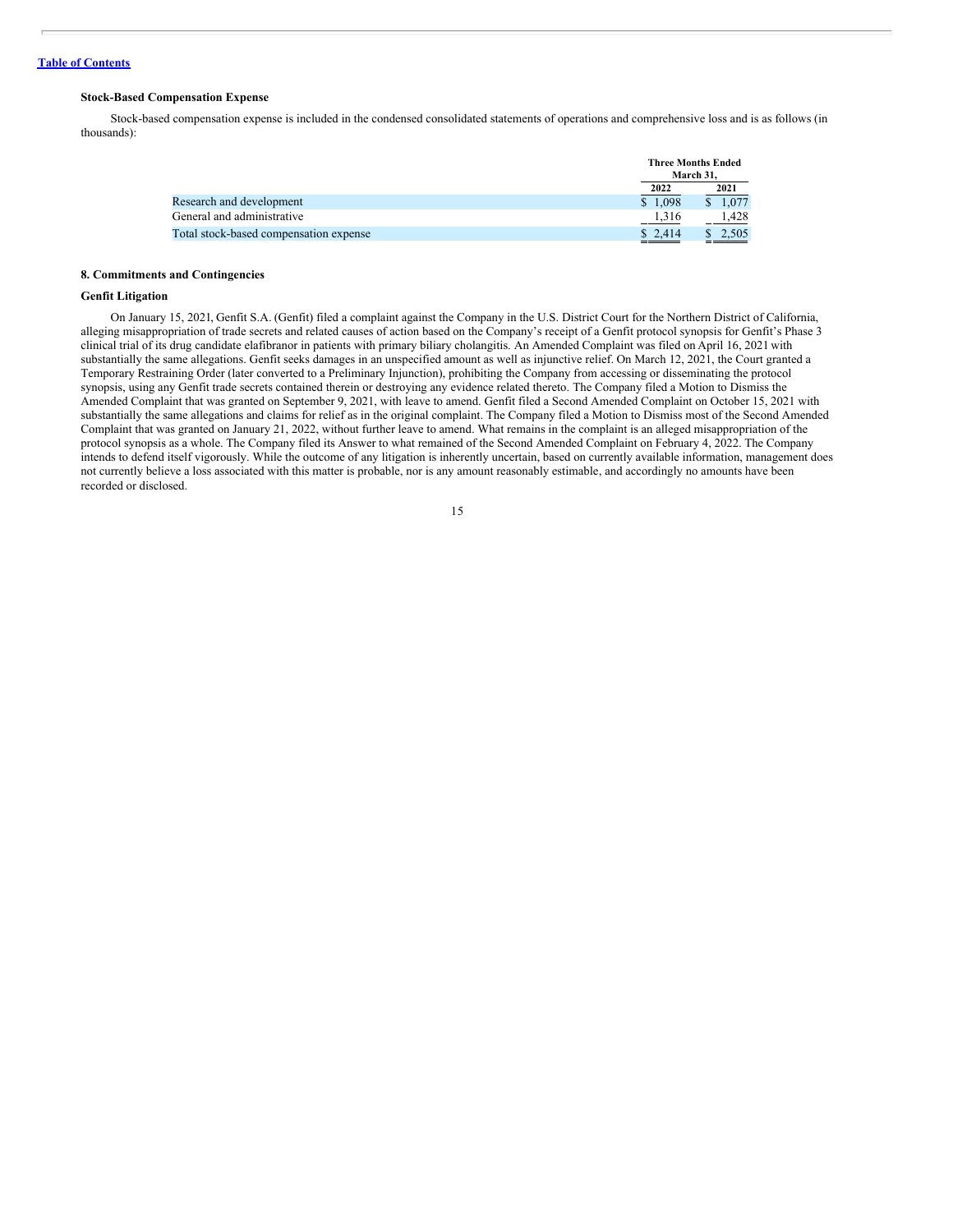#### <span id="page-16-0"></span>**Item 2. Management's Discussion and Analysis of Financial Condition and Results of Operations**

Operating results for the three months ended March 31, 2022 are not necessarily indicative of results that may occur in future interim periods or for *the full fiscal year.*

This Ouarterly Report on Form 10-O contains statements indicating expectations about future performance and other forward-looking statements within the meaning of Section 27A of the Securities Act, and Section 21E of the Securities Exchange Act of 1934, or the Exchange Act, that involve risks and uncertainties. Words such as "may," "will," "should," "could," "would," "expect," "plan," "anticipate," "believe," "estimate," "project," "potential," "seek," "target," "goal," "intend," variations of such words, and similar expressions are intended to identify forward-looking statements. These statements appear throughout this Quarterly Report on Form 10-Q and are statements regarding our current expectation, belief, or intent, primarily with respect to our operations and related industry developments. Examples of these statements include, but are not limited to, statements regarding our expectations with respect to the following: our business and scientific strategies; the progress of our product development programs, including whether we may resume clinical testing, and the timing of results thereof; regulatory submissions and approvals; the impact of the COVID-19 pandemic on our company and operations; our drug discovery technologies; our research and development expenses; protection of our intellectual property; sufficiency of our cash and capital resources and the need for additional capital; and our operations and legal risks. You should not place undue reliance on these forward-looking statements. Our actual results and the timing of events may differ significantly from the results discussed in the forward-looking statements for many reasons. Factors that might cause such a difference include those discussed under the caption "Risk Factors" and elsewhere in this Ouarterly Report on Form 10-O. These and many other factors could affect our future financial and operating results. We undertake no obligation to *update any forward-looking statement to reflect events after the date of this Quarterly Report.*

#### **Overview**

CymaBay Therapeutics, Inc. is a clinical-stage biopharmaceutical company focused on developing and providing access to innovative therapies for patients with liver and other chronic diseases with high unmet medical need.

Our lead product candidate, seladelpar, is a potent and selective agonist of peroxisome proliferator activated receptor delta (PPARd), a nuclear receptor that regulates genes directly or indirectly involved in the synthesis of bile acids/sterols, metabolism of lipids and glucose, inflammation, and fibrosis. We have been focused on developing seladelpar for the treatment of primary biliary cholangitis (PBC), an autoimmune disease that causes progressive destruction of the bile ducts in the liver resulting in impaired bile flow (cholestasis) and inflammation.

# **Seladelpar—Primary Biliary Cholangitis (PBC)**

In late 2020, we commenced startup and site feasibility activities for RESPONSE, a new global Phase 3 registration study to evaluate seladelpar in patients with PBC. The RESPONSE trial is actively recruiting and enrolling patients.

In addition to RESPONSE, we also commenced startup activities in late 2020 for ASSURE, a new long-term safety study, which is open to patients who were eligible for our previous long-term extension study that was terminated early in late 2019, including those patients from our previously completed Phase 2 open label study and our Phase 3 ENHANCE study, as well as patients who complete treatment in RESPONSE in the future. The ASSURE trial is actively enrolling patients.

#### **MBX-2982**

MBX-2982 targets G protein-coupled receptor 119 (GPR119), a receptor that interacts with bioactive lipids known to stimulate glucose-dependent insulin secretion. In November 2020, we announced a study to evaluate the potential for MBX-2982 to stimulate the release of the hormone glucagon in response to hypoglycemia in patients with type 1 diabetes (T1D). The Phase 2a proof-of-pharmacology study will assess whether MBX-2982 can enhance glucagon secretion during insulin-induced hypoglycemia in subjects with T1D. The study is actively enrolling patients. If successful, studies to evaluate MBX-2982 as a potential preventive therapy for hypoglycemia in patients with T1D may be warranted. The study is being led by the AdventHealth Translational Research Institute in Orlando, Florida and is fully funded by The Leona M. and Harry B. Helmsley Charitable Trust. CymaBay retains full commercial rights to MBX-2982. We believe MBX-2982 may also have utility in various inflammatory diseases and we are currently exploring potential opportunities to advance development.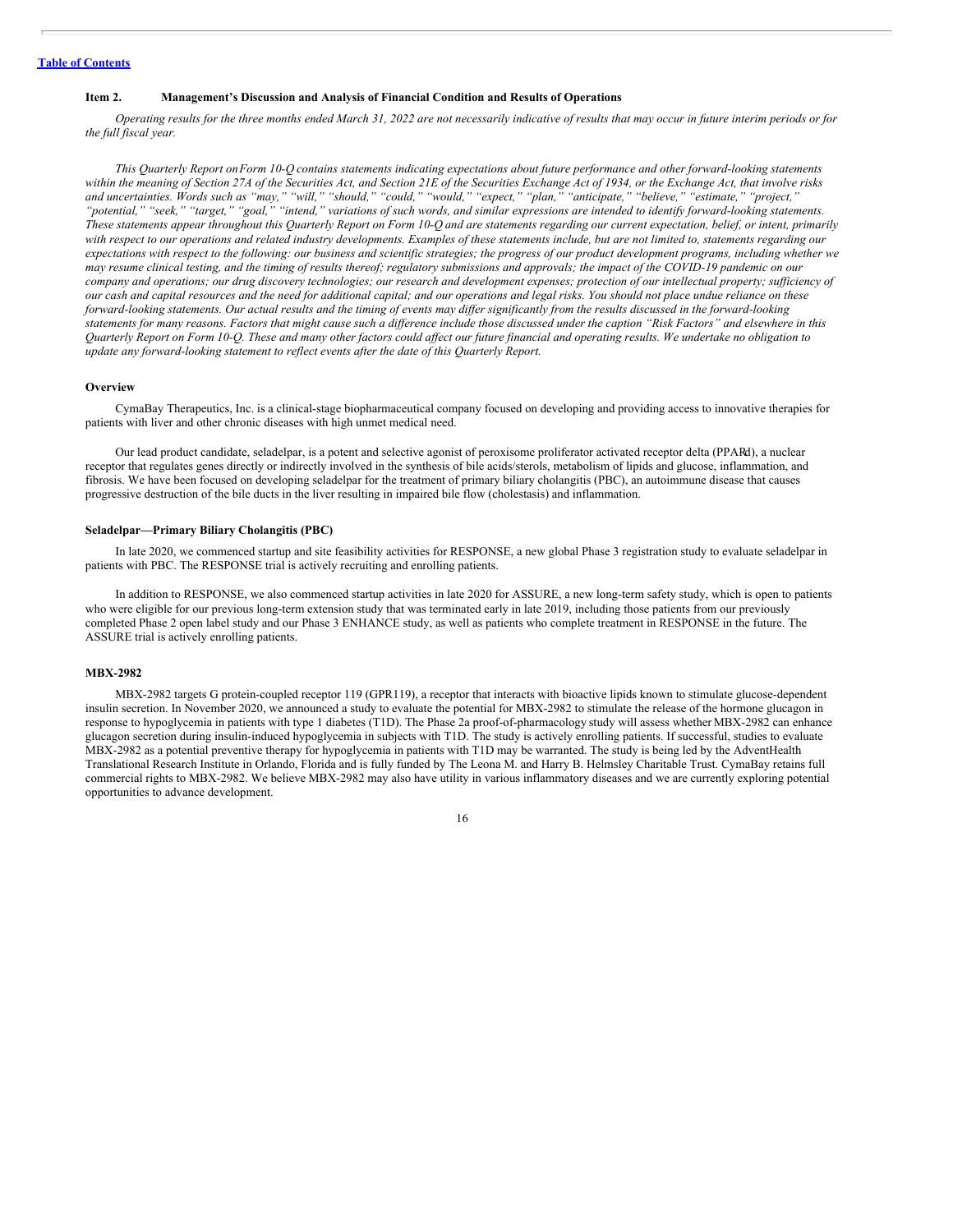#### **CB-0406**

In 2020 we began to evaluate CB-0406, the active metabolite of arhalofenate, a pro-drug previously studied for chronic metabolic diseases, in a single and multiple ascending dose study in healthy subjects to establish its pharmacokinetics, safety and maximum tolerated dose. While the study showed CB-0406 had improved pharmacokinetics versus arhalofenate,CB-0406's safety profile did not support continued development as a result of the occurrence of a small number of reversible cases of thrombocytopenia at higher doses. Therefore, in mid-2021 we discontinued development ofCB-0406.

#### **COVID-19 Pandemic**

As a result of the COVID-19 pandemic, we have experienced and may continue to experience disruptions that could impact aspects of our business, including our progress towards the initiation and completion of certain clinical trials, and other associated drug development activities. The emergence of COVID-19 variants, such as the Delta, and Omicron variants, have further disrupted, and may continue to disrupt, aspects of our business, in particular in regard to the initiation and operation of clinical trial sites in portions of the United States, in the U.K. and in Europe. Possible future disruptions are currently difficult to foresee. We continue to monitor areas of potential risk which include, but are not limited to, the following:

- Clinical trial and drug manufacturing operations—In collaboration with our clinical research organization partners, we sponsor clinical trials that take place at investigator sites in the U.S. and internationally. We also partner with contract manufacturing organizations to develop, manufacture, and distribute our product candidate drug supplies. To date, these collective research and development personnel and vendors have adapted to COVID-19 related travel restrictions and reduced access to work facilities through the use of remote working technologies and other measures as they continue to progress toward completion of our clinical trials. However, as we continue to enroll clinical trials and look to complete the clinical development of seladelpar and initiate other programs, our research and development employees and contractors who support our clinical activities may not be able to sufficiently access their applicable work facilities as a result of continued facility closure orders and the possibility that governmental authorities might further modify such restrictions. Furthermore, although we and our contractors continue to plan for and develop pandemic-related risk mitigation strategies, it is uncertain whether these plans will continue to be sufficient to fully offset the potential impact COVID-19, including the emergence of new COVID-19 variants, travel restrictions and/or facility access restrictions (or other unanticipated impediments) may have on our ability to execute our development activities in a timely and cost-effective manner.
- Drug regulator interactions—The FDA and comparable foreign regulatory agencies may experience operational interruptions or delays, which could impact timelines for regulatory meetings, submissions, trial initiations, and regulatory approvals. For example, COVID-19 related regulatory submission issues have created an impediment to clinical site activation in the U.K.
- Financial reporting and compliance—To date, there has been no adverse impact on our ability to maintain our established financial reporting functions and internal controls over financial reporting. However, our ability to prepare our financial results timely and accurately is partially dependent upon the availability of third-party information systems and other cloud-based services.
- Remote workforce operations—To date, our workforce has adapted to remotely working to maintain operations. Our operations are currently in a hybrid model with most employees working from our office for a portion of the week and working remotely for the rest of the week. Our continued use of partially-remote operations, however, could increase our cyber-security risk, create data accessibility concerns, and make us more susceptible to communication disruptions, any of which could adversely impact our business operations, or delay necessary interactions with regulators, contract manufacturers, contract research organizations, clinical trial sites, and other important agencies and contractors, which may result in increased costs to us.

Overall, we cannot at this time predict the specific extent, duration, or full impact that the continuingCOVID-19 pandemic will have on our future consolidated financial condition and operations. The impact of the COVID-19 pandemic on our consolidated financial performance will depend on future developments, including emergence of COVID-19 variants, such as the Delta and Omicron variants, the duration and spread of the pandemic and related governmental advisories and restrictions, which could result in unexpected costs to us. These developments and the impact of COVID-19 on the financial markets and the overall economy are highly uncertain. If the financial markets and/or the overall economy are impacted for an extended period, our results may be adversely affected.

#### **Critical Accounting Policies and Estimates**

Our management's discussion and analysis of our financial condition and results of operations is based on our condensed consolidated financial statements, which have been prepared in accordance with accounting principles generally accepted in the United States (GAAP). The preparation of these condensed consolidated financial statements requires us to make estimates and judgments that affect the reported amounts of assets and liabilities and disclosure of contingent assets and liabilities at the date of the financial statements, as well as the reported revenues and expenses during the reporting periods. We base our estimates on historical experience and on various other factors which we believe to be materially reasonable under the circumstances, the results of which form our basis for making judgments about the carrying value of assets and liabilities that are not readily apparent from other sources, and evaluate our estimates on an ongoing basis. Actual results may materially differ from those estimates under different assumptions or conditions.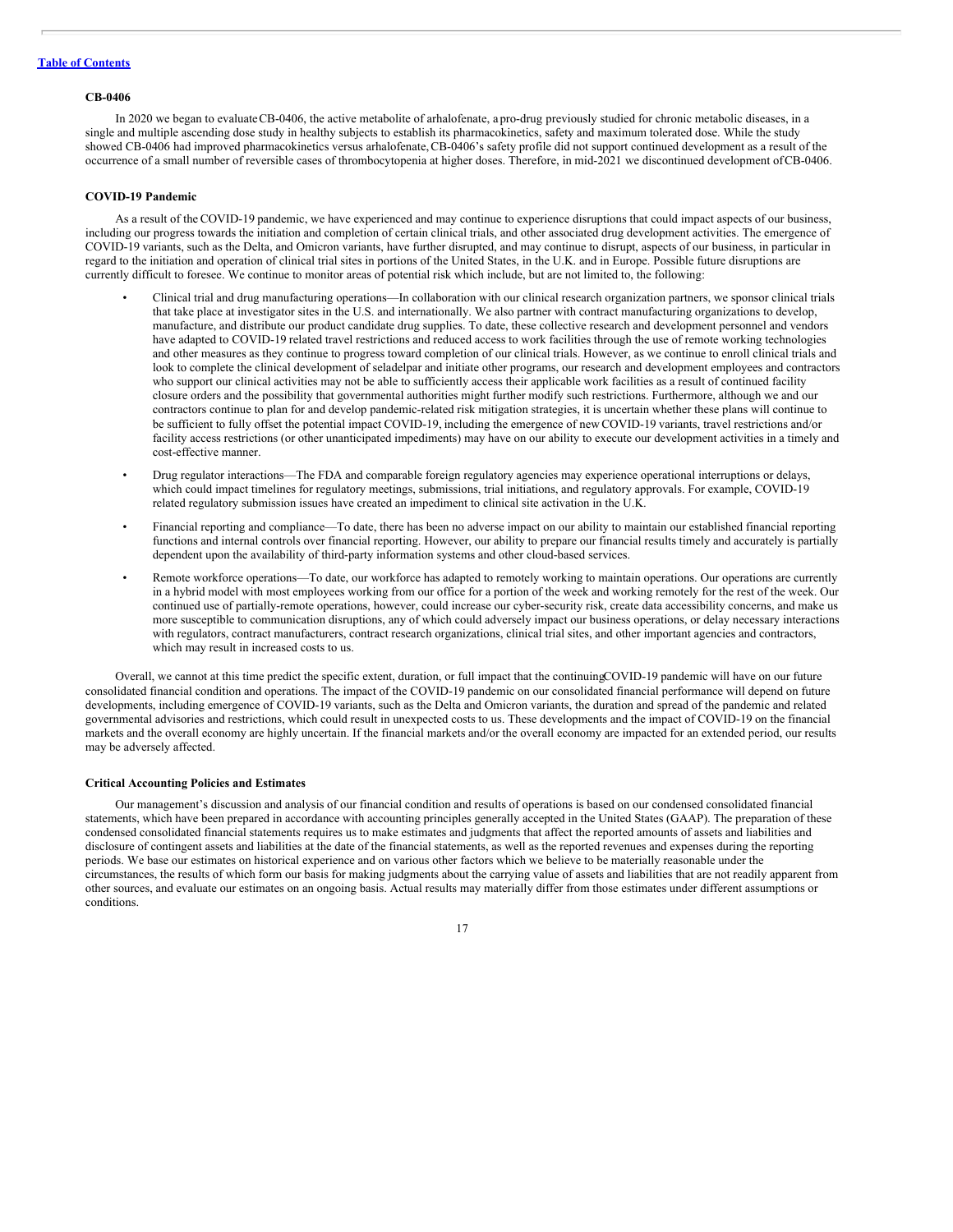There have been no changes to our critical accounting policies since we filed our Annual Report on Form10-K for the year ended December 31, 2021 with the SEC on March 17, 2022. For a description of our critical accounting policies and estimates, please refer to our Annual Report on Form  $10-K$ 

## **Recent Accounting Pronouncements**

Refer to *Note 2—Summary of Significant Accounting Policies* in the notes to our unaudited interim condensed consolidated financial statements in Part I, Item 1 of this Quarterly Report on Form 10-Q, for a discussion of recent accounting pronouncements.

## **Results of Operations**

# *General*

To date, we have not generated any income from operations. As of March 31, 2022, we have an accumulated deficit of \$794.6 million, primarily as a result of expenditures for research and development and general and administrative expenses from inception to that date. All of our product candidates are at various stages of development and will require additional work and regulatory approval before they can be licensed or commercialized. Accordingly, we expect to continue to incur substantial losses from operations for the foreseeable future and there can be no assurance that we will ever generate sufficient revenue to achieve and sustain profitability. Until we can generate sufficient product revenue, which we may never do, we will need to finance future cash needs through potential collaborative, partnering or other strategic arrangements, as well as through equity offerings, debt financings or a combination of the foregoing.

#### *Operating Results*

Our results of operations for the three months ended March 31, 2022 and 2021 are presented below (in thousands):

|                                   |            | <b>Three Months Ended</b><br>March 31. |    | Change<br>Q1  |  |
|-----------------------------------|------------|----------------------------------------|----|---------------|--|
|                                   | 2022       | 2021                                   |    | 2022 vs. 2021 |  |
| (\$ in thousands)                 |            |                                        |    |               |  |
| Operating expenses:               |            |                                        |    |               |  |
| Research and development          | \$18,415   | \$12,382                               | \$ | 6,033         |  |
| General and administrative        | 6,087      | 5,236                                  |    | 851           |  |
| Total operating expenses          | 24,502     | 17,618                                 |    | 6,884         |  |
| Loss from operations              | (24, 502)  | (17,618)                               |    | (6,884)       |  |
| Other income (expense), net:      |            |                                        |    |               |  |
| Interest income                   | 98         | 67                                     |    | 31            |  |
| Interest expense                  | (3,365)    |                                        |    | (3,365)       |  |
| Total other income (expense), net | (3,267)    | 67                                     |    | (3,334)       |  |
| Net loss                          | \$(27,769) | \$(17,551)                             | S  | (10,218)      |  |
|                                   |            |                                        |    |               |  |

#### *Research & Development Expenses*

Conducting research and development is central to our business model. Research and development expenses increased \$6.0 million to \$18.4 million from \$12.4 million for the three months ended March 31, 2022 and 2021, respectively. This increase was largely due to activities associated with the development of seladelpar focusing primarily on our late-stage PBC program. We expect that our research and development expenses will continue to increase in the future due to costs associated with our ongoing late-stage development of seladelpar.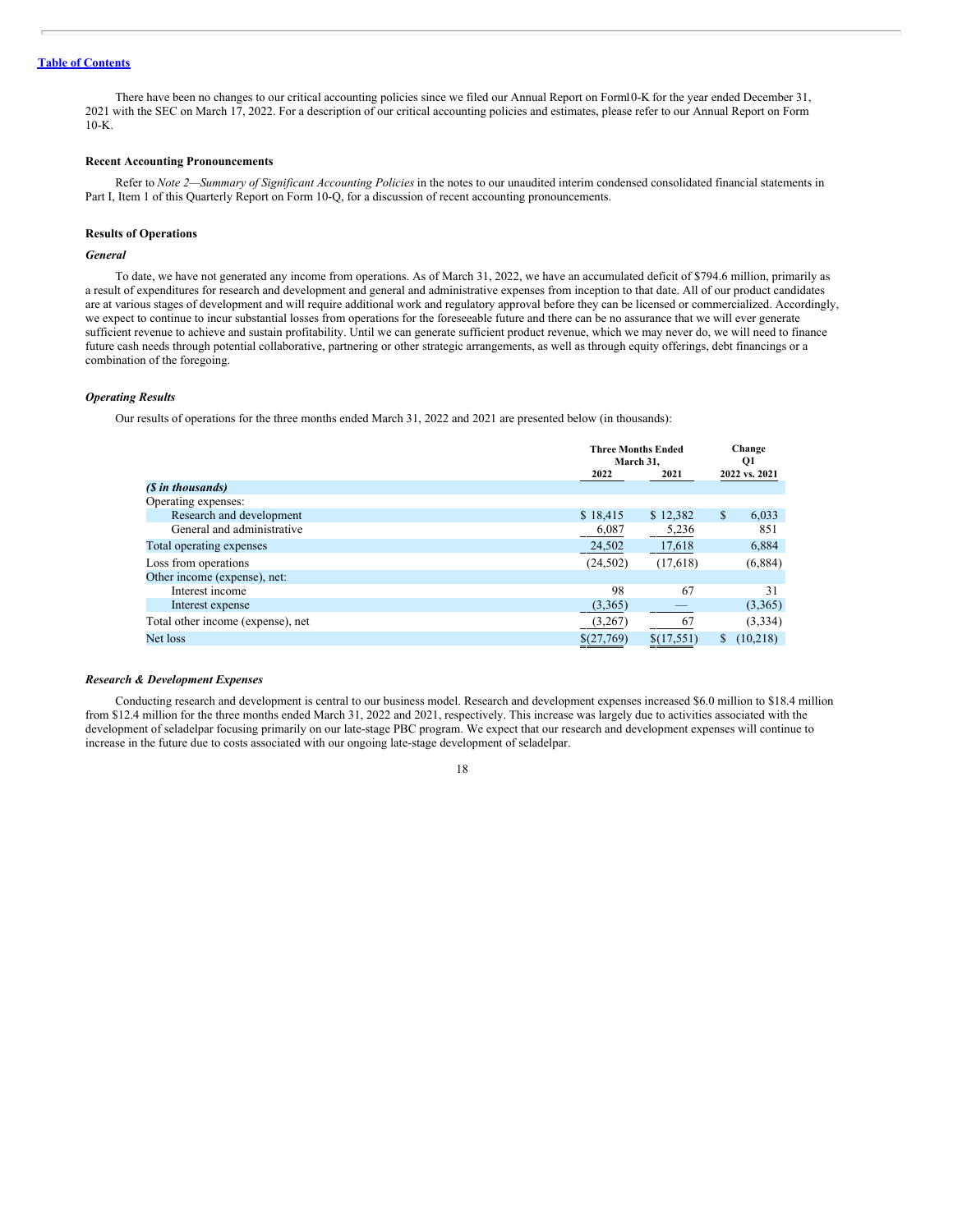Research and development expenses are detailed further in the table below (in thousands):

|                                             | <b>Three Months Ended</b><br>March 31. |          | Change<br>Q1  |  |
|---------------------------------------------|----------------------------------------|----------|---------------|--|
|                                             | 2022                                   | 2021     | 2022 vs. 2021 |  |
| Project costs:                              |                                        |          |               |  |
| Seladelpar PBC clinical studies             | \$9,273                                | \$5,903  | 3,370<br>S    |  |
| Seladelpar drug manufacturing & development | 2,256                                  | 754      | 1,502         |  |
| Seladelpar and non-seladelpar other studies | 100                                    | 1,095    | (995)         |  |
| Total project costs                         | 11.629                                 | 7,752    | 3,877         |  |
| Internal research and development costs     | 6,786                                  | 4,630    | 2,156         |  |
| Total research and development              | \$18,415                               | \$12,382 | 6,033         |  |

Our project costs consist primarily of:

- expenses incurred under agreements with contract research organizations, investigative sites and consultants that conduct our clinical trials and a substantial portion of our preclinical activities;
- the cost of acquiring and manufacturing clinical trial and other materials; and
- other costs associated with development activities, including additional studies.

Internal research and development costs consist primarily of salaries and related fringe benefits costs for our employees (such as workers' compensation and health insurance premiums), stock-based compensation charges, travel costs, and overhead expenses. Internal costs generally benefit multiple projects and are not separately tracked per project.

#### *Comparison of the three months ended March 31, 2022 and 2021*

Total project costs increased by \$3.9 million to \$11.6 million from \$7.8 million for the three months ended March 31, 2022 and 2021, respectively. Project costs for the three months ended March 31, 2022 and 2021 primarily consisted of seladelpar-related clinical trial expenses for PBC. These cost increases were primarily driven by an expansion of our site activation, patient enrollment efforts, and other clinical trial activities. Internal research and development costs increased by \$2.2 million to \$6.8 million from \$4.6 million for the three months ended March 31, 2022 and 2021, respectively, primarily due to higher employee compensation incurred in the first three months of 2022 as compared to the first quarter of 2021 as we continued to hire additional research and development personnel to support our clinical studies. As we continue to progress late-stage development of seladelpar in PBC as well as development activities associated with other product candidates, we expect both total project and internal costs to increase in the future.

#### *General and Administrative Expenses*

General and administrative expenses consist principally of personnel-related costs, professional fees for legal, consulting, and accounting services, rent, and other general operating expenses not otherwise included in research and development.

#### *Comparison of the three months ended March 31, 2022 and 2021*

General and administrative expenses increased by \$0.9 million to \$6.1 million from \$5.2 million for the three months ended March 31, 2022 and 2021, respectively. The increase was driven primarily by an increase in headcount in general and administrative personnel in the three months ended March 31, 2022. We expect general and administrative expenses to increase in the future as we continue to add administrative personnel and expand our infrastructure in support of our drug development activities.

#### *Other Income (Expense), Net*

Interest income remained flat at \$0.1 million earned on our investments compared to the three months ended March 31, 2022 and 2021.

Interest expense is related to the accretion of the development financing liability recorded in connection with the July 2021 Abingworth Development Financing Agreement using the effective interest method, and totaled \$3.4 million for the three months ended March 31, 2022. No interest expense was incurred for the three months ended March 31, 2021.

# **Liquidity and Capital Resources**

We have financed our operations primarily through the sale of equity securities, licensing fees, issuance of debt and collaborations with third parties. At March 31, 2022, cash, cash equivalents and marketable securities totaled \$193.4 million, compared to \$194.6 million at December 31, 2021.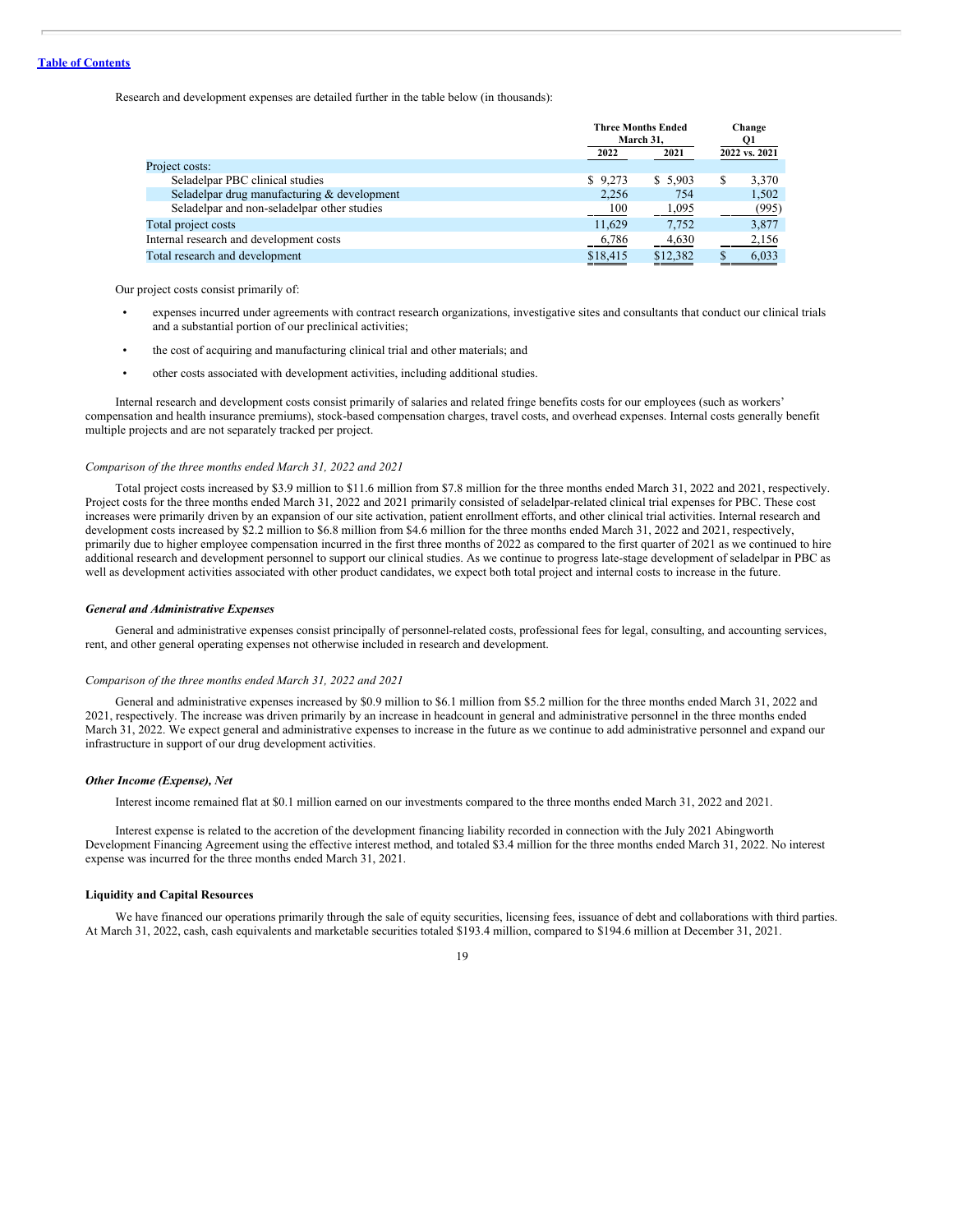#### *Development Financing*

On July 30, 2021, (the Effective Date) we entered into a Development Financing Agreement (the Financing Agreement) with Abingworth to obtain funding to support our development of seladelpar for the treatment of PBC. The Financing Agreement provides us up to \$100.0 million in funding, of which \$25 million was received in August 2021, \$25 million was received in November 2021 and \$25 million was received in January 2022. We also have an option to draw an additional \$25 million (the Optional Funding) within approximately two months of the completion of enrollment of our Phase 3 RESPONSE clinical trial. The Optional Funding is subject to certain customary funding conditions. In return, we will pay to Abingworth fixed and variable success payments, as further described in Note 4—Development Financing Agreement in the notes to our consolidated financial statements.

#### *At-the-Market (ATM) Facility*

In July 2020, we filed a \$200.0 million registration statement on FormS-3 with the SEC and entered into anat-the-market facility (ATM) to sell up to \$75.0 million of common stock under the registration statement. To date, we have not sold any shares of common stock under the ATM.

#### *Cash Flows*

The following table sets forth a summary of the net cash flow activity for each of the periods indicated below (in thousands):

|                                                      |             | <b>Three Months Ended</b><br>March 31. |  |
|------------------------------------------------------|-------------|----------------------------------------|--|
|                                                      | 2022        | 2021                                   |  |
| Net cash used in operating activities                | \$(25,362)  | \$(20,561)                             |  |
| Net cash (used in) provided by investing activities  | (50.990)    | 35.694                                 |  |
| Net cash provided by financing activities            | 24.541      |                                        |  |
| Net (decrease) increase in cash and cash equivalents | \$(51, 811) | \$15,133                               |  |

*Operating Activities*: Net cash used in operating activities for the three months ended March 31, 2022 increased by \$4.8 million to \$25.4 million as compared to \$20.6 million for the same period in the prior year, primarily due to an increase in our net loss to \$27.8 million from \$17.6 million in the prior year period due to the expansion of late-stage clinical trial activities related to the seladelpar development program. In addition, cash was used to fund changes in our working capital.

*Investing Activities:* Net cash used in investing activities was \$51.0 million for the three months ended March 31, 2022, compared to \$35.7 million provided by investing activities for the same period in the prior year, primarily due to the timing of our investments in marketable securities and portfolio risk management.

*Financing Activities:* Net cash provided by financing activities was \$24.5 million for the three months ended March 31, 2022, which consisted of a \$25.0 million funding payment received from Abingworth under the Development Financing Agreement, which was partially offset by \$0.5 million of issuance costs paid for the issuance of common stock from the November 2021 equity financing.

#### *Capital Requirements*

We have incurred operating losses since inception and had an accumulated deficit of \$794.6 million at March 31, 2022. As of March 31, 2022, we had cash, cash equivalents and marketable securities of approximately \$193.4 million, which we believe is sufficient, together with committed capital, to fund our current operating plan through 2023.

We expect to continue to incur substantial expenses related to our development activities for the foreseeable future as we continue product development for seladelpar. Since product candidates in later stages of clinical development generally have higher development costs than those in earlier stages of clinical development, primarily due to the increased size and duration of later stage clinical trials, we expect that our research and development expenses will increase in the future. We will therefore continue to require additional financing to develop our products and fund future operating losses and will seek funds through equity financings, debt, collaborative or other arrangements with corporate sources, or through other sources of financing. It is unclear if or when any such financing transactions will occur, on satisfactory terms or at all. Our failure to raise capital as and when needed could have a negative impact on our financial condition and our ability to pursue our business strategies. If adequate funds are not available to us, it could have a material adverse effect on our business, results of operations, and financial condition.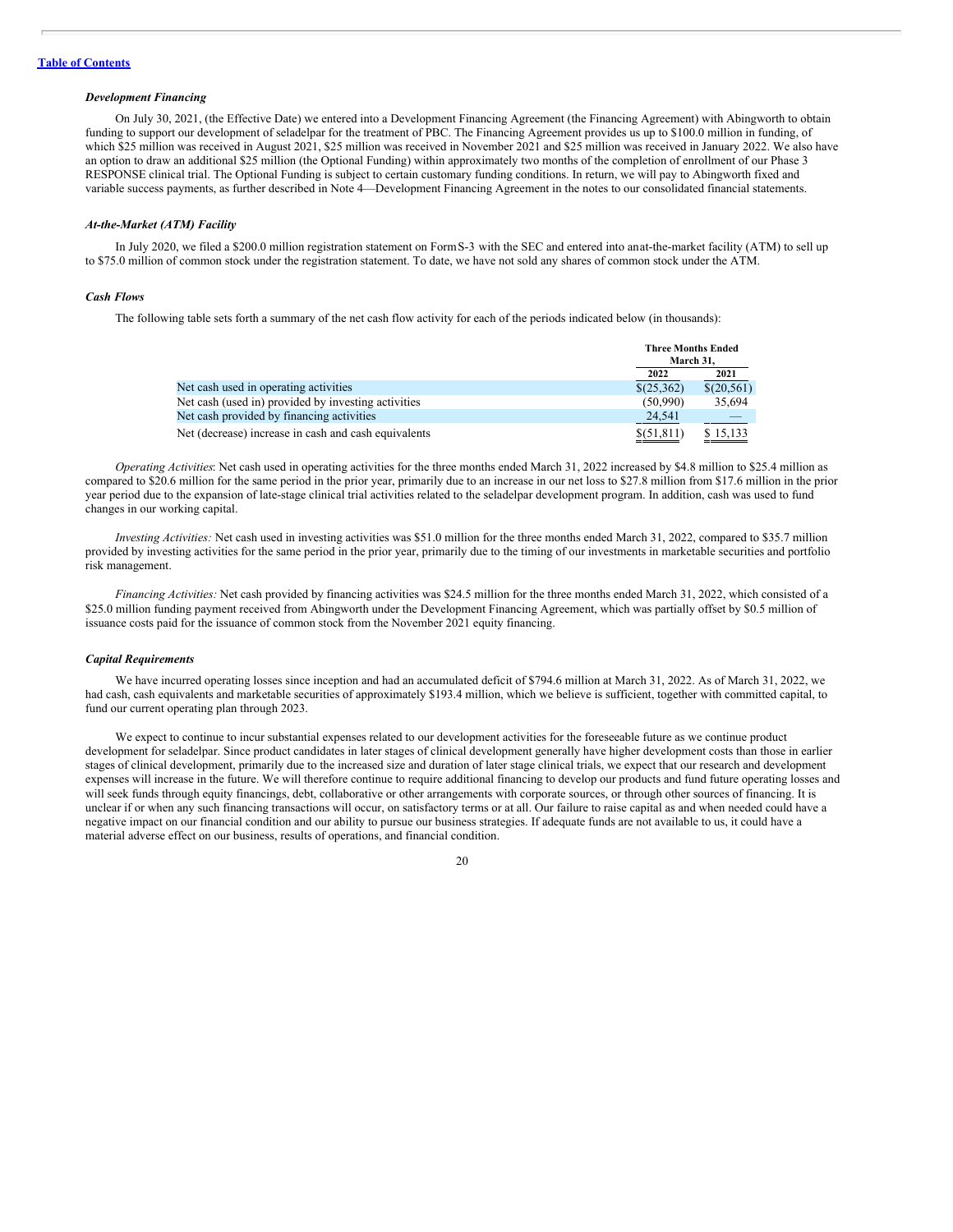#### <span id="page-21-0"></span>**Item 3. Quantitative and Qualitative Disclosures About Market Risk**

Not applicable to Smaller Reporting Companies.

#### <span id="page-21-1"></span>**Item 4. Controls and Procedures**

#### *Evaluation of Disclosure Controls and Procedures*

We carried out an evaluation as of March 31, 2022 under the supervision and with the participation of our management, including our President and Chief Executive Officer and Vice President, Finance, of the effectiveness of our "disclosure controls and procedures," which are defined in Rule 13a-15(e) under the Securities Exchange Act of 1934, as amended (the Exchange Act), as controls and other procedures of a company that are designed to ensure that the information required to be disclosed by a company in the reports that it files or submits under the Exchange Act is recorded, processed, summarized and reported, within the time periods specified in the Securities and Exchange Commission's rules and forms, and that such information is accumulated and communicated to our management, including our President and Chief Executive Officer and Vice President, Finance, as appropriate, to allow timely decisions regarding required disclosure. Based upon that evaluation, our President and Chief Executive Officer and Vice President, Finance concluded that our disclosure controls and procedures were effective as of March 31, 2022.

#### *Limitations on the Ef ectiveness of Controls*

A control system, no matter how well conceived and operated, can provide only reasonable, not absolute, assurance that the objectives of the controls are met. Because of the inherent limitations in all control systems, no evaluation of controls can provide absolute assurance that all control issues, if any, within a company have been detected. Accordingly, our disclosure controls and procedures are designed to provide reasonable, not absolute, assurance that the objectives of our disclosure control system are met and, as set forth above, our President and Chief Executive Officer and Vice President, Finance have concluded, based on their evaluation as of the end of the period covered by this report, that our disclosure controls and procedures were sufficiently effective to provide reasonable assurance that the objectives of our disclosure control system were met.

#### *Changes in Internal Controls*

There were no changes in our internal control over financial reporting that occurred during the quarter ended March 31, 2022, that have materially affected, or are reasonably likely to materially affect, our internal control over financial reporting. We have not experienced any material impact to our internal controls over financial reporting despite the fact that most of our employees are working remotely due to the COVID-19 pandemic. We are continually monitoring and assessing the COVID-19 situation on our internal controls to minimize the impact on their design and operating effectiveness.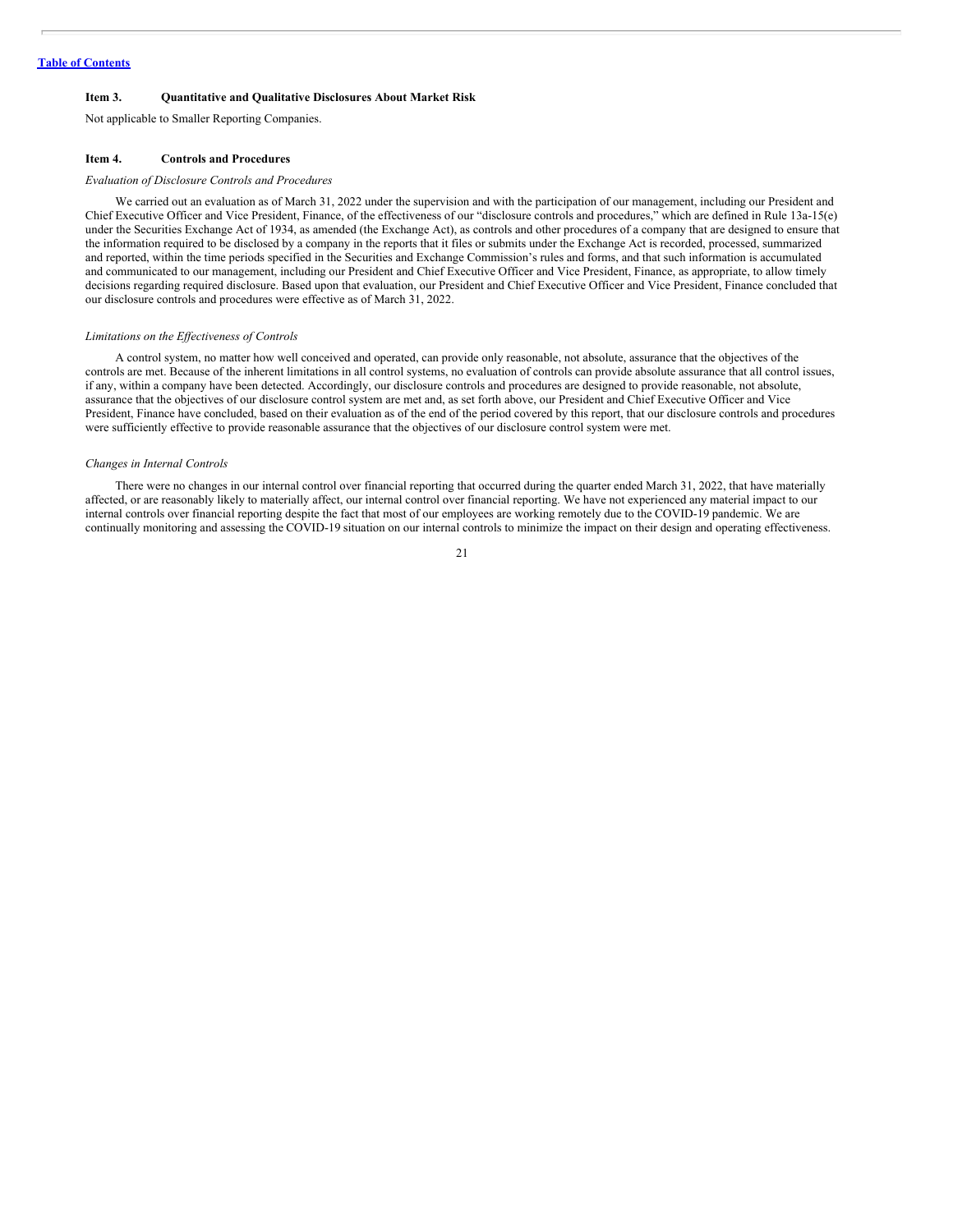# <span id="page-22-0"></span>**PART II. OTHER INFORMATION**

# <span id="page-22-1"></span>**Item 1. Legal Proceedings**

On January 15, 2021, Genfit S.A. (Genfit) filed a complaint against us in the U.S. District Court for the Northern District of California, alleging misappropriation of trade secrets and related causes of action based on our receipt of a Genfit protocol synopsis for Genfit's Phase 3 clinical trial of its drug candidate elafibranor in patients with primary biliary cholangitis. An Amended Complaint was filed on April 16, 2021 with substantially the same allegations. Genfit seeks damages in an unspecified amount as well as injunctive relief. We have stated in pleadings that we did not request or take any steps to obtain Genfit's protocol synopsis, have taken diligent steps to remove and quarantine it, and are not using any Genfit trade secrets in our clinical trials. On March 12, 2021, the court granted a Temporary Restraining Order (later converted to a Preliminary Injunction), prohibiting us from accessing or disseminating the protocol synopsis, using any Genfit trade secrets contained therein or destroying any evidence related thereto. We filed a Motion to Dismiss the Amended Complaint that was granted on September 9, 2021, with leave to amend. Genfit filed a Second Amended Complaint on October 15, 2021 with substantially the same allegations and claims for relief as in the original complaint. We filed a Motion to Dismiss the Second Amended Complaint that was granted on January 21, 2022, without further leave to amend. What remains in the complaint is an alleged misappropriation of the protocol synopsis as a whole. We filed our Answer to what remained of the Second Amended Complaint on February 4, 2022. We intend to defend ourselves vigorously.

# <span id="page-22-2"></span>**Item 1A.**

#### **Risk Factors**

In addition to the factors discussed elsewhere in this report, the following are important factors that could cause actual results or events to differ materially from those contained in any forward-looking statements made by us or on our behalf. The risks and uncertainties described below are not the only ones we face. Additional risks and uncertainties not currently known to us or that we deem immaterial also may impair our business operations. If *any of the following risks or such other risks actually occur, our business could be harmed.*

# **RISK FACTOR SUMMARY**

We are subject to a number of risks that if realized could materially harm our business, prospects, operating results, and financial condition. Some of the more significant risks and uncertainties we face include those summarized below. The summary below is not exhaustive and is qualified by reference to the full set of risk factors set forth in Item 1A of this Form 10-Q "Risk Factors." Please carefully consider all of the information in this Form10-Q, including the full set of risks set forth in the "Risk Factors" section, and in our other filings with the SEC before making an investment decision regarding CymaBay.

#### **Risks Related to the COVID-19 Pandemic**

• Our business may be adversely affected by the effects of theCOVID-19 pandemic, particularly the emergence of COVID-19 variants such as the Delta and Omicron variants, including those impacting our ability to enroll and conduct critical clinical trials such as RESPONSE, as well as impacts to our other development efforts, administrative personnel and third-party service providers.

# **Risks Related to Our Financial Condition and Capital Requirements**

• We have incurred significant net losses since our inception and anticipate that we will continue to incur significant losses for the foreseeable future. We may need to raise additional equity and/or debt capital to fund our continued operations, including clinical trials and other product development. In the event we do not successfully raise sufficient funds to finance our product development activities, we will curtail our product development activities commensurate with the magnitude of the shortfall or our product development activities may cease altogether.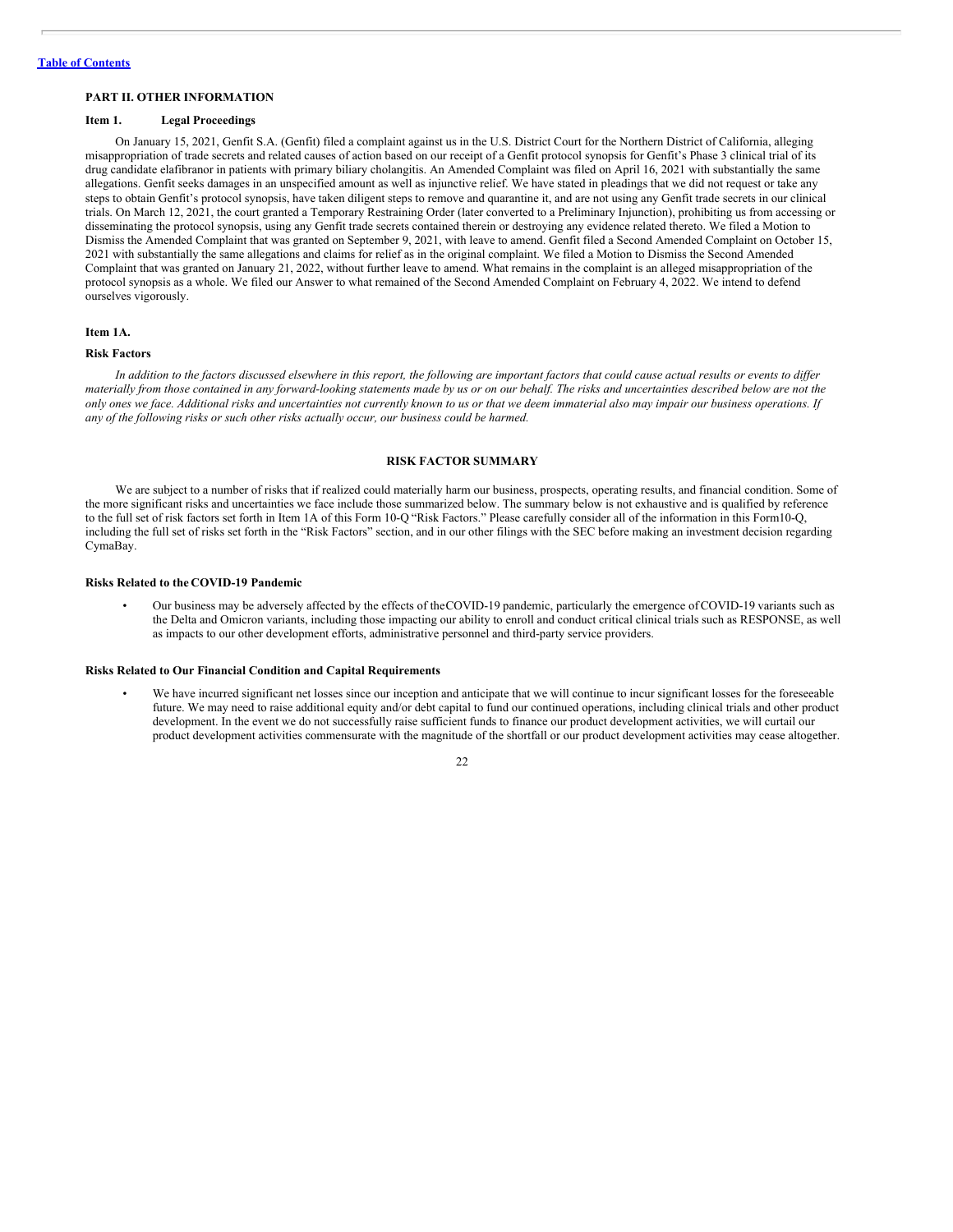- Failure to remain in compliance with our obligations under the development financing agreement with Abingworth could lead to reduced funding under the agreement and/or the acceleration of potentially significant payments to Abingworth.
- Our ability to generate future revenues from product sales is uncertain and depends upon our ability to successfully develop, obtain regulatory approval for, and commercialize product candidates, including most importantly, seladelpar.
- Raising additional capital may cause dilution to our existing stockholders, restrict our operations or require us to relinquish rights to our technologies or product candidates.

## **Risks Related to Clinical Development and Regulatory Approval**

- Drug development and obtaining and maintaining regulatory approval for drug products is costly, time-consuming, and highly uncertain.
- Serious complications or side effects in connection with the use or development of our product candidates could lead to delay or discontinuation of development of our product candidates.

#### **Risks Related to Our Reliance on Third Parties**

• Our manufacturing partners and other service providers, including CROs managing our clinical trials, may fail to perform adequately in their efforts to support the development, manufacture, and commercialization of our drug candidates and future products.

#### **Risks Related to Commercialization of Our Product Candidates**

- We have never successfully commercialized a product. If any of our product candidates receive marketing approval, they may nonetheless be unable to gain sufficient market acceptance by physicians, patients, health care payors and others in the medical community.
- If we are unable to establish sales and marketing capabilities or enter into agreements with third parties to market and sell our product candidates, we may be unable to generate any revenue.
- The commercial success of our products is subject to significant competition from products or product candidates that may be superior to, or more cost effective than, our products or product candidates.

# **Risks Related to Our Intellectual Property**

- We may not be able to protect the confidentiality of our trade secrets, and our patents or other means of defending our intellectual property may be insufficient to protect our proprietary rights.
- Patents or proprietary rights of others may restrict our development, manufacturing, and/or commercialization efforts and subject us to litigation and other proceedings that could find us liable for damages.

#### **Other Risks Factors—Risks Related to Employees, Information Technology, and Owning Our Common Stock**

- Our business is dependent on our key personnel and will be harmed if we cannot recruit and retain leaders in our development, administrative, and commercial organizations.
- Significant disruptions of information technology systems or breaches of data security could adversely affect our business.
- Changes in and failures to comply with United States and foreign privacy and data protection laws, regulations and standards may adversely affect our business, operations and consolidated financial performance.
- Future sales and issuances of our common stock or rights to purchase common stock, including pursuant to our equity incentive plans, could result in additional dilution of the percentage ownership of our stockholders and could cause our stock price to fall.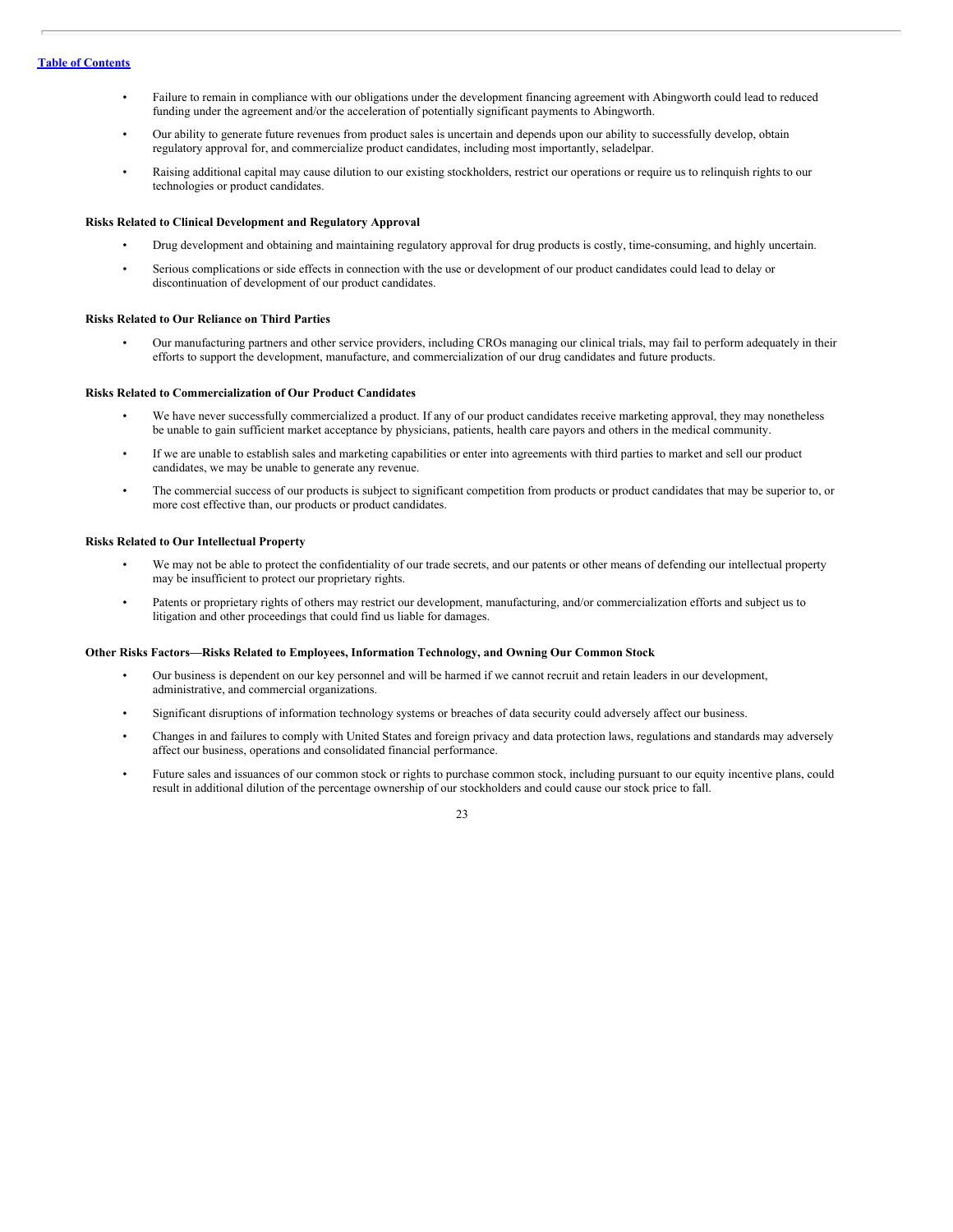#### Risks Related to the COVID-19 Pandemic

# *Our business may be adversely af ected by the ongoingCOVID-19 pandemic.*

While the COVID-19 pandemic did not materially adversely affect our business operations in the three months ended March 31, 2022 and 2021, economic and health conditions in the United States and across most of the globe have continued to change during the first three months of 2022 and thereafter. The emergence of COVID-19 variants, such as the Delta and Omicron variants, have further disrupted the global economy. As a result of the COVID-19 pandemic, including the emergence of new variants, we have experienced and may continue to experience disruptions that could impact aspects of our business, including our progress towards the completion of our clinical studies and other associated drug development activities. Possible future disruptions are currently difficult to foresee and include, but are not limited to, potential risk areas as noted below:

- We are currently managing clinical trials in geographies that are affected by theCOVID-19 pandemic, in particular in areas that have been impacted by the emergence of COVID-19 variants such as the Delta and Omicron variants. While we have not experienced material impacts to our clinical activities through March 31, 2022, we are observing impacts due to COVID-19, including reluctance of subjects to enroll in clinical studies due to the ongoing pandemic, travel restrictions impacting trial enrollment, personnel shortages at clinical sites impacting trial enrollment and operations and facility restrictions impacting trial enrollment. We believe that the COVID-19 pandemic, including the emergence of COVID-19 variants, will have a continuing impact on various aspects of our clinical activities in the future. For example, pandemic-related reluctance or restrictions, including curtailment of activities, could reduce the rate of patient enrollment in our RESPONSE clinical trial and other clinical studies, and impair the ability to efficiently treat patients at investigator sites. Additionally, our employees, representatives from our clinical research organization partners, and study investigators may be unable to efficiently collaborate or unwilling to conduct investigator site activities in-person at the sites (as per standard practice) and may be required to delay, or alter, their approach to complete this work due to shortages of personnel or diversion of resources at clinical sites or continued government-imposed limitations on activities. Further, our employees and representatives from our contract manufacturing organizations may experience unanticipated challenges sourcing raw materials or producing and distributing sufficient quantities of clinical drug supplies for use in our clinical trials.
- We have moved to a hybrid model of operations, with most employees working from our office for a portion of the week and working remotely for the rest of the week. The safety, health and well-being of our workforce is of primary concern and we may need to enact further precautionary measures to help minimize the risk of our employees being exposed to the coronavirus.
- Our continuing reliance on personnel working from home may negatively impact productivity, or disrupt, delay, or otherwise adversely impact our business. In addition, this could increase our cyber-security and data privacy risks, create data accessibility concerns, and make us more susceptible to communication disruptions, any of which could adversely impact our business operations, or delay necessary interactions with regulators, contract manufacturers, contract research organizations, clinical trial sites, and other important agencies and contractors, which could result in increased costs to us.
- In some jurisdictions, contractors involved in conducting our research and development activities may not be able to access their applicable work facilities for an extended period of time as a result of facility closure orders and the possibility that governmental authorities further modify such access restrictions.
- The United States Food and Drug Administration (FDA), comparable foreign regulatory agencies, and ethics boards may experience operational interruptions or delays, which could impact timelines for regulatory meetings, submissions, trial initiations, and regulatory approvals.

The COVID-19 pandemic continues to evolve. The emergence ofCOVID-19 variants, such as the Delta and Omicron variants, will also continue to affect the impact of the pandemic. The extent to which the pandemic may impact our business, including our preclinical, clinical and associated drug development activities, will depend on future developments, which are highly uncertain and cannot be predicted with confidence, such as the ultimate geographic spread of COVID-19, variants to COVID-19 that continue to arise and their relative transmissibility and virulence, the duration of the pandemic, travel restrictions and actions to contain the pandemic or treat its impact, such as social distancing and quarantines or lock-downs in the United States, particularly in the San Francisco Bay Area where our executive offices are located, and other countries, business closures or business disruptions and the effectiveness of actions taken in the United States and other countries to contain and treat the disease.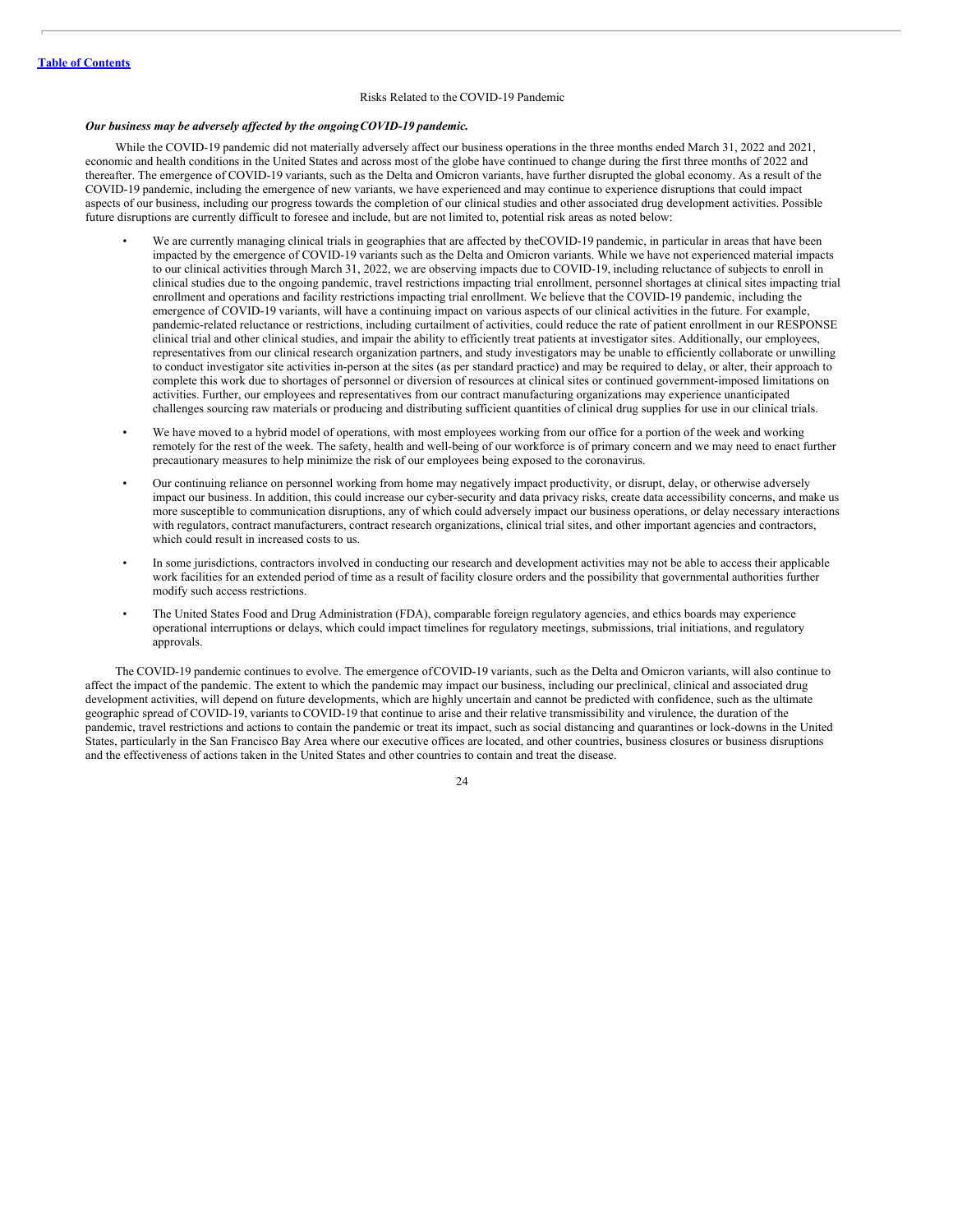#### **Risks Related to Our Financial Condition and Capital Requirements**

## *We will need additional capital in the future to suf iciently fund our operations and research.*

We have incurred significant net losses since our inception. We anticipate that we will continue to incur significant losses for the foreseeable future, and we may never achieve or maintain profitability. As of March 31, 2022, we had cash, cash equivalents and marketable securities of approximately \$193.4 million. On July 30, 2021, we entered into a Development Financing Agreement with an affiliate of Abingworth LLP pursuant to which Abingworth has committed to provide us up to \$100.0 million in funding, of which we have already received \$75 million. In November 2021, we sold 15,625,000 shares of common stock at \$4.00 per share and pre-funded warrants to purchase 3,125,000 shares of common stock at \$3.9999 per share in a public equity offering, for total gross offering proceeds of approximately \$75 million, before deducting the underwriting fees and other offering expenses. We may need to raise additional equity and/or debt capital to fund our continued operations, including clinical trials and other product development. We may also choose to raise additional equity and/or debt capital if appropriate opportunities become available. Our monthly spending levels vary based on new and ongoing development and corporate activities. Developing pharmaceutical products, including conducting preclinical studies and clinical trials, is a time-consuming, expensive and uncertain process that takes years to complete.

In the event we do not successfully raise sufficient funds to finance our product development activities, we will curtail our product development activities commensurate with the magnitude of the shortfall or our product development activities may cease altogether. To the extent that the costs of ongoing development exceed our current estimates and we are unable to raise sufficient additional capital to cover such additional costs, we will need to reduce operating expenses, sell assets, enter into strategic transactions, or effect a combination of the above. No assurance can be given that we will be able to enter into any of such transactions on acceptable terms, if at all.

Our future funding requirements and sources will depend on many factors, including but not limited to the following:

- the rate of progress and cost of our clinical studies;
- the need for additional or expanded clinical studies;
- the rate of progress and cost of our Chemistry, Manufacturing and Control development, registration, validation and commercial programs;
- the timing, economic and other terms of any licensing, collaboration or other similar arrangement into which we may enter;
- the costs and timing of seeking and obtaining FDA and other regulatory approvals;
- the extent of our other development activities;
- the costs of filing, prosecuting, defending and enforcing our patent claims and other intellectual property rights; and
- the effect of competing products and market developments.

If we are unable to raise additional capital in sufficient amounts or on terms acceptable to us, we will be prevented from pursuing development and commercialization efforts, which would have a material adverse effect on our business, operating results, prospects, and on our ability to develop our product candidates.

#### Failure to remain in compliance with our obligations under the development financing agreement with Abingworth could lead to reduced funding *under the agreement and/or the acceleration of potentially significant payments to Abingworth.*

On July 30, 2021, we entered into a Development Financing Agreement (the Financing Agreement) with Abingworth, pursuant to which Abingworth agreed to provide funding to us to support our development of seladelpar for the treatment of PBC. Pursuant to the Financing Agreement, Abingworth has committed to provide us up to \$100.0 million in funding, of which we have received \$75 million through May 2022. Pursuant to the Financing Agreement, we will be required to use commercially reasonable efforts to develop seladelpar and complete our development program in accordance with the Financing Agreement and an agreed timeline. In return, we will pay to Abingworth (1) upon the first to occur of regulatory approval of seladelpar for the treatment of PBC in the U.S., U.K., Germany, Spain, Italy or France (Regulatory Approval), fixed success payments equal to 2.0x of the funding provided and (2) variable success payments equal to 1.1x of the funding provided upon first reaching certain U.S. product sales milestones. At the time that Abingworth receives, collectively, an aggregate of 3.1x of the funding provided, our payment obligations under the Financing Agreement will be fully satisfied.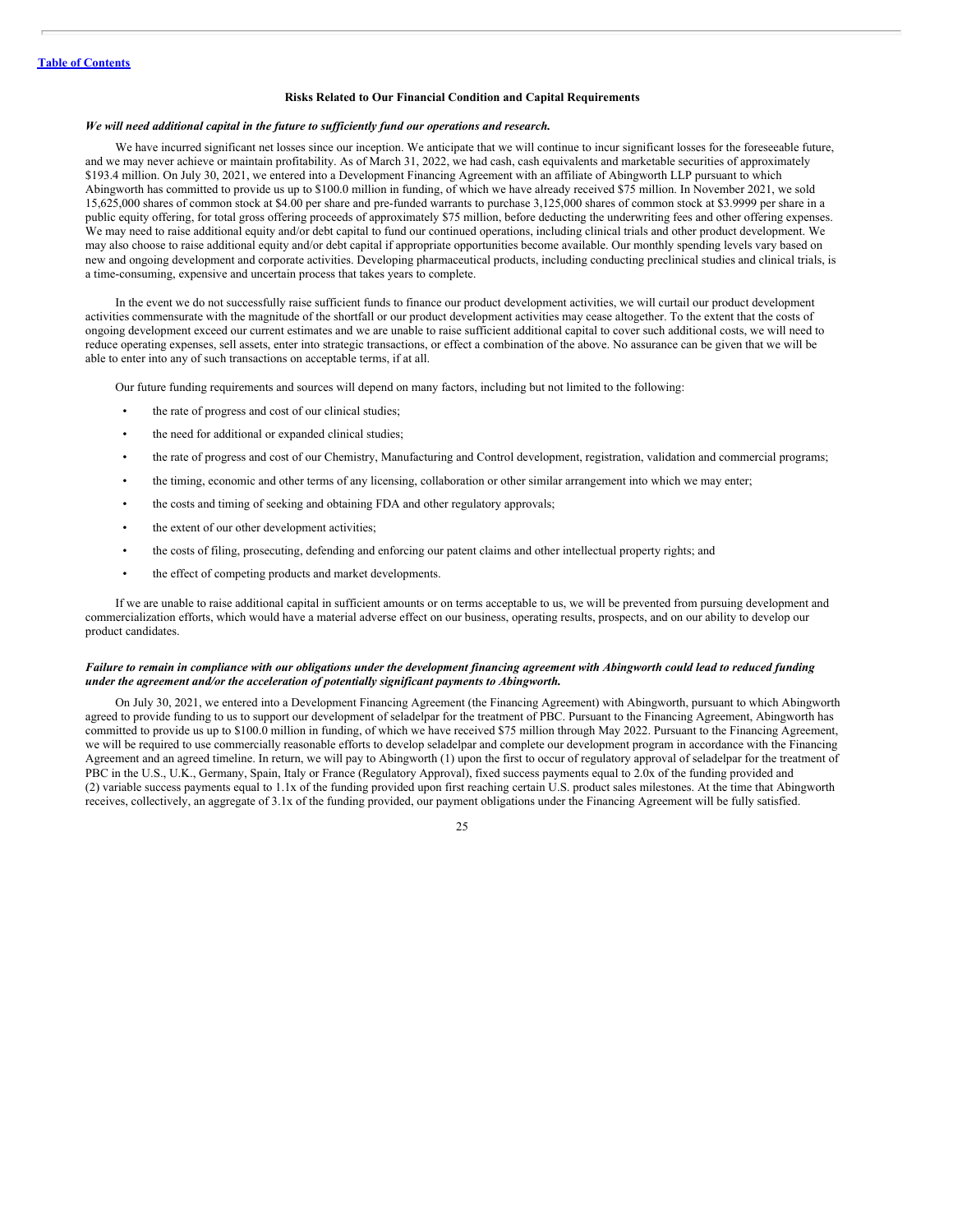The Financing Agreement terminates upon the payment of all payments owing to Abingworth, unless earlier terminated. The Agreement may be earlier terminated in a number of circumstances including (i) by Abingworth if we fail to use commercially reasonable efforts to develop seladelpar as set forth in the Financing Agreement or if we fail to make required payments (Fundamental Breach) or (ii) by either party if the other party materially breaches the Agreement (Material Breach). In certain instances, upon the termination of the Financing Agreement, we will be obligated to pay Abingworth a multiple of the amounts paid to us under the Agreement, including specifically,

(i) 310% of such amounts in the event that Abingworth terminates the agreement due to (x) a Fundamental Breach, (y) our bankruptcy, or (z) a safety concern resulting from gross negligence on our part or due to a safety concern that was material on the Effective Date and the material data showing such safety concern was not publicly known, disclosed to Abingworth, or in the diligence room made available to Abingworth,

(ii) 200% of such amounts in the event the Agreement is terminated due to (x) our Material Breach or (y) the security interests of Abingworth being invalidated or terminated other than as set forth in the Financing Agreement, and

(iii) 100% of such amounts in the event of certain irresolvable disagreements within the executive review committee overseeing our development of seladelpar.

In addition, if, following certain terminations, we continue to develop seladelpar for the treatment of PBC and obtain Regulatory Approval, we will make the payments to Abingworth as if the Financing Agreement had not been terminated, less any payments made upon termination.

The payments required under the Financing Agreement are significant. Failure to generate sufficient revenue to make such payments if and as they become due, or failure to otherwise finance such payments would have a material adverse effect on our business. In addition, if we are unable to comply with our obligations under the Financing Agreement and/or one of the termination events described above occurs, Abingworth may be relieved of their obligation to provide further funding under the Financing Agreement and our payments obligations thereunder may be accelerated. The acceleration of payments under the Financing Agreement would have a material impact on our business and we may not be able to make such payments at such time.

#### Our ability to generate future revenues from product sales is uncertain and depends upon our ability to successfully develop, obtain regulatory *approval for, and commercialize product candidates.*

Our ability to generate revenue and achieve profitability depends on our ability, alone or with collaborators, to successfully complete the development of, obtain the necessary regulatory approvals for, and commercialize, product candidates. We do not anticipate generating revenues from sales of our product candidates in the near future, if ever.

Conducting preclinical testing and clinical trials is a time-consuming, expensive, and uncertain process that takes years to complete, and we may never generate the necessary data required to obtain regulatory approval and achieve product sales. Our anticipated development costs would likely increase if we do not obtain favorable results or if development of our product candidates is delayed. In particular, we would likely incur higher costs than we currently anticipate if development of our product candidates is delayed because we are required by a regulatory authority such as the FDA to perform studies or trials in addition to those that we currently anticipate. Because of the numerous risks and uncertainties associated with pharmaceutical product development, we are unable to predict the timing or amount of any increase in our anticipated development costs.

In addition, our product candidates, if approved, may not achieve commercial success. Our commercial revenues, if any, will be derived from sales of products that we do not expect to be commercially available for several years, if at all. Even if one or more of our product candidates is approved for commercial sale, we anticipate incurring significant costs in connection with commercialization. As a result, we cannot assure you that we will be able to generate revenues from sales of any approved products, or that we will achieve or maintain profitability even if we do generate sales.

# Raising additional capital may cause dilution to our existing stockholders, restrict our operations or require us to relinquish rights to our technologies *or product candidates.*

Until such time, if ever, as we can generate substantial product revenues, we expect to finance our cash needs through a combination of equity offerings, debt financings, collaborations, strategic alliances, licensing arrangements and other marketing and distribution arrangements. We do not have any committed external source of funds other than the Financing Agreement. If appropriate opportunities become available, we may seek to raise additional equity and/or debt capital to fund our continued operations, including clinical trials and other product development.

To raise additional funds to support our operations, we may sell additional equity or debt securities, enter into collaborations, strategic alliances, or licensing arrangements or other marketing or distribution arrangements. To the extent that we raise additional capital through the sale of equity or convertible debt securities, ownership interests of our stockholders will be diluted, and the terms of these securities may include liquidation or other preferences that adversely affect the rights of stockholders. Debt financing, if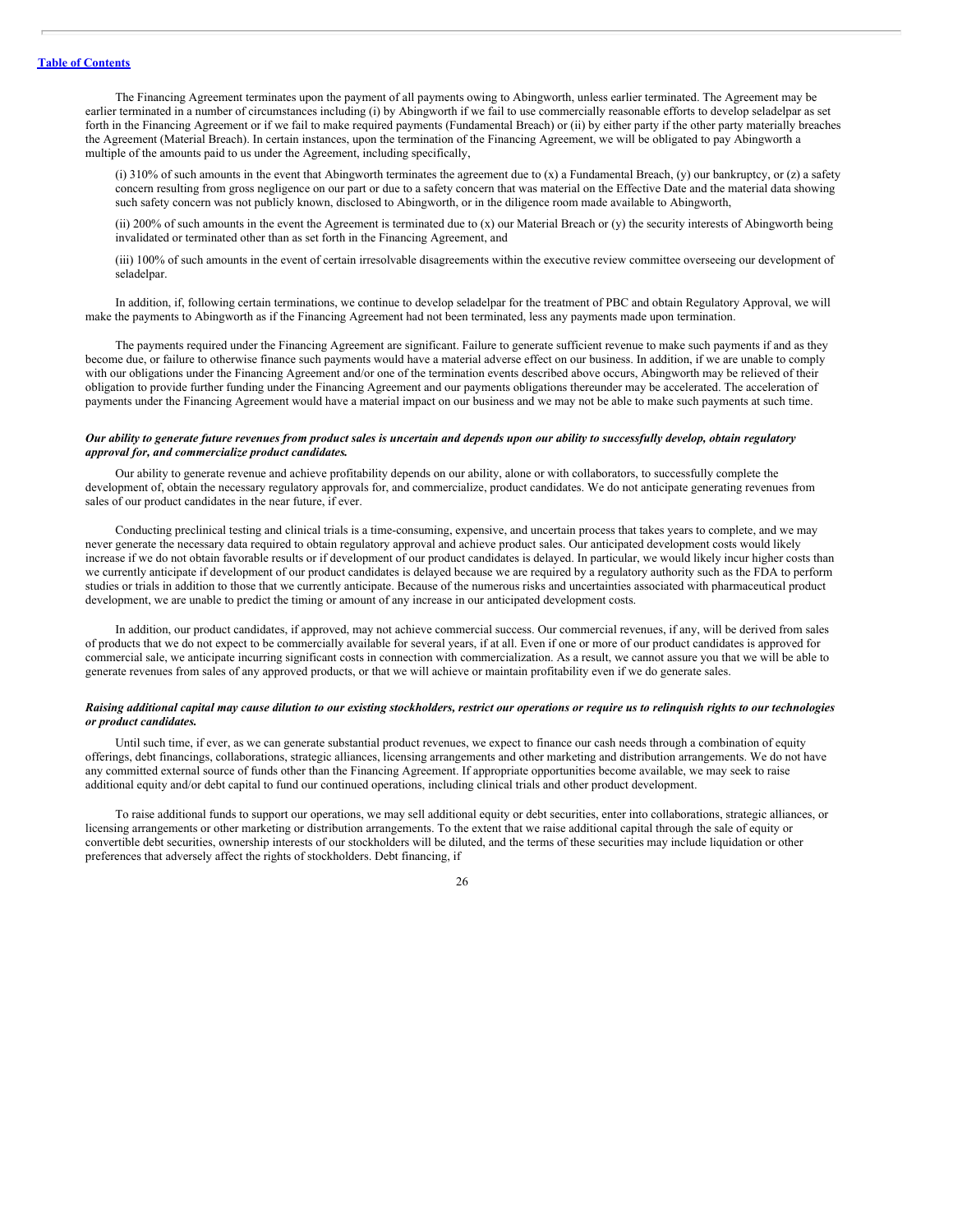available, may involve agreements that include covenants limiting or restricting our ability to take specific actions, such as incurring additional debt, making capital expenditures, and declaring dividends, and may impose limitations on our ability to acquire, sell or license intellectual property rights and other operating restrictions that could adversely impact our ability to conduct our business.

If we raise additional funds through collaborations, strategic alliances, or licensing arrangements or other marketing or distribution arrangements with third parties, we may have to relinquish valuable rights to our intellectual property, technologies, future revenue streams, research programs or product candidates, or grant licenses on terms that may not be favorable to us.

If we are unable to expand our operations or otherwise capitalize on our business opportunities, our business, financial condition and results of operations could be materially adversely affected. If we are unable to raise additional funds through equity or debt financings when needed, we may be required to delay, limit, reduce or terminate our product development or commercialization efforts, or grant others rights to develop and market product candidates that we would otherwise prefer to develop and market ourselves.

## **Risks Related to Clinical Development and Regulatory Approval**

## We depend on the success of our product candidates and we may not obtain regulatory approval or successfully commercialize our product candidates.

We have not marketed, distributed or sold any products. The success of our business depends upon our ability to develop and commercialize our product candidates. The success of any product candidate will depend on many factors, including the following:

- successful enrollment and completion of clinical trials, including, in the case of RESPONSE, enrollment of sufficient subjects willing to receive a liver biopsy;
- receipt of marketing approvals from the FDA and regulatory authorities outside the United States for the product candidate;
- establishing commercial manufacturing capabilities by making arrangements with third-party manufacturers;
- launching commercial sales of the product, whether alone or in collaboration with others;
- acceptance of the product by patients, the medical community and third-party payors;
- effectively competing with other therapies;
- a continued acceptable safety profile of the product following marketing approval; and
- obtaining, maintaining, enforcing and defending intellectual property rights and claims.

If we do not achieve one or more of these factors in a timely manner or at all, we could experience significant delays or an inability to successfully commercialize our product candidate, which would materially harm our business.

#### *We depend on the successful completion of clinical trials for our product candidates.*

Before obtaining regulatory approval for the sale of our product candidates, we must complete our current clinical trials as well as potentially additional clinical trials to demonstrate the safety and efficacy of our product candidates in humans. Clinical testing is expensive, difficult to design and implement, can take many years to complete and is uncertain as to outcome. A failure of one or more of our clinical trials can occur at any stage of testing. The outcome of preclinical testing and early clinical trials may not be predictive of the success of later clinical trials, and interim results of a clinical trial do not necessarily predict final results. Moreover, preclinical and clinical data are often susceptible to varying interpretations and analyses, and many companies that have believed their product candidates performed satisfactorily in preclinical studies and clinical trials have nonetheless failed to obtain marketing approval for their products.

We may experience a number of unforeseen events during clinical trials for our product candidates, including seladelpar, that could delay or prevent the commencement and/or completion of our clinical trials, including the following:

- regulators or institutional review boards may not authorize us or our investigators to commence a clinical trial or conduct a clinical trial at a prospective trial site;
- the clinical study protocol may require one or more amendments delaying study completion;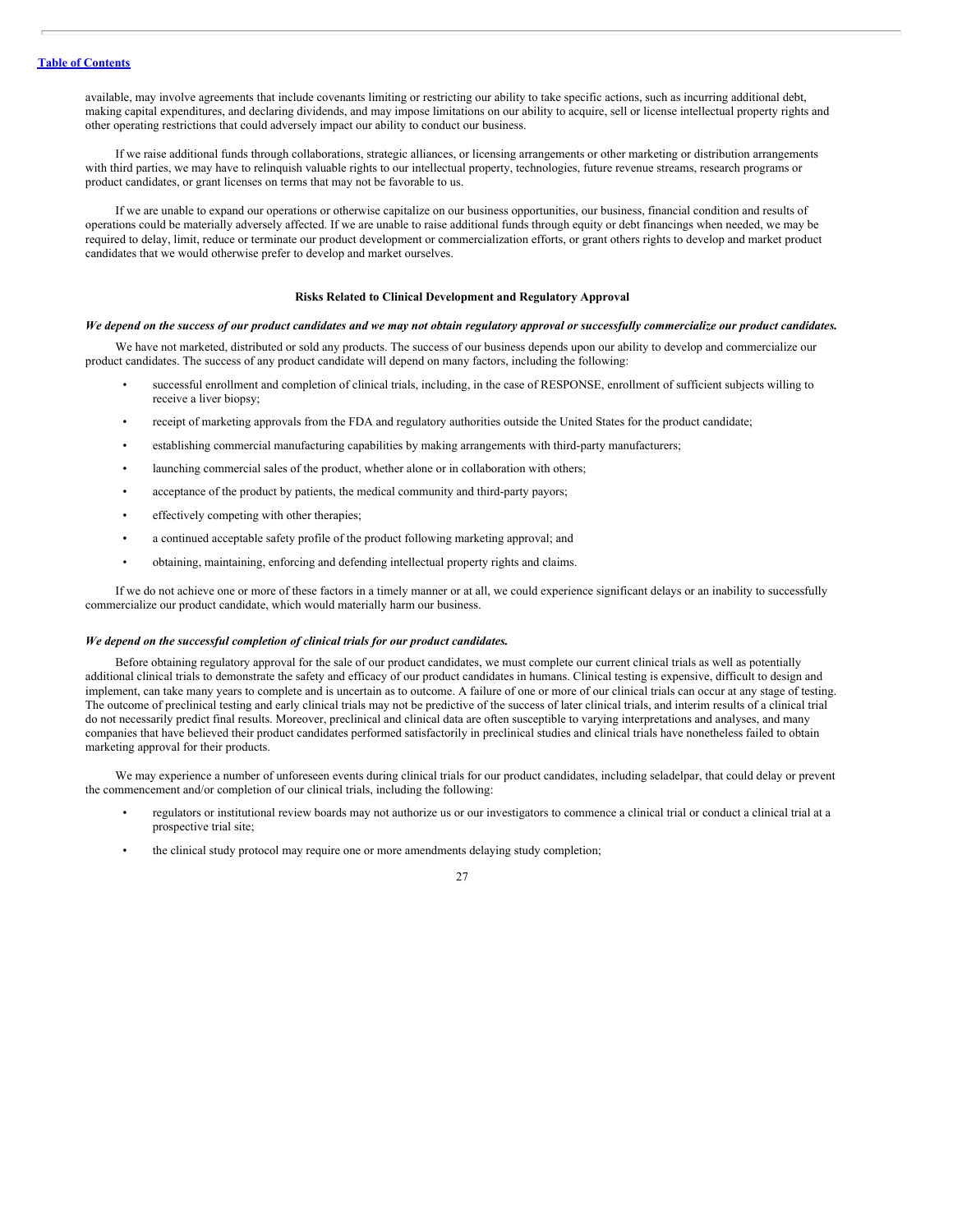# **Table of [Contents](#page-1-0)**

- clinical trials of our product candidates may produce negative or inconclusive results, and we may decide, or regulators may require us, to conduct additional clinical trials or abandon product development programs;
- the number of subjects required for clinical trials of our product candidates may be larger than we anticipate, enrollment in these clinical trials may be insufficient or slower than we anticipate, we may have to compete with other clinical trials to enroll eligible subjects, or subjects may drop out of these clinical trials at a higher rate than we anticipate;
- the number of patients in our RESPONSE clinical trial that choose to have biopsies may be insufficient to satisfy regulatory requirements;
- clinical investigators or study subjects may fail to comply with clinical study protocols;
- trial conduct and data analysis errors may occur, including, but not limited to, data entry and/or labeling errors;
- our third-party contractors may fail to comply with regulatory requirements or meet their contractual obligations to us in a timely manner, or at all;
- we might have to suspend or terminate clinical trials of our product candidates for various reasons, including a finding that the subjects are being exposed to unacceptable health risks;
- geo-political turmoil between Russia and Ukraine and/or continuing military actions in Ukraine may cause us to have to suspend or terminate clinical trials of seladelpar in those countries;
- regulators or institutional review boards may require that we or our investigators suspend or terminate clinical research for various reasons, including noncompliance with regulatory requirements;
- the cost of clinical trials of our product candidates may be greater than we anticipate;
- the supply or quality of our clinical trial materials or other materials necessary to conduct clinical trials of our product candidates may be insufficient or inadequate; and
- our product candidates may have undesirable side effects or other unexpected characteristics, causing us or our investigators to suspend or terminate the trials.

Because successful development of product candidates is uncertain, we are unable to estimate the actual funds required to complete research and development and commercialize our products under development.

Negative or inconclusive results of our future clinical trials of product candidates could cause the FDA or other regulatory authorities to require that we repeat or conduct additional clinical studies. If later stage clinical trials do not produce favorable results, our ability to obtain regulatory approval for our product candidates may be adversely impacted.

# Geo-political turmoil between Russia and Ukraine and continuing military actions in Ukraine have caused us to suspend clinical trial activity in Ukraine and suspend screening in Russia and may, together with widening sanctions imposed on Russia, cause us to suspend or terminate all clinical *trial activity in Russia.*

We have a small number of clinical sites in both Russia and Ukraine in our RESPONSE clinical trial and in Russia in our ASSURE clinical trial. Because of continuing military action in Ukraine we suspended clinical trial activity in Ukraine. This suspension could potentially delay enrollment completion in our RESPONSE trial. Ongoing geo-political turmoil and continuing military action in the region, together with widening sanctions imposed on Russia, have also caused us to suspend screening in Russia and may cause us to need to suspend or terminate all clinical trial activity in Russia. Even if all activity is not suspended or terminated, the ongoing military action and sanctions may affect our RESPONSE and ASSURE clinical trials in Russia. Shipments of seladelpar to Russia may become difficult, delayed or impossible. Shipments of clinical samples from Russia may also become difficult, delayed or impossible. In addition, sites, site personnel and patients may not be able to continue in the trials and we may need to suspend or terminate the trials in Russia. While we have only a small number of clinical sites and enrolled patients in Russia, these disruptions and suspensions could potentially delay enrollment completion in our RESPONSE clinical trial and/or complicate the analysis of data from subjects in Russia.

# Delays in clinical trials are common and have many causes, and any delay could result in increased costs to us and jeopardize or delay our ability to *obtain regulatory approval and commence product sales.*

Clinical testing is expensive, difficult to design and implement, can take many years to complete, and is uncertain as to outcome. We may experience delays in clinical trials at any stage of development and testing of our product candidates and any delay could result in increased costs to us. Any clinical trials we undertake may not begin on time, have an effective design, enroll a sufficient number of subjects, or be completed on schedule, if at all. The impact of the ongoing COVID-19 pandemic, including the emergence ofCOVID-19 variants such as the Delta and Omicron variants, is also uncertain, and may create additional delays in completing our clinical trials.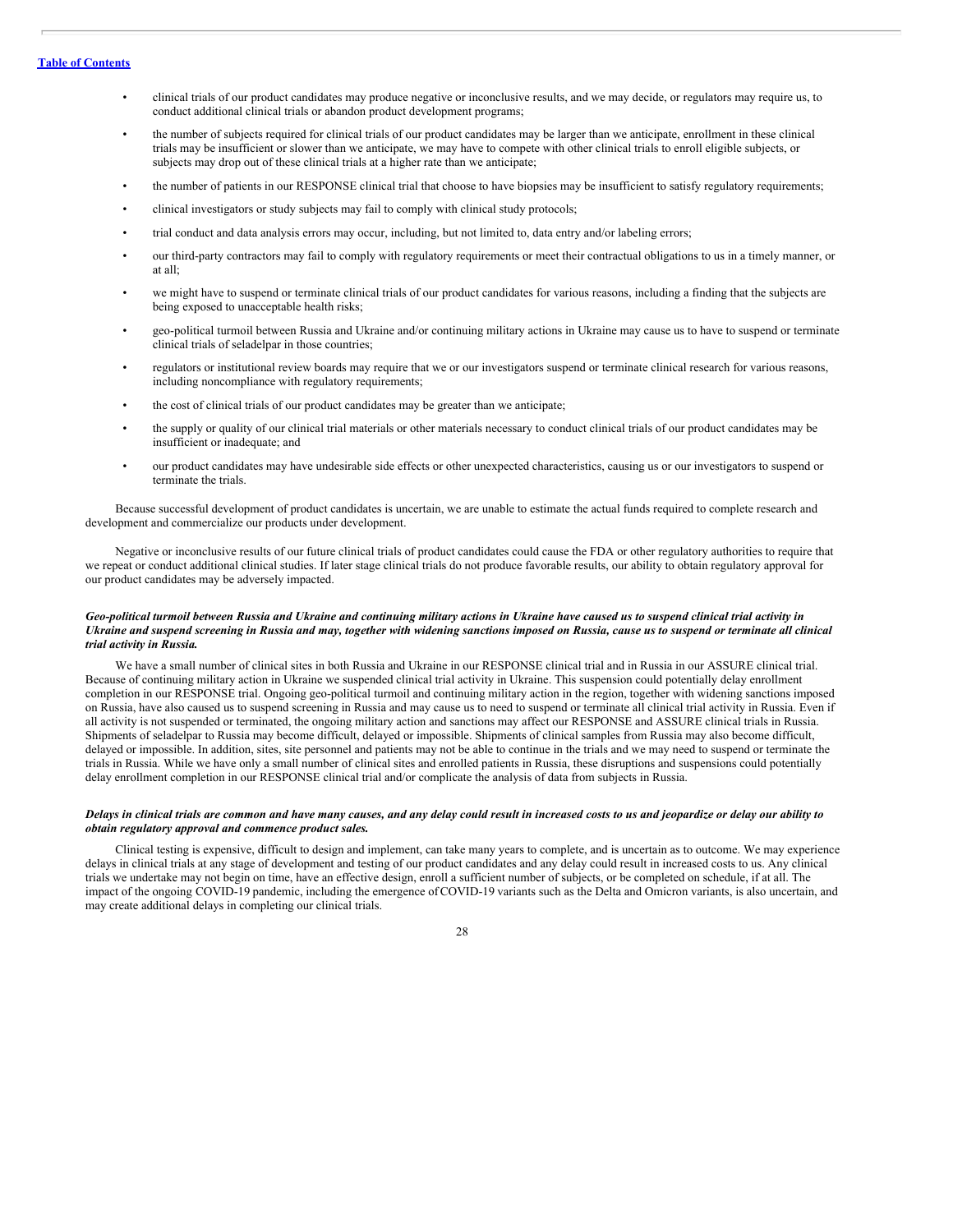# **Table of [Contents](#page-1-0)**

Events that may result in delays or unsuccessful completion of clinical trials include the following:

- reluctance of patients to enroll in our clinical trials due to theCOVID-19 pandemic;
- personnel shortages at clinical sites due to theCOVID-19 pandemic that impact the enrollment timeline or operations at clinical trial sites participating in our clinical trials;
- competition for eligible patients from competing clinical trials;
- delays in obtaining regulatory approval to commence a trial;
- delays in reaching agreement with the FDA or other regulatory authorities on final trial design;
- imposition of a clinical hold following a reported safety event;
- an inspection of our clinical trial operations or trial sites by the FDA or other regulatory authorities;
- delays in reaching agreement on acceptable terms with prospective contract research organizations (CROs) and clinical trial sites;
- delays in obtaining required institutional review board (IRB) approval at each site;
- delays in recruiting suitable patients to participate in a trial;
- delays in having subjects complete participation in a trial or return for post-treatmentfollow-up;
- delays caused by the need to enroll additional subjects willing to have biopsies in the RESPONSE trial;
- delays caused by subjects dropping out of a trial due to side effects or otherwise;
- changes to treatment guidelines or the introduction of a new standard of care;
- delays caused by clinical sites dropping out of a trial;
- time required to add new clinical sites;
- delays by our contract manufacturers to produce and deliver sufficient supply of clinical trial materials; and
- delays in importing clinical trial materials into foreign countries where our clinical trials are being conducted.

If initiation or completion of any clinical trials we may undertake for our product candidates is delayed for any of the above reasons, our development costs may increase, the approval process could be delayed, any periods during which we may have the exclusive right to commercialize our product candidates may be reduced and our competitors may bring products to market before us. Any of these events could impair our ability to generate revenues from product sales, which would have a material adverse effect on our business.

# Our product candidates may cause adverse effects or have other properties that could delay or prevent their regulatory approval or limit the scope of *any approved label or market acceptance.*

In May 2016, we announced results of a High Dose Phase 2 clinical study of seladelpar in patients with PBC. During the course of this trial three cases of asymptomatic, reversible transaminase elevations occurred, and we made the decision to discontinue the study early after review of safety and efficacy data demonstrated a need for further dose reduction to optimize clinical safety and efficacy. The emergence of adverse events (AEs) and histological observations in subsequent seladelpar clinical trials could prevent us from further developing seladelpar or could result in the denial of regulatory approval.

Furthermore, if any of our approved products cause serious or unexpected side effects after receiving market approval, a number of potentially significant negative consequences could result, including the following:

- regulatory authorities may withdraw their approval of the product or impose restrictions on its distribution in a form of a risk evaluation and mitigation strategy (REMS) plan;
- regulatory authorities may require the addition of labeling statements, such as black box or other warnings or contraindications that could diminish the usage of the product or otherwise limit the commercial success of the affected product;
- we may be required to change the way the product is administered or to conduct additional clinical studies;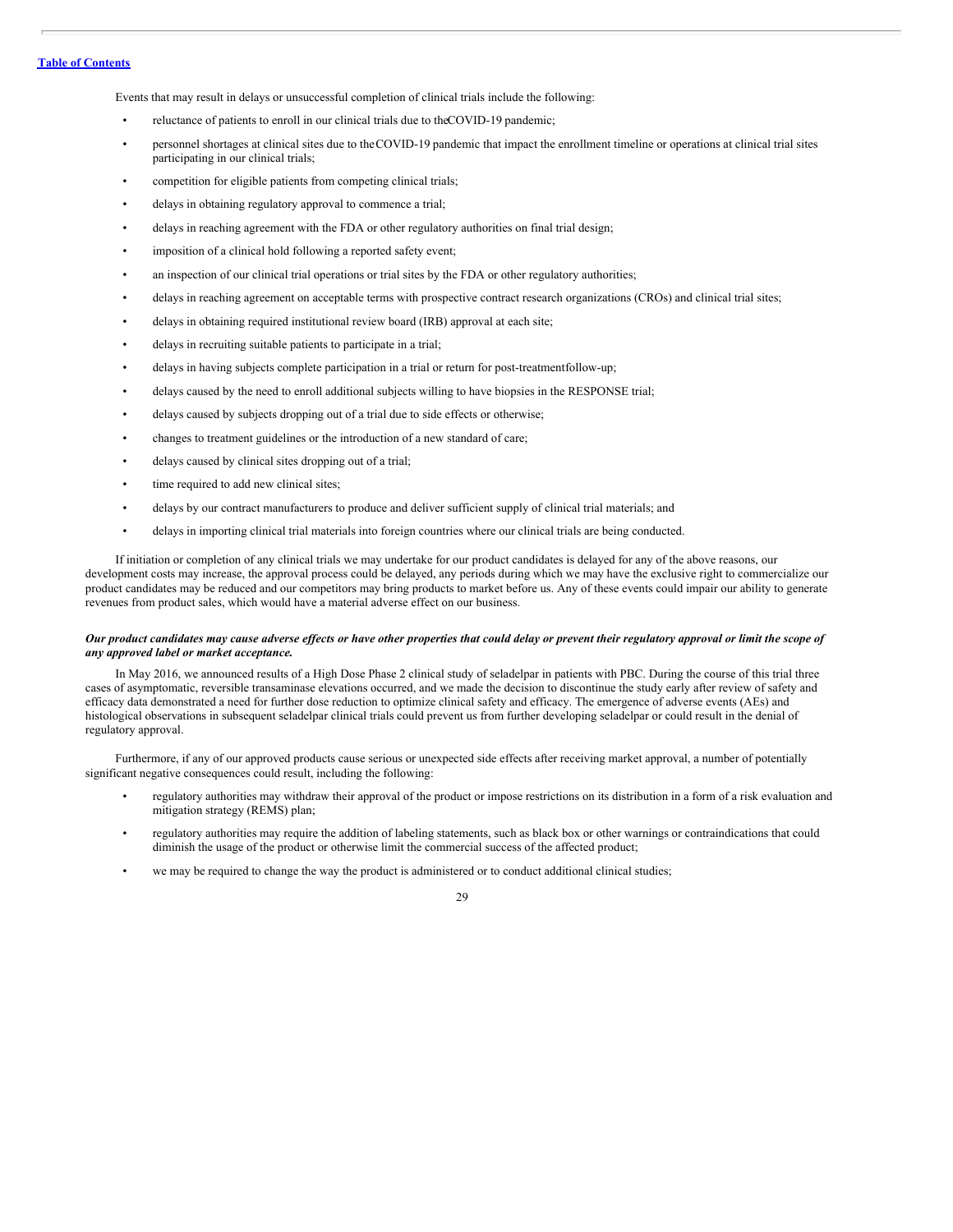- we may choose to discontinue sale of the product;
- we could be sued and held liable for harm caused to patients; or
- our reputation may suffer.

Any of these events could prevent us from achieving or maintaining market acceptance of the affected product and could substantially increase the costs of commercializing our product candidates.

# Potential conflicts of interest arising from relationships with principal investigators for our clinical studies and any related compensation with respect *to clinical studies could adversely af ect the drug approval process.*

Principal investigators for our clinical studies may serve as scientific advisors or consultants to us or may be affiliated with our other service providers, including clinical research organizations or site management organizations, and from time to time receive cash compensation in connection with such services. If these relationships and any related compensation result in perceived or actual conflicts of interest, the integrity of the data generated at the applicable clinical study site or in the applicable study may be questioned or jeopardized.

#### We may be subject to costly claims related to our clinical studies and may not be able to obtain adequate insurance.

Because we conduct clinical studies in humans, we face the risk that the use of seladelpar or other product candidates will result in adverse side effects. We cannot predict the possible harms or side effects that may result from our clinical studies. Although we have clinical study liability insurance, our insurance may be insufficient to cover any such events. There is also a risk that we may not be able to continue to obtain clinical study coverage on acceptable terms. In addition, we may not have sufficient resources to pay for any liabilities resulting from a claim excluded from, or beyond the limit of, our insurance coverage. There is also a risk that third parties that we have agreed to indemnify could incur liability. Any litigation arising from our clinical studies, even if we are ultimately successful, would consume substantial amounts of our financial and managerial resources and may create adverse publicity.

# After the completion of our clinical trials, we cannot predict whether or when we will obtain regulatory approval to commercialize our product candidates and we cannot, therefore, predict the timing of any future revenue from our product candidates. Regulatory approval of a product *candidate is not guaranteed, and the approval process is expensive, uncertain and lengthy.*

We cannot commercialize our product candidates until the appropriate regulatory authorities, such as the FDA, have reviewed and approved the product candidate. The regulatory agencies may not complete their review processes in a timely manner, or we may not be able to obtain regulatory approval for our product candidates. Additional delays may result if a product candidate is brought before an FDA advisory committee, which could recommend restrictions on approval or recommend non-approval of the product candidate. In addition, we may experience delays or rejections based upon additional government regulation from future legislation or administrative action, or changes in regulatory agency policy during the period of product development, clinical studies and the review process. As a result, we cannot predict when, if at all, we will receive any future revenue from commercialization of any of our product candidates. The FDA and foreign regulatory authorities have substantial discretion in the drug approval process, including the ability to delay, limit or deny approval of a product candidate for many reasons, including the following:

- we may be unable to demonstrate to the satisfaction of regulatory authorities that a product candidate is safe and effective for any indication;
- regulatory authorities may not find the data from nonclinical studies and clinical studies sufficient or may differ in the interpretation of the data;
- regulatory authorities may require additional nonclinical or clinical studies;
- regulatory authorities might not approve our third party manufacturers' processes or facilities for clinical or commercial product;
- regulatory authorities may change their approval policies or adopt new regulations;
- regulatory authorities may disagree with the design or implementation of our clinical studies;
- regulatory authorities may not accept clinical data from studies that are conducted in countries where the standard of care is potentially different from the jurisdiction of that regulatory authority;
- the results of clinical studies may not meet the level of statistical significance required by regulatory authorities for approval;
- we may be unable to demonstrate that a product candidate's clinical and other benefits outweigh its safety risks; and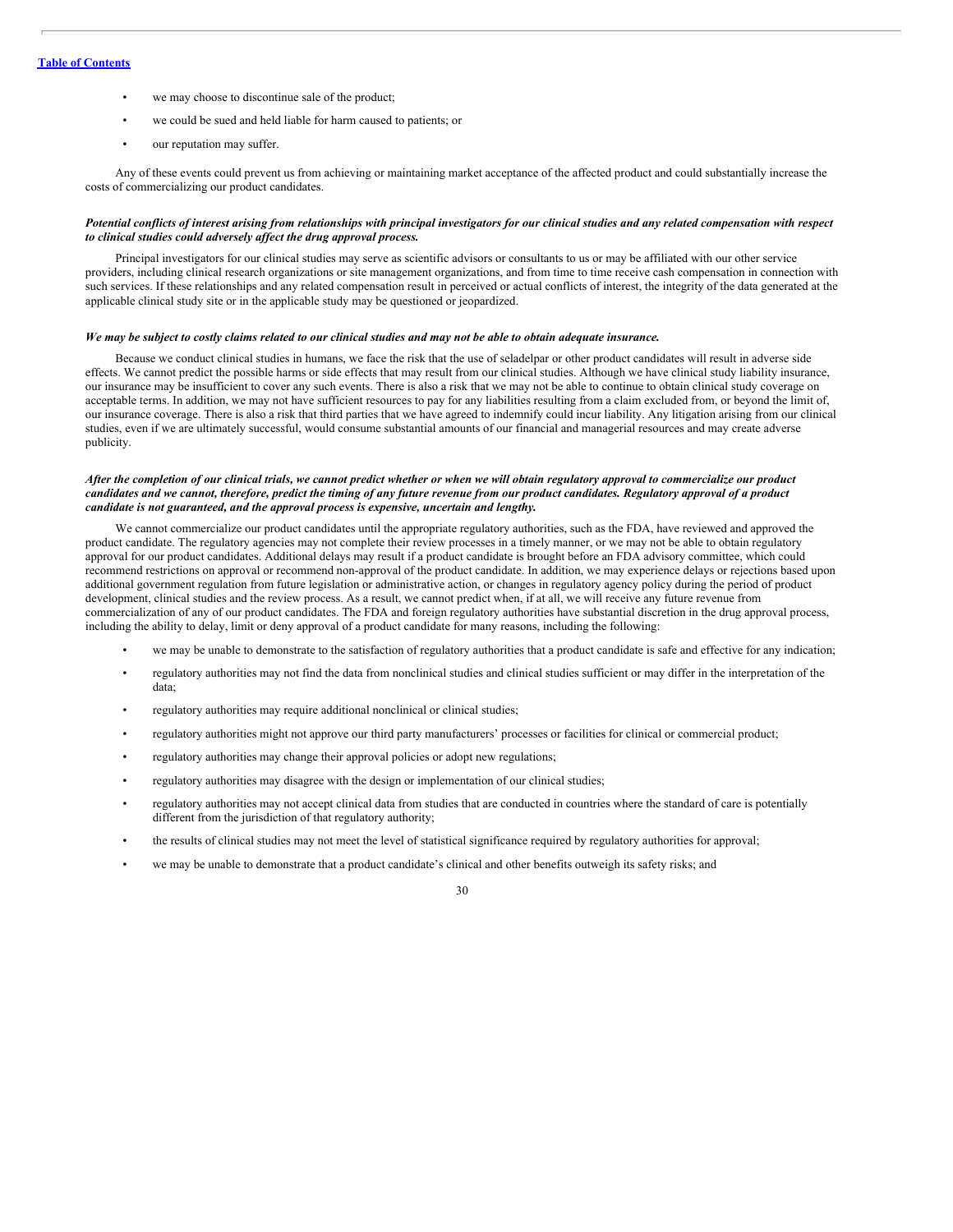• the data collection from clinical studies of our product candidates may not be sufficient to support the submission of a new drug application (NDA), marketing authorization or other equivalent submission, or to obtain regulatory approval in the United States or elsewhere.

In addition, events raising questions about the safety of certain marketed pharmaceuticals may result in increased caution by the FDA and other regulatory authorities in reviewing new pharmaceuticals based on safety, efficacy or other regulatory considerations and may result in significant delays in obtaining regulatory approvals.

## Even if we obtain regulatory approval for our product candidates, we will still face extensive regulatory requirements and our products may face *future development and regulatory dif iculties.*

Even if we obtain regulatory approval in the United States, the FDA may still impose significant restrictions on the indicated uses or marketing of our products or impose ongoing requirements for potentially costly post-approval studies or post-market surveillance. Our products would be subject to additional ongoing FDA requirements governing the labeling, packaging, storage, distribution, safety surveillance, advertising, promotion, record-keeping and reporting of safety and other post-market information. The holder of an approved NDA is obligated to monitor and report AEs and any failure of a product to meet the specifications in the NDA. The holder of an approved NDA must also submit new or supplemental applications and obtain FDA approval for certain changes to the approved product, product labeling or manufacturing process. Advertising and promotional materials must comply with FDA rules and are subject to FDA review, in addition to other potentially applicable federal and state laws. Furthermore, promotional materials must be approved by the FDA prior to use for any drug receiving accelerated approval.

In addition, manufacturers of drug products and their facilities are subject to payment of user fees and continual review and periodic inspections by the FDA and other regulatory authorities for compliance with current Good Manufacturing Practices (cGMP), and adherence to commitments made in the NDA. If we, or a regulatory agency, discover previously unknown problems with a product, such as quality issues or AEs of unanticipated severity or frequency, or problems with the facility where the product is manufactured, a regulatory agency may impose restrictions relative to that product or the manufacturing facility, including requesting recall or withdrawal of the product from the market or suspension of manufacturing.

If we, or our third-party contractors, fail to comply with applicable regulatory requirements following approval of our product candidate, a regulatory agency may:

- issue an untitled or warning letter asserting violation of the law;
- seek an injunction or impose civil or criminal penalties up to and including imprisonment or monetary fines;
- suspend or withdraw regulatory approval;
- suspend any ongoing clinical trials;
- refuse to approve a pending NDA or supplements to an NDA; or
- request recall and/or seize product.

Any government investigation of alleged violations of law could require us to expend significant time and resources in response and could generate negative publicity. The occurrence of any event or penalty described above may inhibit our ability to commercialize our products and inhibit our ability to generate revenues.

# The FDA and other regulatory agencies strictly regulate the promotional claims that may be made about prescription products. If we are found to have improperly promoted our products for off-label uses, we may become subject to significant fines and other liability.

The FDA and other regulatory agencies strictly regulate the promotional claims that may be made about prescription products. In particular, a product may not be promoted for uses that are not approved by the FDA or such other regulatory agencies as reflected in the product's approved labeling. If we receive marketing approval for our product candidates, physicians may nevertheless prescribe such products to their patients in a manner that is inconsistent with the approved label. If we are found to have promoted such off-label uses, we may become subject to significant government fines and other related liability. For example, the federal government has levied large civil and criminal fines against companies for alleged improper promotion and has enjoined several companies from engaging in off-label promotion. The FDA also has requested that companies enter into consent decrees or permanent injunctions under which specified promotional conduct is changed or curtailed.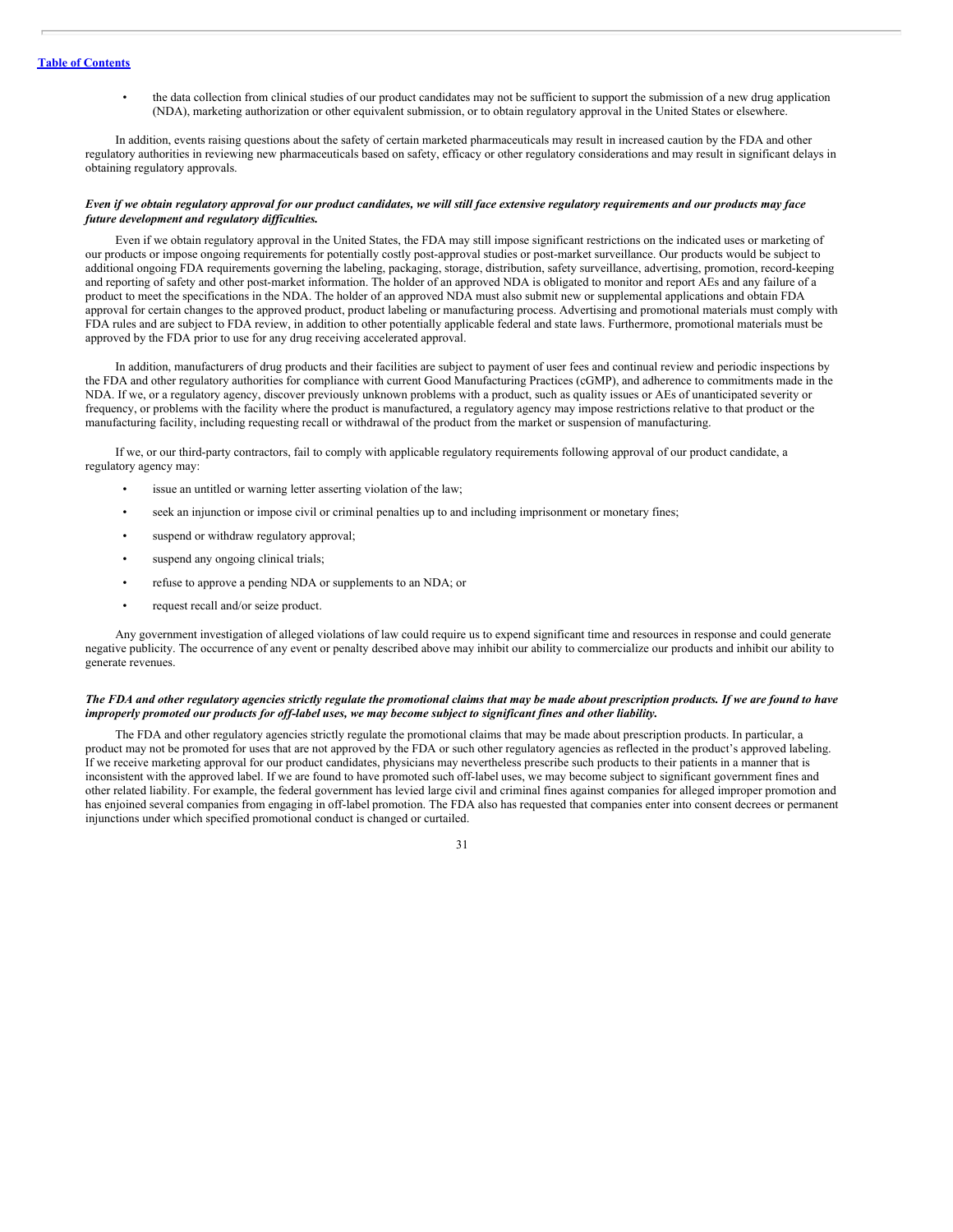#### Even if we obtain FDA approval for our product candidates in the United States, we may never obtain approval for or commercialize our product candidates outside of the United States, which would limit our ability to realize their full market potential.

In order to market any products outside of the United States, we must establish and comply with numerous and varying regulatory requirements on a country-by-country basis regarding safety and efficacy. Approval by the FDA does not ensure approval by regulatory authorities in other countries or jurisdictions. In addition, clinical trials conducted in one country may not be accepted by regulatory authorities in other countries, and regulatory approval in one country does not guarantee regulatory approval in any other country. Approval processes vary among countries and can involve additional product testing and validation and additional administrative review periods. Seeking foreign regulatory approval could result in difficulties and costs for us and require additional preclinical studies or clinical trials that could be costly and time consuming. Regulatory requirements can vary widely from country to country and could delay or prevent the introduction of our products in those countries. We do not have any product candidates approved for sale in any jurisdiction, including international markets, and we do not have experience in obtaining regulatory approval in international markets. If we fail to comply with regulatory requirements in international markets or to obtain and maintain required approvals, or if regulatory approvals in international markets are delayed, our target market will be reduced and our ability to realize the full market potential of our products will be unrealized.

#### Coverage and adequate reimbursement may not be available for our future products, which could make it difficult for us to sell profitably, if approved.

Market acceptance and sales of any products that we commercialize will depend in part on the extent to which coverage and adequate reimbursement will be available from third-party payers, including government health administration authorities, managed care organizations and private health insurers. Third-party payers decide which therapies they will pay for and establish reimbursement levels. Third-party payers in the United States often rely upon Medicare coverage policy and payment limitations in setting their own coverage and reimbursement policies. However, decisions regarding the extent of coverage and amount of reimbursement to be provided for any products that we develop will be made on a payer-by-payer basis. One payer's determination to provide coverage for a drug does not assure that other payers will also provide coverage and adequate reimbursement for the drug. Additionally, a thirdparty payer's decision to provide coverage for a therapy does not imply that an adequate reimbursement rate will be approved. Third-party payers are increasingly challenging the price, examining the medical necessity and reviewing the cost-effectiveness of medical products, therapies and services, in addition to questioning their safety and efficacy. We cannot be sure that coverage and reimbursement in the United States or elsewhere will be available for any product that we may develop, and any reimbursement that may become available may be decreased or eliminated in the future.

### Our relationships with health care professionals, customers and payors may be subject to applicable anti-kickback, fraud and abuse and other health care laws and regulations, which could expose us to criminal sanctions, civil penalties, contractual damages, reputational harm and diminished profits *and future earnings.*

Health care professionals and third-party payors will play a primary role in the recommendation and prescription of any products for which we obtain marketing approval. Our current and future arrangements with healthcare professionals, third-party payors and customers may expose us to broadly applicable fraud and abuse and other health care laws and regulations that may constrain the business or financial arrangements and relationships through which we research, as well as market, sell and distribute our products. Restrictions under applicable federal and state health care laws and regulations, include the federal Anti-Kickback Statute, the federal False Claims Act, the Health Insurance Portability and Accountability Act of 1996, or HIPAA, as amended by the Health Information Technology for Economic and Clinical Health Act, or HITECH, the federal false statements statute, the federal transparency requirements under the Patient Protection and Affordable Care Act, as amended by the Health Care and Education Reconciliation Act, or PPACA, commonly referred to as the Physician Payments Sunshine Act, and analogous state laws and regulations, such as state anti-kickback and false claims laws.

Efforts to ensure that our business arrangements with third parties will comply with applicable health care laws and regulations will involve substantial costs. It is possible that governmental authorities will conclude that our business practices may not comply with current or future statutes, regulations or case law involving applicable fraud and abuse or other health care laws and regulations. If our operations are found to be in violation of any of these laws or any other governmental regulations that may apply to us, we may be subject to significant civil, criminal and administrative penalties, damages, fines, disgorgement, exclusion from government funded health care programs, such as Medicare and Medicaid, integrity oversight and reporting obligations, and the curtailment or restructuring of our operations. If any of the physicians or other providers or entities with whom we expect to do business are found to be not in compliance with applicable laws, they may be subject to significant criminal, civil or administrative sanctions, including exclusions from government funded health care programs.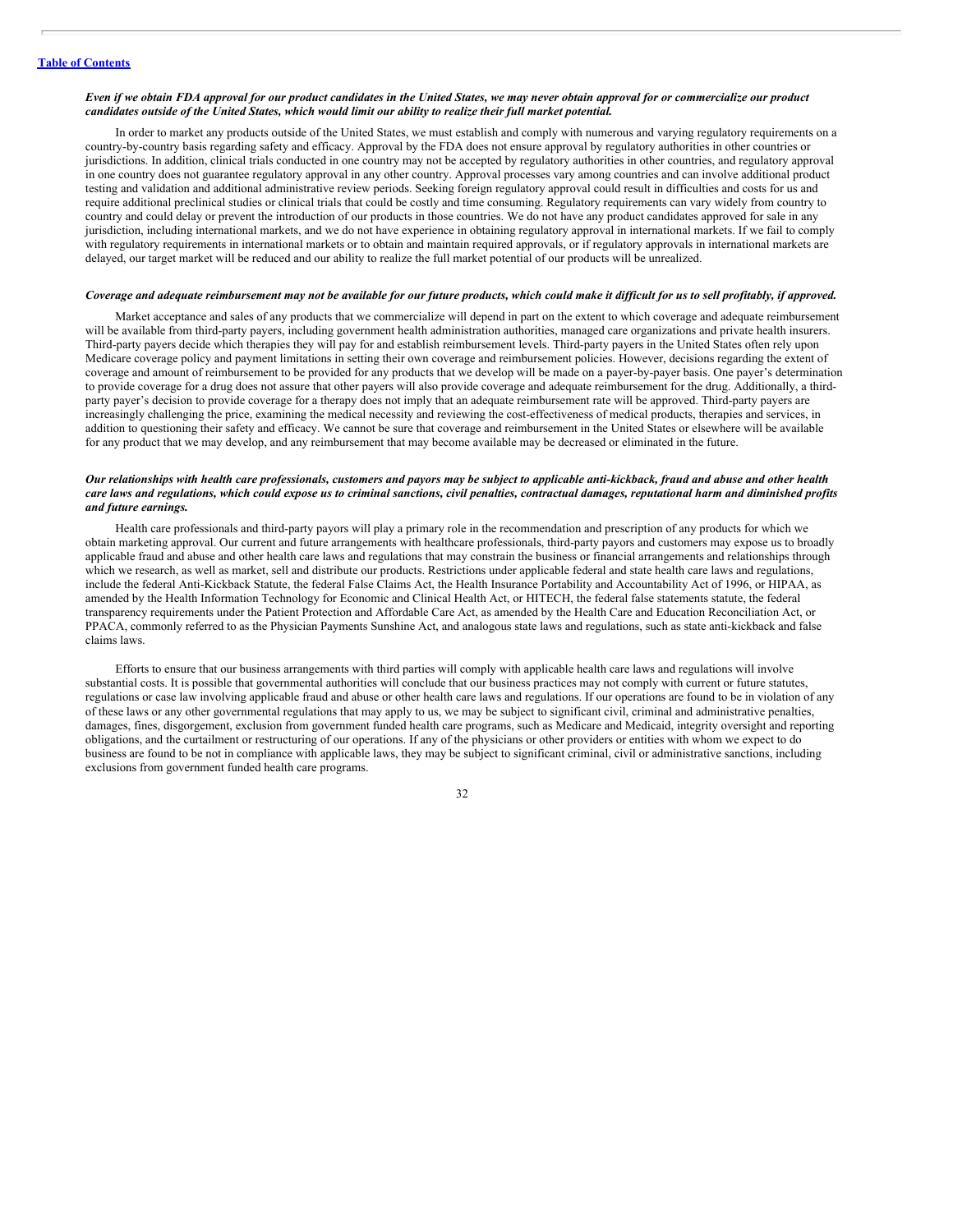## Current laws and future legislation may increase the difficulty and cost for us to obtain marketing approval of and commercialize our product *candidates and af ect the prices we may obtain.*

In the United States and some foreign jurisdictions, there have been a number of legislative and regulatory changes and proposed changes regarding the health care system that could prevent or delay marketing approval of our product candidates, restrict or regulate post-approval activities and affect our ability to profitably sell any products for which we obtain marketing approval.

For example, the PPACA was enacted to broaden access to health insurance, reduce or constrain the growth of health care spending, enhance remedies against fraud and abuse, add new transparency requirements for health care and health insurance industries, impose new taxes and fees on the health industry and impose additional health policy reforms. Since its enactment there have been judicial and Congressional challenges to certain aspects of the PPACA as well as efforts to repeal or replace certain aspects of the PPACA. For example, Congress considered legislation that would repeal or repeal and replace all or part of the PPACA. While Congress has not passed comprehensive repeal legislation, it has enacted laws that modify certain provisions of the PPACA. It is unclear how litigation, and the healthcare reform measures of the Biden administration will impact the PPACA and our business.

Legislative and regulatory proposals have been made to expand post-approval requirements and restrict sales and promotional activities for pharmaceutical products. In addition, there have been several recent congressional inquiries, proposed bills and other proposals designed to, among other things, bring more transparency to drug pricing, review the relationship between pricing and manufacturer patient programs, and reform government program reimbursement methodologies for drug products including instituting reference pricing. At the federal level, the Trump administration used several means to propose or implement drug pricing reform, including through federal budget proposals, executive orders and policy initiatives. However, it is unclear whether the Biden administration will work to reverse these measures or pursue similar policy initiatives. At the state level, legislatures have increasingly passed legislation and implemented regulations designed to control pharmaceutical and biological product pricing, including price or patient reimbursement constraints, discounts, restrictions on certain product access and marketing cost disclosure and transparency measures, and, in some cases, designed to encourage importation from other countries and bulk purchasing.

We are not sure whether additional legislative changes will be enacted, or whether the FDA regulations, guidance or interpretations will be changed, or what the impact of such changes on the marketing approvals of our product candidates, if any, may be. Further, it is possible that additional governmental action is taken in response to the COVID-19 pandemic.

## **Risks Related to Our Reliance on Third Parties**

#### We rely on third-party manufacturers to produce our preclinical and clinical drug supplies, and we intend to rely on third parties to produce *commercial supplies of any approved products.*

We do not own or operate, and we do not expect to own or operate, facilities for product manufacturing, storage and distribution, or testing. We currently rely on third-party manufacturers for supply of our preclinical and clinical drug supplies. We expect that in the future we will continue to rely on such manufacturers for drug supplies that will be used in clinical trials of our product candidates, and for commercialization of any of our product candidates that receive regulatory approval.

The facilities used by our contract manufacturers to manufacture the approved product must be approved by the FDA pursuant to inspections that will be conducted only after we submit an NDA to the FDA, if at all. A representative from the European Medicines Agency (EMA) or another regulatory authority may also require inspection and approval of such contract manufacturing facilities. We are completely dependent on our contract manufacturing partners for compliance with the FDA's requirements for manufacture of finished pharmaceutical products. If our contract manufacturers cannot successfully manufacture material that conforms to our specifications and the FDA's strict regulatory requirements of safety, purity and potency, we will not be able to secure and/or maintain FDA approval for our product candidates. In addition, we have no direct control over the ability of the contract manufacturers to maintain adequate quality control, quality assurance and qualified personnel. If our contract manufacturers cannot meet FDA standards, we may need to find alternative manufacturing facilities, which would significantly impact our ability to develop, obtain regulatory approval for or market our products. No assurance can be given that our manufacturers can continue to make clinical and commercial supplies of product candidates, at an appropriate scale and cost to make it commercially feasible.

In addition, we do not have the capability to package and distribute finished products to pharmacies and other customers. If we receive marketing approval from the FDA, we intend to sell pharmaceutical product packaged and distributed by one or more pharmaceutical product packagers/distributors. Although we have entered into agreements with our current contract manufacturers and packager/distributor for clinical trial material, we will need to enter into commercial agreements with contract manufacturers and with one or more pharmaceutical product packagers/distributors to ensure proper supply chain management once we are authorized to make commercial sales of our product candidates. However, we may be unable to maintain agreements or negotiate commercial supply agreements on commercially reasonable terms with contract manufacturers and pharmaceutical product packagers/distributors, which could delay our ability to launch commercial sales and/or have a material adverse impact upon our business.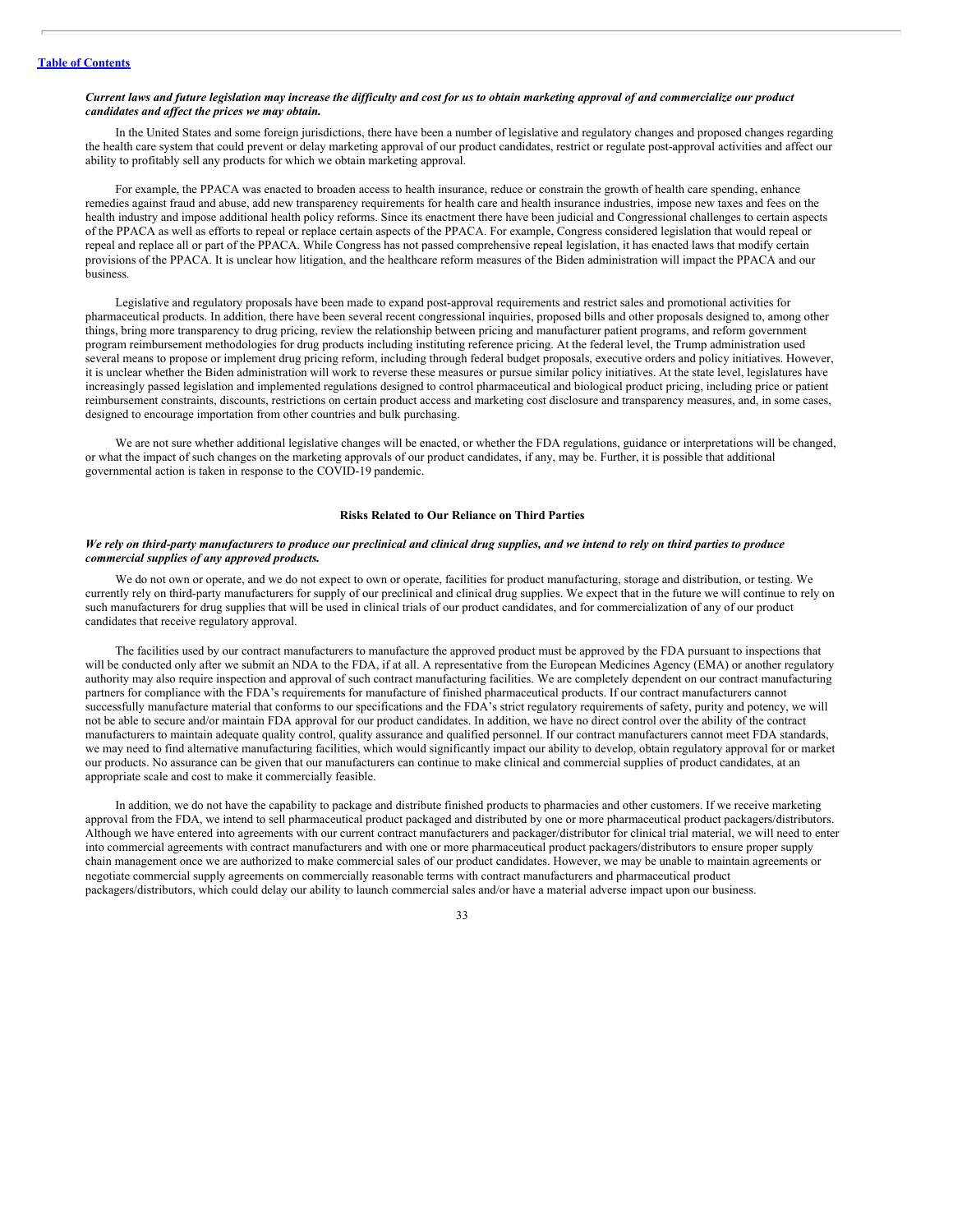#### We rely on limited sources of supply for our product candidates, and any disruption in the chain of supply may cause delay in developing and *commercializing for each product candidate.*

If supply from an approved vendor is interrupted, there could be a significant disruption in commercial supply of our products. An alternative vendor would need to be qualified through a supplemental registration, which would be expensive, time consuming and could result in further delay. The FDA or other regulatory agencies outside of the United States may also require additional studies if a new drug substance or drug product supplier is relied upon for commercial production. These factors could cause the delay of clinical trials, regulatory submissions, required approvals or commercialization of our products, and cause us to incur additional costs. Furthermore, if our suppliers fail to deliver the required commercial quantities of active pharmaceutical ingredient on a timely basis and at commercially reasonable prices, and we are unable to secure one or more replacement suppliers capable of production at a substantially equivalent cost, the supply chain for our products may be delayed, which could inhibit our ability to generate revenues.

#### Manufacturing issues may arise that could increase product and regulatory approval costs or delay commercialization of our products.

As the manufacturing processes are scaled up they may reveal manufacturing challenges or previously unknown impurities that could require resolution in order to proceed with our planned clinical trials and obtain regulatory approval for the commercial marketing of our products. In the future, we may identify manufacturing issues or impurities that could result in delays in the clinical program and regulatory approval for our products, increases in our operating expenses, or failure to obtain or maintain approval for our products.

Our reliance on third-party manufacturers entails risks, including the following:

- the inability to meet our product specifications, including product formulation, and quality requirements consistently;
- a delay or inability to procure or expand sufficient manufacturing capacity;
- manufacturing and product quality issues, including those related toscale-up of manufacturing;
- costs and validation of new equipment and facilities required forscale-up;
- a failure to comply with cGMP and similar quality standards;
- the inability to negotiate manufacturing agreements with third parties under commercially reasonable terms;
- termination or nonrenewal of manufacturing agreements with third parties in a manner or at a time that is costly or damaging to us;
- the reliance on a limited number of sources, and in some cases, single sources for key materials, such that if we are unable to secure a sufficient supply of these key materials, we will be unable to manufacture and sell our products in a timely fashion, in sufficient quantities or under acceptable terms;
- the lack of qualified backup suppliers for those materials that are currently purchased from a sole or single source supplier;
- operations of our third-party manufacturers or suppliers could be disrupted by conditions unrelated to our business or operations, including the bankruptcy of the manufacturer or supplier;
- disruption of the distribution of chemical supplies between the U.K. and E.U. due to Brexit;
- carrier disruptions or increased costs that are beyond our control; and
- the failure to deliver our products under specified storage conditions and in a timely manner.

Any of these events could lead to delays in any clinical study we may undertake, failure to obtain regulatory approval or impact our ability to successfully commercialize our products. Some of these events could be the basis for FDA or other regulatory authorities' action, including injunction, recall, seizure, or total or partial suspension of production.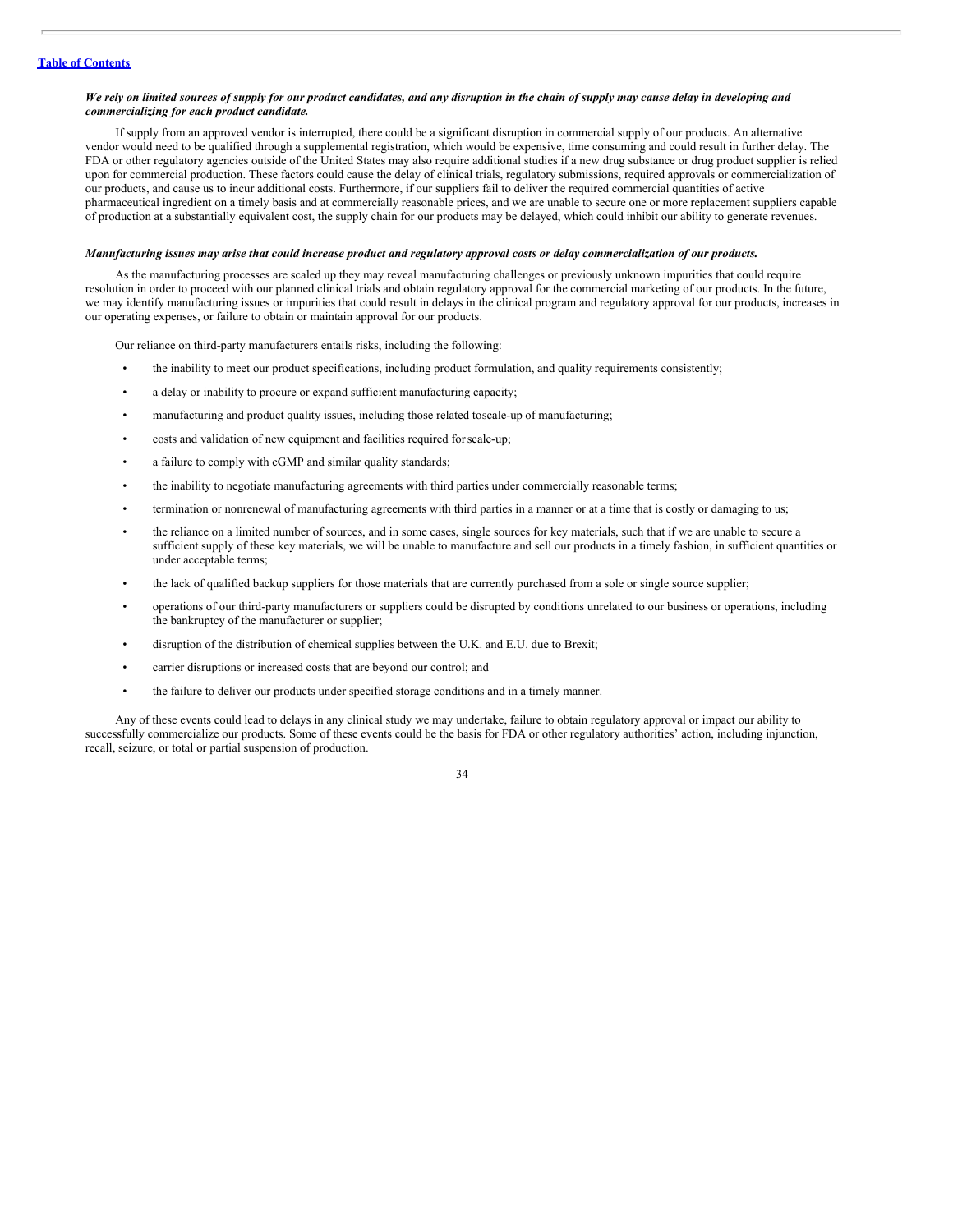#### We rely on third parties to conduct, supervise and monitor our clinical studies, and if those third parties perform in an unsatisfactory manner, it may *harm our business.*

We rely on contract service providers (CSPs), including clinical research organizations, clinical trial sites, central laboratories and other service providers to ensure the proper and timely conduct of our clinical trials. While we have agreements governing their activities, we have limited influence over their actual performance. We have relied and plan to continue to rely upon CSPs to monitor and manage data for clinical programs for our product candidates, as well as the execution of nonclinical studies. We control only certain aspects of our CSPs' activities. Nevertheless, we are responsible for ensuring that each of our studies is conducted in accordance with the applicable protocol, legal, regulatory and scientific standards and our reliance on the CSPs does not relieve us of our regulatory responsibilities.

We and our CSPs are required to comply with the FDA's guidance, which follows the International Council for Harmonization Good Clinical Practice (ICH GCP), which are regulations and guidelines enforced by the FDA for all of our product candidates in clinical development. The FDA enforces the ICH GCP through periodic inspections of trial sponsors, principal investigators and clinical trial sites. If we or our CSPs fail to comply with the ICH GCP, the clinical data generated in our clinical trials may be deemed unreliable and the FDA may require us to perform additional clinical trials before approving our marketing applications. Our CSPs are not our employees, and we cannot control whether or not they devote sufficient time and resources to our ongoing clinical and nonclinical programs. These CSPs may also have relationships with other entities, including our competitors, for whom they may also be conducting clinical studies, or other drug development activities that could harm our competitive position. We face the risk of potential unauthorized disclosure or misappropriation of our confidential information, including our intellectual property, by CSPs, which may reduce our trade secret protection and allow our potential competitors to access and exploit our proprietary technology, among other things. If our CSPs do not successfully carry out their contractual duties or obligations, fail to meet expected deadlines, or if the quality or accuracy of the clinical data they obtain is compromised due to the failure to adhere to our clinical protocols or regulatory requirements or for any other reasons, our clinical trials may be extended, delayed or terminated, and we may not be able to obtain regulatory approval for, or successfully commercialize our product candidates. As a result, our financial results and the commercial prospects for our product candidates that we develop would be harmed, our costs could increase, and our ability to generate revenues could be delayed.

## **Risks Related to Commercialization of Our Product Candidates**

# The commercial success of any product will depend upon the acceptance of these products by the medical community, including physicians, patients *and health care payors.*

If any of our product candidates receive marketing approval, they may nonetheless be unable to gain sufficient market acceptance by physicians, patients, health care payors and others in the medical community. If these products do not achieve an adequate level of acceptance, we may not generate significant product revenues and we may not become profitable. The degree of market acceptance of any of our products will depend on a number of factors, including the following:

- demonstration of clinical safety and efficacy in our clinical trials;
- the risk/benefit profile of our products;
- the relative convenience, ease of administration and acceptance by physicians, patients and health care payors;
- the prevalence and severity of any side effects;
- the safety of products seen in a broader patient group, including its use outside the approved indications;
- limitations or warnings contained in the FDA and other regulatory authorities approved label for the relevant product;
- acceptance of the product by physicians, other health care providers and patients as a safe and effective treatment;
- the potential and perceived advantages of products over alternative treatments;
- the timing of market introduction of competitive products;
- pricing and cost-effectiveness;
- the effectiveness of our or any future collaborators' sales and marketing strategies;
- our ability to obtain formulary approval;
- our ability to obtain and maintain sufficient third-party coverage or reimbursement, which may vary from country to country; and
- the effectiveness of our or any future collaborators' sales, marketing and distribution efforts.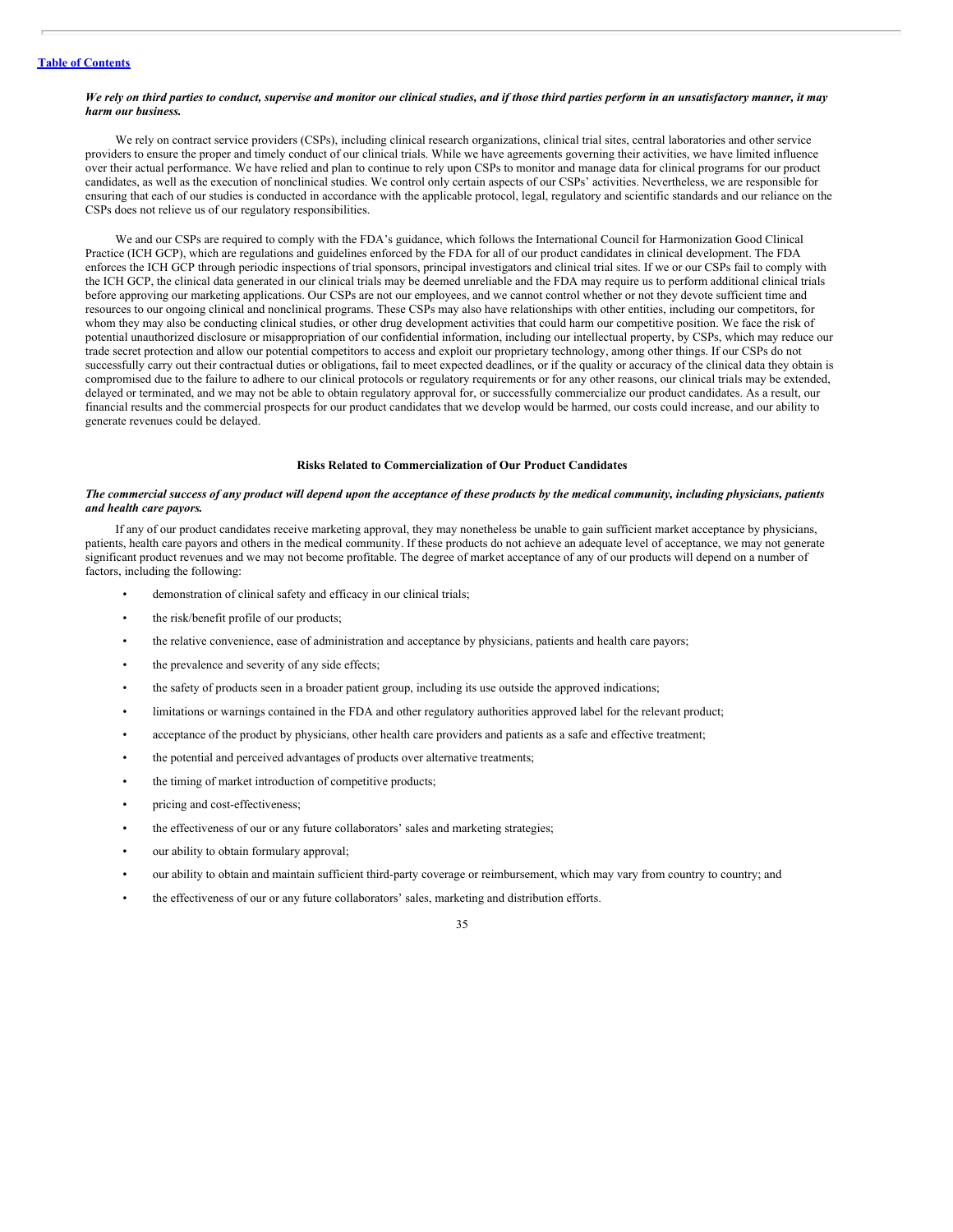If any of our product candidates is approved but does not achieve an adequate level of acceptance by physicians, patients and health care payors, we may not generate sufficient revenue and we may not become or remain profitable.

# If we are unable to establish sales and marketing capabilities or enter into agreements with third parties to market and sell our product, we may be *unable to generate any revenue.*

We currently do not have an organization for the sales, marketing and distribution of pharmaceutical products and the cost of establishing and maintaining such an organization may exceed the cost-effectiveness of doing so. In order to market any products that may be approved we must build our sales, marketing, managerial and other non-technical capabilities or make arrangements with third parties to perform these services. We may enter into strategic partnerships with third parties to commercialize our products.

If we are unable to build our own sales force or negotiate a strategic partnership for the commercialization of our products, we may be forced to delay the potential commercialization of the product, or reduce the scope of our sales or marketing activities. If we elect to increase our expenditures to fund commercialization activities ourselves, we will need to obtain additional capital, which may not be available to us on acceptable terms, or at all. If we do not have sufficient funds, we will not be able to bring the product to market or generate product revenue.

If we are unable to establish adequate sales, marketing and distribution capabilities, whether independently or with third parties, we may not be able to generate sufficient product revenue and may not become profitable. We will be competing with companies that currently have extensive and wellfunded marketing and sales operations. Without an internal team or the support of a third party to perform sales and marketing functions, we may be unable to compete successfully against these more established companies.

In addition, there are risks involved with both establishing our own sales and marketing capabilities and entering into arrangements with third parties to perform these services. For example, recruiting and training a sales force is expensive and time-consuming and could delay any product launch. If the commercial launch of a product for which we recruit a sales force and establish marketing capabilities is delayed or does not occur for any reason, we would have prematurely or unnecessarily incurred these commercialization expenses. This may be costly, and our investment would be lost if we cannot retain or reposition our sales and marketing personnel.

# If we obtain approval to commercialize any products outside of the United States, a variety of risks associated with international operations could *materially adversely af ect our business.*

If our product candidates are approved for commercialization outside the United States, we expect that we will be subject to additional risks related to international operations, including the following:

- different regulatory requirements for drug approvals in foreign countries;
- reduced protection for intellectual property rights;
- unexpected changes in tariffs, trade barriers and regulatory requirements;
- differing payor reimbursement regimes, governmental payors or patientself-pay systems and price controls;
- economic weakness, including inflation, or political instability in particular foreign economies and markets;
- compliance with tax, employment, immigration and labor laws for employees living or traveling abroad;
- foreign taxes, including withholding of payroll taxes;
- foreign currency fluctuations, which could result in increased operating expenses and reduced revenues, and other obligations incident to doing business in another country;
- workforce uncertainty in countries where labor unrest is more common than in the United States;
- production shortages resulting from any events affecting raw material supply or manufacturing capabilities abroad; and
- business interruptions resulting from geopolitical actions, including war and terrorism, pandemics, or natural disasters including earthquakes, typhoons, volcanic eruptions, floods and fires.

We have no prior experience in these areas. In addition, there are complex regulatory, tax, labor and other legal requirements imposed by both the European Union and many of the individual countries in Europe with which we would need to comply. Many U.S.-based biopharmaceutical companies have found the process of marketing their own products in Europe to be very challenging.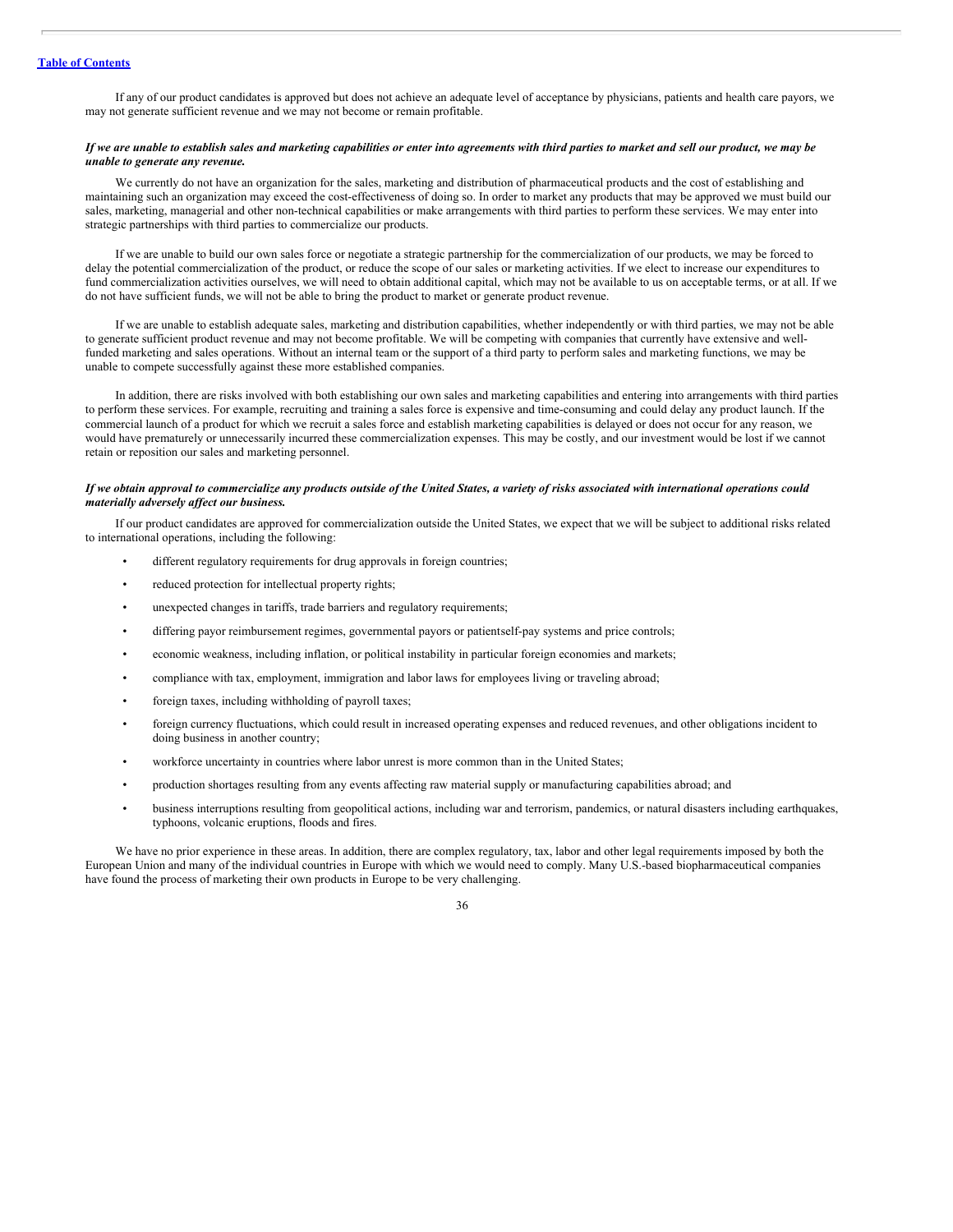#### If our competitors develop and market products that are more effective, safer or less expensive than our own, our commercial opportunities will be *negatively impacted.*

The life sciences industry is highly competitive, and we face significant competition from other pharmaceutical, biopharmaceutical and biotechnology companies and possibly from academic institutions, government agencies and private and public research institutions that are researching, developing and marketing products designed to address diseases that we are seeking to treat. Our competitors generally have significantly greater financial, manufacturing, marketing and drug development resources. Large pharmaceutical companies, in particular, have extensive experience in the clinical testing of, obtaining regulatory approvals for, and marketing of, drugs. New developments, including the development of other pharmaceutical technologies and methods of treating disease, occur in the pharmaceutical and life sciences industries at a rapid pace.

These developments may render our product candidates obsolete or noncompetitive. Compared to us, potential competitors may have substantially greater:

- research and development resources, including personnel and technology;
- regulatory experience;
- experience in pharmaceutical development and commercialization;
- ability to negotiate competitive pricing and reimbursement with third-party payors;
- experience and expertise in the exploitation of intellectual property rights; and
- capital resources.

As a result of these factors, our competitors may obtain regulatory approval of their products more rapidly than we do or may obtain patent protection or other intellectual property rights that limit our ability to develop or commercialize our product candidates. The competitors may also develop products that are more effective, better tolerated, more useful and less costly than our products and they may also be more successful in manufacturing and marketing their products.

#### If product liability lawsuits are brought against us, we may incur substantial liabilities and may be required to limit commercialization of our product *candidates.*

We face an inherent risk of product liability exposure related to the testing of our product candidates in human clinical studies, and will face an even greater risk if we sell our products commercially. An individual or a group of individuals may bring a liability claim against us if one of our product candidates causes, or merely appears to have caused, an injury. If we cannot successfully defend ourselves against product liability claims, we will incur substantial liabilities. Regardless of merit or eventual outcome, liability claims may result in the following:

- decreased demand for our products;
- impairment to our business reputation;
- withdrawal of clinical study participants;
- distraction of management's attention from our primary business;
- substantial monetary awards to patients or other claimants;
- the inability to commercialize our products; and
- loss of revenues.

We carry product liability insurance for our clinical studies. Further, we intend to expand our insurance coverage to include the sale of commercial products if marketing approval is obtained for any of our product candidates. However, we may be unable to obtain this product liability insurance on commercially reasonable terms and with insurance coverage that will be adequate to satisfy any liability that may arise. On occasion, large judgments have been awarded in class action or individual lawsuits relating to marketed pharmaceuticals. A successful product liability claim or series of claims brought against us could cause our stock price to decline and, if judgments exceed our insurance coverage, could decrease our cash and adversely affect our business.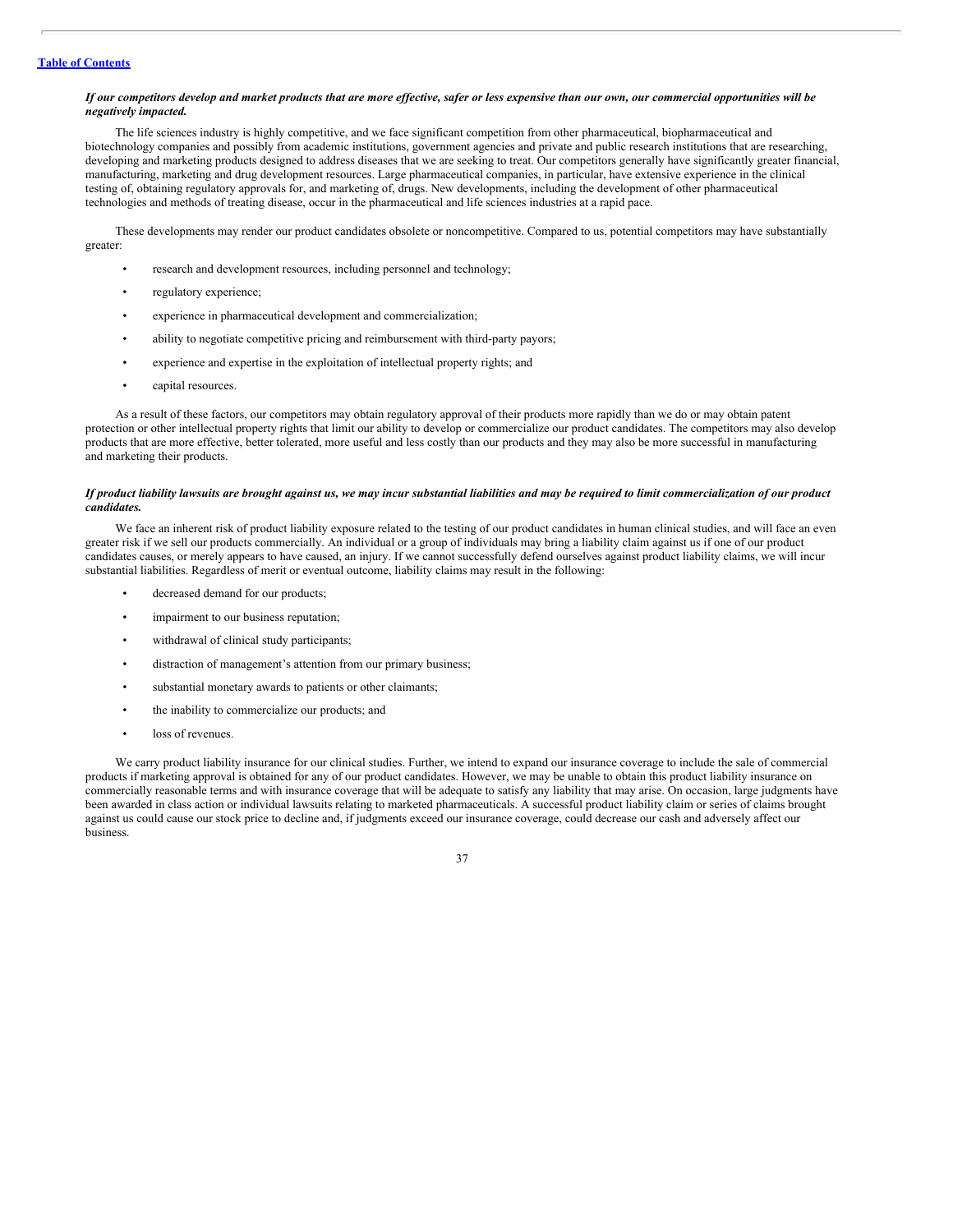#### We may expend our limited resources to pursue a particular product candidate or indication and fail to capitalize on product candidates or indications *that may be more profitable or for which there is a greater likelihood of success.*

The success of our business depends primarily upon our ability to identify, develop and commercialize product candidates. Because we have limited financial and managerial resources, we focus on specific product candidates for specific indications. As a result, we may forego or delay pursuit of opportunities with other product candidates or other indications that later prove to have greater commercial potential. We may focus our efforts and resources on product candidates that ultimately prove to be unsuccessful.

If we do not accurately evaluate the commercial potential or target market for a particular product candidate, we may relinquish valuable rights to that product candidate through collaboration, licensing or other royalty arrangements in cases in which it would have been advantageous for us to retain sole development and commercialization rights.

# **Risks Related to Our Intellectual Property**

#### If we are unable to obtain or protect intellectual property rights related to our products and product candidates, we may not be able to compete *ef ectively in our market.*

We rely upon a combination of patents, trade secret protection and confidentiality agreements to protect the intellectual property related to our products and product candidates. The strength of patents in the biotechnology and pharmaceutical field involves complex legal and scientific questions and can be uncertain. The patent applications that we own, co-own or in-license may fail to result in issued patents with claims that cover the products in the United States or in other countries. If this were to occur, early generic competition could be expected against our products. There is no assurance that all of the potentially relevant prior art relating to our patents and patent applications has been found, which if it exists could be used to invalidate a patent or prevent a patent from issuing from a pending patent application. Even if patents do successfully issue, third parties may challenge their validity, enforceability, scope or ownership, which may result in such patents, or our rights to such patents, being narrowed or invalidated. Furthermore, even if they are unchallenged, our patents and patent applications may not adequately protect our intellectual property or prevent others from designing around our claims. If the patent applications we hold or license with respect to our product candidates fail to issue or if their breadth or strength of protection is threatened, it could dissuade companies from collaborating with us and threaten our ability to commercialize our products. We cannot offer any assurances about which, if any, patents will issue or whether any issued patents will be found invalid or unenforceable, will be challenged by third parties or will adequately protect our products. Further, if we encounter delays in development or regulatory approvals, the period of time during which we could market our products under patent protection could be reduced. Since patent applications in the United States and most other countries are confidential for a period of time after filing, and some remain so until issued, we cannot be certain that we or our licensors were the first to file any patent application related to our product candidates. Furthermore, if third parties have filed such patent applications, an interference proceeding in the United States can be started by a third party or instituted by us to determine who was the first to invent any of the subject matter covered by the patent claims of our applications. An unfavorable outcome could require us to cease using the related technology or to attempt to license it from the prevailing party, which may not be available on commercially reasonable terms or at all.

In addition to the protection afforded by patents, we rely on trade secret protection and confidentiality agreements to protect proprietaryknow-how that is not patentable, processes for which patents are difficult to enforce and other elements of our drug discovery and development processes that involve proprietary know-how, information or technology that is not covered by patents. Although we expect all of our employees to assign their inventions to us, and all of our employees, consultants, advisors and any third parties who have access to our proprietary know-how, information or technology to enter into confidentiality agreements, we cannot provide any assurances that all such agreements have been duly executed, that such agreements provide adequate protection and will not be breached, that our trade secrets and other confidential proprietary information will not otherwise be disclosed or that competitors will not otherwise gain access to our trade secrets or independently develop substantially equivalent information and techniques. If we are unable to prevent material disclosure of the non-patented intellectual property related to our technologies to third parties, and there is no guarantee that we will have any such enforceable trade secret protection, we may not be able to establish or maintain a competitive advantage in our market, which could materially adversely affect our business, results of operations and financial condition.

Further, the laws of some foreign countries do not protect patents and other proprietary rights to the same extent or in the same manner as the laws of the United States. As a result, we may encounter significant problems in protecting and defending our intellectual property abroad. We may also fail to pursue or obtain patents and other intellectual property protection relating to our products and product candidates in all foreign countries.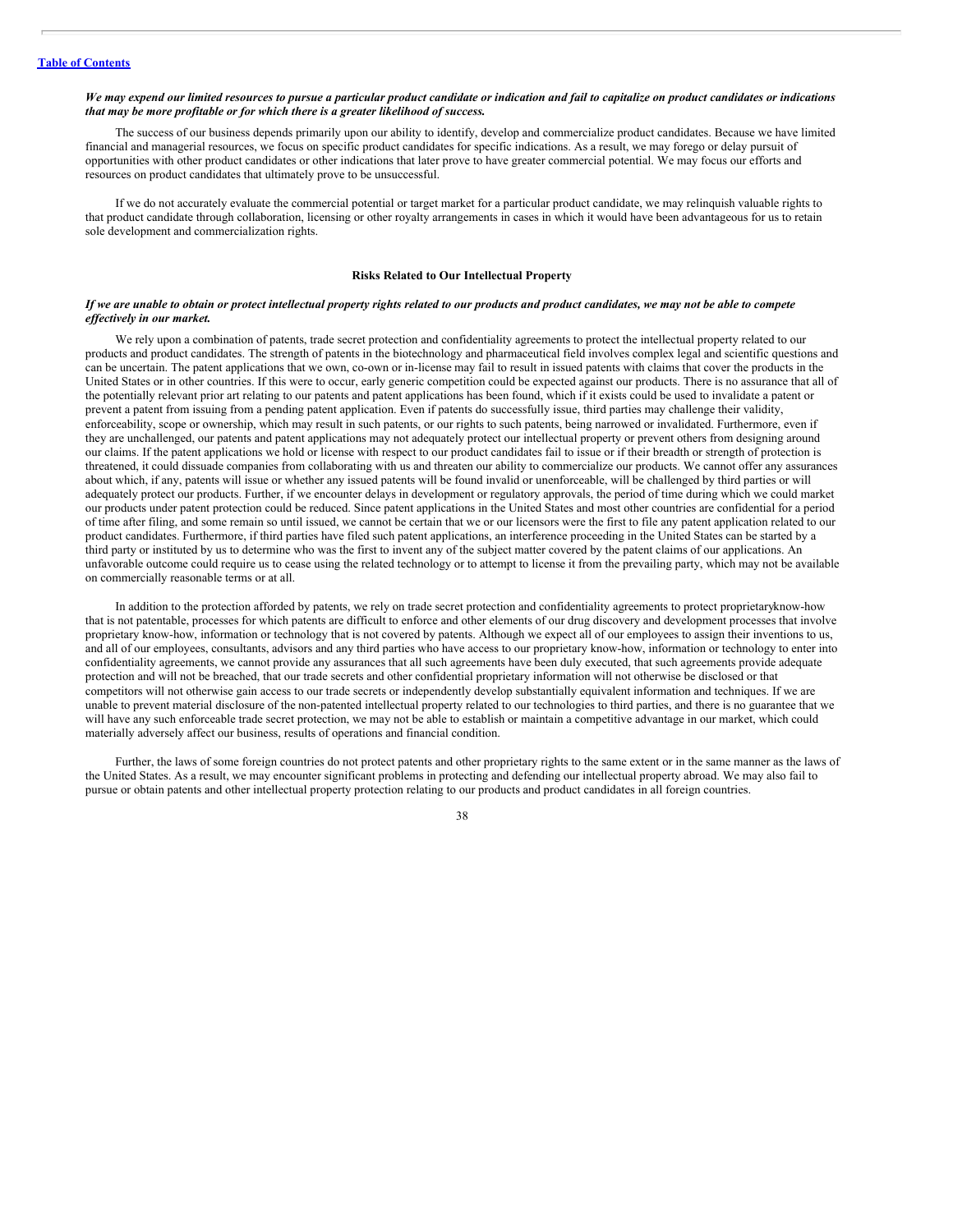#### Third-party claims of intellectual property infringement may prevent or delay our development and commercialization efforts or otherwise affect our *business.*

Our commercial success depends in part on our avoiding infringement and other violations of the patents and proprietary rights of third parties. There is a substantial amount of litigation, both within and outside the United States, involving patent and other intellectual property rights in the biotechnology and pharmaceutical industries, including patent infringement lawsuits, interferences, oppositions and inter party re-examination proceedings before the United States Patent and Trademark Office (U.S. PTO) and its foreign counterparts. Numerous U.S. and foreign issued patents and pending patent applications, which are owned by third parties, exist in the fields in which we are developing product candidates. As the biotechnology and pharmaceutical industries expand and more patents are issued, and as we gain greater visibility and market exposure as a public company, the risk increases that our product candidates or other business activities may be subject to claims of infringement of the patent and other proprietary rights of third parties.

Third parties may assert that we are employing their proprietary technology without authorization. There may be third-party patents or patent applications with claims to materials, formulations, methods of manufacture or methods for treatment related to the use or manufacture of our product candidates. Because patent applications can take many years to issue, there may be currently pending patent applications that may later result in issued patents that our product candidates may infringe. In addition, third parties may obtain patents in the future and claim that use of our technologies infringes upon these patents. If any third-party patents were held by a court of competent jurisdiction to cover the manufacturing process of any of our product candidates, any molecules formed during the manufacturing process or any final product itself, the holders of any such patents may be able to block our ability to commercialize such product unless we obtained a license under the applicable patents, or until such patents expire. Similarly, if any third-party patent were held by a court of competent jurisdiction to cover aspects of our formulations, processes for manufacture or methods of use, including combination therapy, the holders of any such patent may be able to block our ability to develop and commercialize the applicable product candidate unless we obtained a license or until such patent expires. In either case, such a license may not be available on commercially reasonable terms or at all. In addition, we may be subject to claims that we are infringing other intellectual property rights, such as trademarks or copyrights, or misappropriating the trade secrets of others, and to the extent that our employees, consultants or contractors use intellectual property or proprietary information owned by others in their work for us, disputes may arise as to the rights in related or resulting know-how and inventions. We are currently engaged in legal proceedings with Genfit S.A., which alleges that we misappropriated some of their trade secrets.

Parties making claims against us may obtain injunctive or other equitable relief, which could effectively block our ability to further develop and commercialize one or more of our product candidates. Defense of these claims, regardless of their merit, would involve substantial litigation expense and would be a substantial diversion of employee resources from our business. In the event of a successful infringement or other intellectual property claim against us, we may have to pay substantial damages, including treble damages and attorneys' fees for willful infringement, obtain one or more licenses from third parties, pay royalties or redesign our affected products, which may be impossible or require substantial time and monetary expenditure. We cannot predict whether any such license would be available at all or whether it would be available on commercially reasonable terms. Furthermore, even in the absence of litigation, we may need to obtain licenses from third parties to advance our research or allow commercialization of our product candidates, and we have done so from time to time. We may fail to obtain any of these licenses at a reasonable cost or on reasonable terms, if at all. In that event, we would be unable to further develop and commercialize one or more of our product candidates, which could harm our business significantly. We cannot provide any assurances that third-party patents do not exist that might be enforced against our products or product candidates, resulting in either an injunction prohibiting our sales, or, with respect to our sales, an obligation on our part to pay royalties and/or other forms of compensation to third parties.

#### We license certain key intellectual property from third parties, and the loss of our license rights could have a materially adverse effect on our business.

We are a party to a number of technology licenses that are important to our business and may enter into additional licenses in the future. For example, we rely on an exclusive license to certain patents and know-how from Janssen Pharmaceutical NV (Janssen NV), which include seladelpar and certain other PPARd compounds (the PPARd Products). Under the exclusive license with Janssen NV we have full control and responsibility over the research, development and registration of any PPARd Products and are required to use diligent efforts to conduct all such activities. If we fail to comply with our obligations under our agreement with Janssen NV, including our obligations to expend more than a de minimis amount of effort and resources on the research and/or development of at least one PPARd Product, to make any payment called for under the agreement, not to disclose anynon-exempt confidential information related to the agreement, or to use diligent efforts to promote, market and sell any PPARd Product under the agreement, such action would constitute a default under the agreement and Janssen NV may have the right to terminate the license, in which event we would not be able to develop or market products covered by the license, including in the case of the Janssen NV license, seladelpar, which would have a materially adverse effect on our business.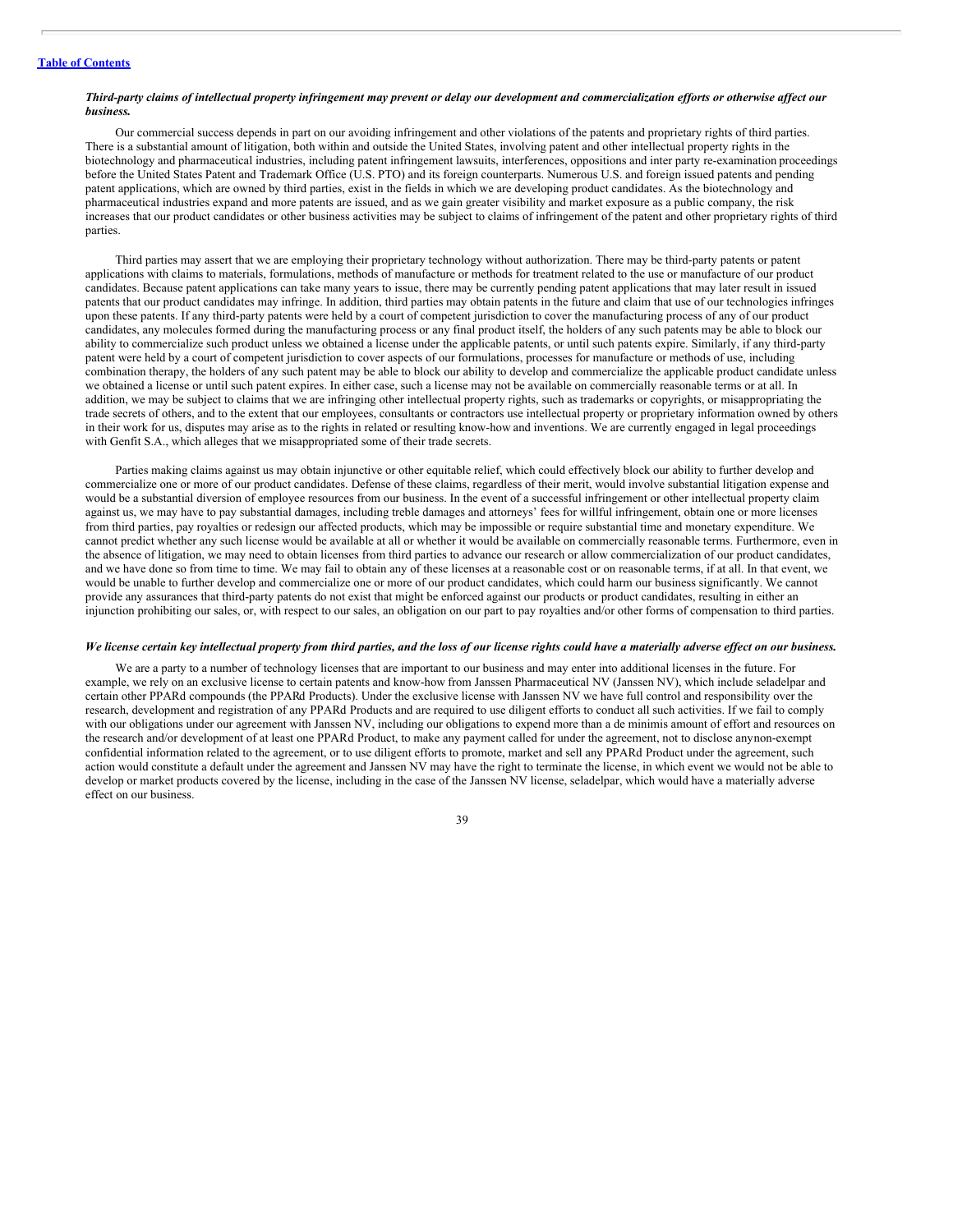#### We may be involved in lawsuits to protect or enforce our patents, the patents of our licensors or our other intellectual property rights, which could be *expensive, time consuming and unsuccessful.*

Competitors may infringe or otherwise violate our patents, the patents of our licensors or our other intellectual property rights. To counter infringement or unauthorized use, we may be required to file legal claims, which can be expensive and time-consuming. In addition, in an infringement proceeding, a court may decide that a patent of ours or our licensors is invalid or is unenforceable, or may refuse to stop the other party from using the technology at issue on the grounds that our patents do not cover the technology in question. An adverse result in any litigation or defense proceedings could put one or more of our patents at risk of being invalidated or interpreted narrowly and could put our patent applications at risk of not issuing. The initiation of a claim against a third party may also cause the third party to bring counter-claims against us.

We may not be able to prevent, alone or with our licensors, misappropriation of our intellectual property rights, particularly in countries where the laws may not protect those rights as fully as in the United States. Our business could be harmed if in a litigation the prevailing party does not offer us a license on commercially reasonable terms. Any litigation or other proceedings to enforce our intellectual property rights may fail, and even if successful, may result in substantial costs and distract our management and other employees.

Furthermore, because of the substantial amount of discovery required in connection with intellectual property litigation, there is a risk that some of our confidential information could be compromised by disclosure during litigation. There could also be public announcements of the results of hearings, motions or other interim proceedings or developments. If securities analysts or investors perceive these results to be negative, it could have a material adverse effect on the price of our common stock.

#### Obtaining and maintaining our patent protection depends on compliance with various procedural, document submission, fee payment and other requirements imposed by governmental patent agencies, and our patent protection could be reduced or eliminated for non-compliance with these *requirements.*

Periodic maintenance fees on any issued patent are due to be paid to the U.S. PTO and foreign patent agencies in several stages over the lifetime of the patent. The U.S. PTO and various foreign governmental patent agencies require compliance with a number of procedural, documentary, fee payment and other similar provisions during the patent application process. While an inadvertent lapse can in many cases be cured by payment of a late fee or by other means in accordance with the applicable rules, there are situations in which noncompliance can result in abandonment or lapse of the patent or patent application, resulting in partial or complete loss of patent rights in the relevant jurisdiction. Non-compliance events that could result in abandonment or lapse of a patent or patent application include, but are not limited to, failure to respond to official actions within prescribed time limits, non-payment of fees and failure to properly legalize and submit formal documents. If we or our licensors that control the prosecution and maintenance of our licensed patents fail to maintain the patents and patent applications covering our product candidates, we may lose our rights and our competitors might be able to enter the market, which would have a material adverse effect on our business.

#### **Risks Related to Our Business Operations and Industry**

## Our business could be negatively affected as a result of the actions of activist or hostile stockholders.

Our business could be negatively affected as a result of stockholder activism, which could cause us to incur significant expense, hinder execution of our business strategy, and impact the trading value of our securities. For example, on April 27, 2020, a stockholder filed a preliminary proxy statement containing proposed opposition to our preliminarily filed proxy statement on April 27, 2020, including a proposal to elect three new directors to our Board of Directors and a proposal not to increase to the number of shares of common stock authorized for issuance. While this proxy contest was subsequently suspended, stockholder activism could recur and requires significant time and attention by management and the Board of Directors, potentially interfering with our ability to execute our strategic plan. Stockholder activism could give rise to perceived uncertainties as to our future direction, adversely affect our relationships with key executives and business partners, and make it more difficult to attract and retain qualified personnel. Also, we may be required to incur significant legal fees and other expenses related to activist stockholder matters. Any of these impacts could materially and adversely affect our business and operating results. Further, the market price of our common stock could be subject to significant fluctuation or otherwise be adversely affected by stockholder activism.

#### Our future success depends on our ability to retain key executives and to attract, retain and motivate qualified personnel.

We are dependent on principal members of our executive team. While we have entered into employment offer letters with each of our executive officers, any of them could leave our employment at any time, as all of our employees are "at will" employees. We do not maintain "key person" insurance for any of our executives or other employees. Recruiting and retaining other qualified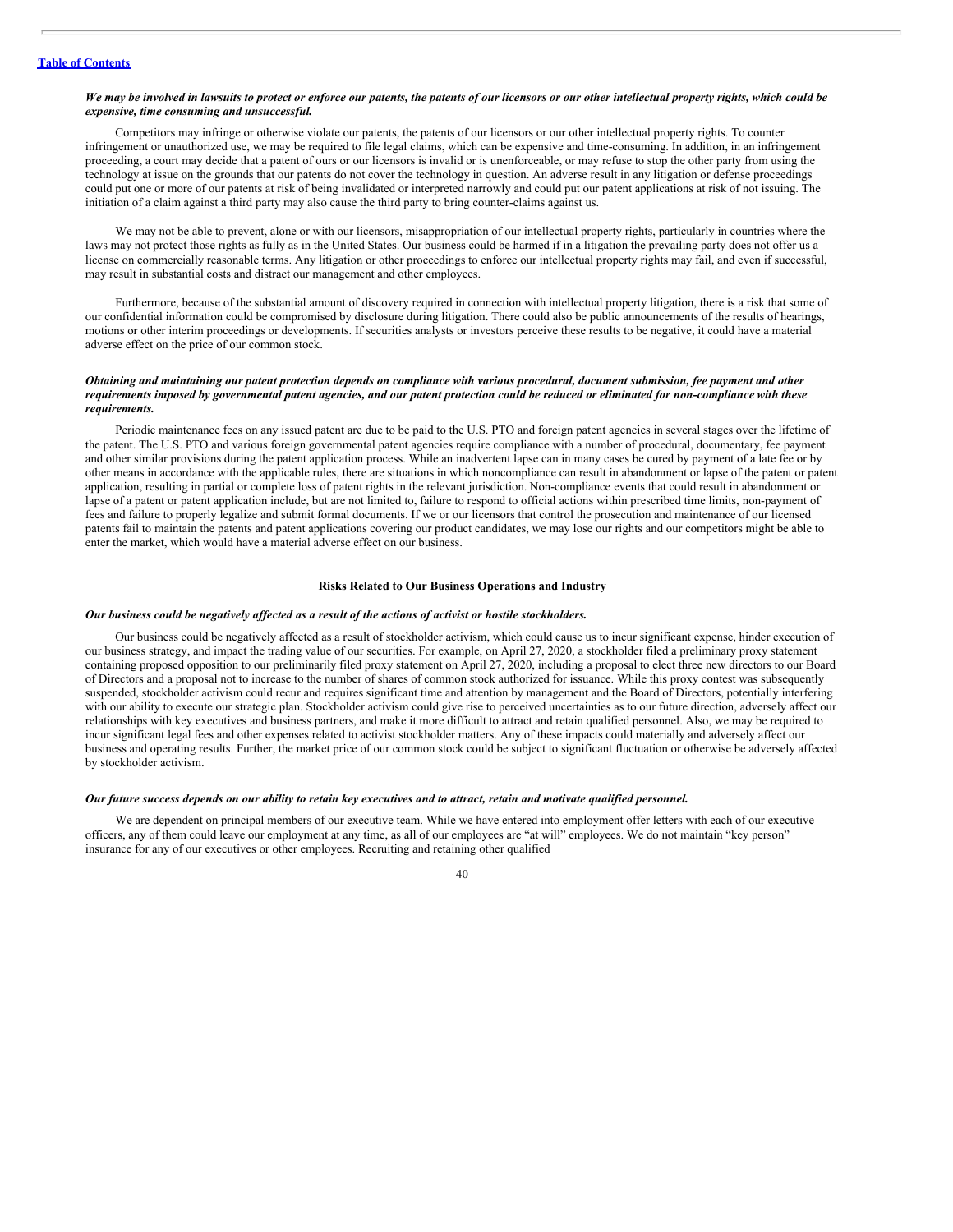employees for our business, including clinical, scientific and technical personnel, will also be critical to our success. There is currently a shortage of skilled executives in our industry, which is likely to continue. We also experience competition from universities, competitors and research institutions for the hiring of scientific and clinical personnel. As a result, competition for skilled personnel is intense and the turnover rate can be high. We may not be able to attract and retain personnel on acceptable terms given the competition among numerous pharmaceutical and biotechnology companies for similar personnel. In addition, failure of any of our clinical studies may make it more challenging to recruit and retain qualified personnel. If we are unable to successfully recruit key employees or replace key executives or key employees, it may adversely affect the progress of our research, development and commercialization objectives.

In addition, we rely on consultants and advisors, including scientific and clinical advisors, to assist us in formulating our research and development and commercialization strategies. Our consultants and advisors may be engaged by employers other than us and may have commitments under consulting or advisory contracts with other entities that may limit their availability to us, which could also adversely affect the progress of our research, development and commercialization objectives.

#### As we continue to build our clinical and drug development operations, we will need to expand our organization, and we may experience difficulties in *managing this growth, which could disrupt our operations.*

As we continue to build our clinical development programs, we are expanding our employee base to increase our managerial, clinical, scientific, and other operational teams. Such growth imposes additional responsibilities on our management, including the need to identify, recruit, maintain, motivate and integrate additional employees, consultants and contractors. Also, our management may need to divert a greater amount of attention away from our day-to-day activities and devote a substantial amount of time to managing these growth activities. We may not be able to effectively manage the expansion of our operations, which may result in weaknesses in our infrastructure, give rise to operational mistakes, loss of business opportunities, loss of employees and reduced productivity among current employees. Our expected growth could require greater capital expenditures and may divert financial resources from other projects, such as the development of product candidates. If our management is unable to effectively manage our growth, our expenses may increase more than expected, our ability to create value and/or generate revenues could be reduced, and we may not be able to implement our business strategy. Our future financial performance and our ability to develop and commercialize seladelpar and other potential product candidates and compete effectively will depend, in part, on our ability to effectively manage any future growth.

# Significant disruptions of information technology systems or breaches of data security could materially adversely affect our business, results of *operations and financial condition.*

We collect and maintain information in digital form that is necessary to conduct our business, and we are increasingly dependent on information technology systems and infrastructure to operate our business, particularly in view of the ongoing COVID-19 pandemic and remote work requirements. In the ordinary course of our business, we collect, store and transmit confidential information, including intellectual property, proprietary business information and personal information. It is critical that we do so in a secure manner to maintain the confidentiality and integrity of such confidential information. We have established physical, electronic and organizational measures to safeguard and secure our systems to prevent a data compromise, and rely on commercially available systems, software, tools, and monitoring to provide security for our information technology systems and the processing, transmission and storage of digital information. We have also outsourced elements of our information technology infrastructure, and as a result a number of third-party vendors may or could have access to our confidential information. Our internal information technology systems and infrastructure, and those of our current and any future collaborators, contractors and consultants and other third parties on which we rely, are vulnerable to damage from computer viruses, malware, natural disasters, terrorism, war, telecommunication and electrical failures, cyber-attacks or cyber-intrusions over the Internet, attachments to emails, persons inside our organization, or persons with access to systems inside our organization.

The risk of a security breach or disruption, particularly through cyber-attacks or cyber intrusion, including by computer hackers, foreign governments and cyber terrorists, has generally increased as the number, intensity and sophistication of attempted attacks and intrusions from around the world have increased. In addition, the prevalent use of mobile devices that access confidential information increases the risk of data security breaches, which could lead to the loss of confidential information or other intellectual property. The costs to us to mitigate network security problems and security vulnerabilities could be significant, and our efforts to address these problems may not be successful, and these problems could result in unexpected interruptions, delays, cessation of service and other harm to our business and our competitive position. If such an event is to occur and cause interruptions in our operations or our vendors, it may result in a material disruption of our product development programs and our reputation could be materially damaged. We could also be exposed to a risk of loss or litigation and potential liability, which could materially adversely affect our business, results of operations and financial condition.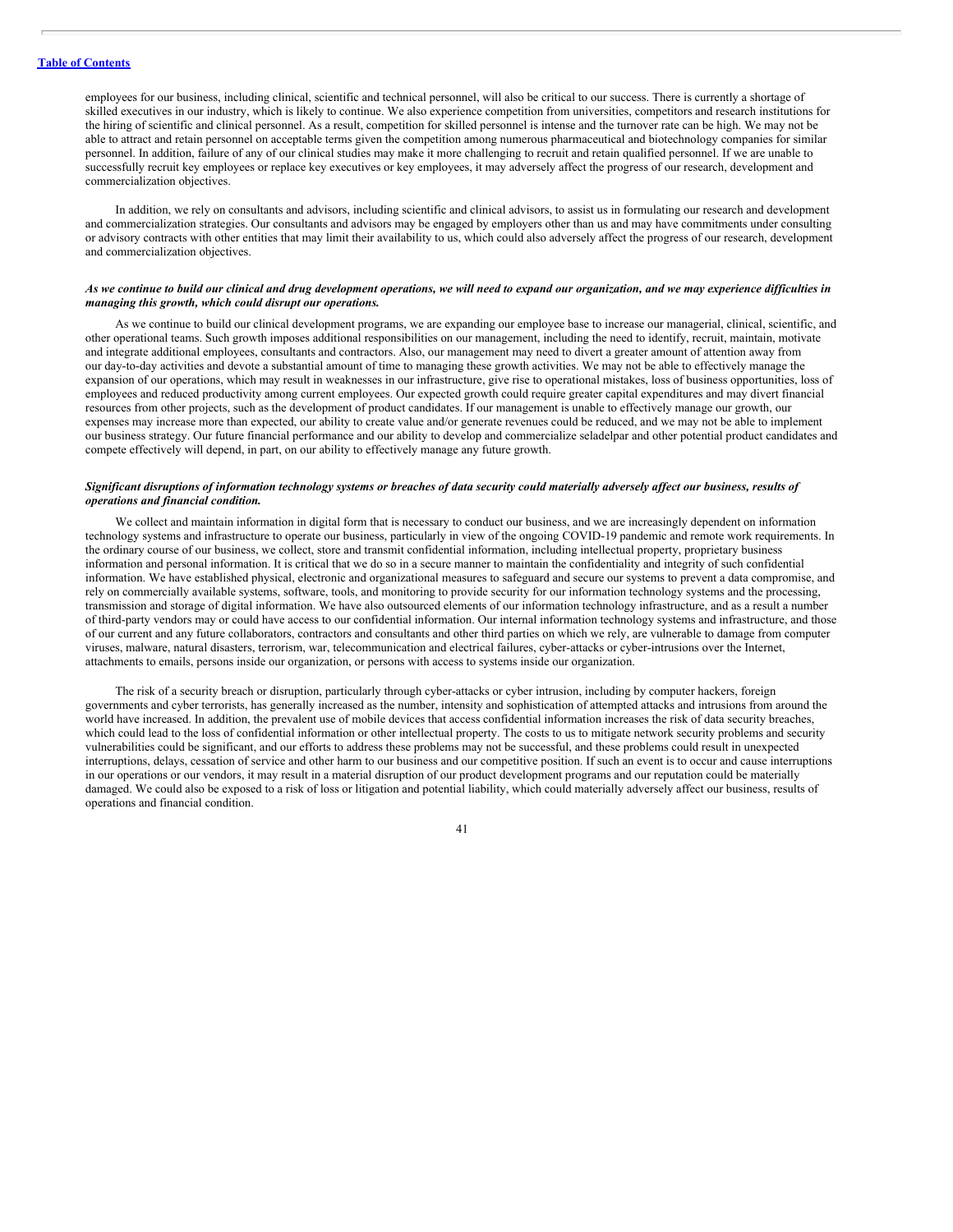#### Changes in and failures to comply with United States and foreign privacy and data protection laws, regulations and standards may adversely affect our *business, operations and consolidated financial performance.*

We are subject to or affected by numerous federal, state and foreign laws and regulations, as well as regulatory guidance, governing the collection, use, disclosure, retention, and security of personal data, such as information that we collect about patients and healthcare providers in connection with clinical trials in the United States and abroad. The global data protection landscape is rapidly evolving, and implementation standards and enforcement practices are likely to remain uncertain for the foreseeable future. This evolution may create uncertainty in our business, affect our or our vendors' ability to operate in certain jurisdictions or to collect, store, transfer, use and share personal information, necessitate the acceptance of more onerous obligations in our contracts, result in liability or impose additional costs on us. The cost of compliance with these laws, regulations and standards is high and is likely to increase in the future. Any failure or perceived failure by us to comply with federal, state or foreign laws or regulation, our internal policies and procedures or our contracts governing our processing of personal information could result in negative publicity, diversion of management time and effort and proceedings against us by governmental entities or others. In many jurisdictions, enforcement actions and consequences for noncompliance are rising.

In the United States, HIPAA imposes, among other things, certain standards relating to the privacy, security, transmission and breach reporting of individually identifiable health information. Certain states have also adopted comparable privacy and security laws and regulations, some of which may be more stringent than HIPAA. Such laws and regulations will be subject to interpretation by various courts and other governmental authorities, thus creating potentially complex compliance issues for us and our future customers and strategic partners. In the event that we are subject to HIPAA or other United States privacy and data protection laws, any liability from failure to comply with the requirements of these laws could adversely affect our financial condition. Our operations abroad may also be subject to increased scrutiny or attention from data protection authorities. Many countries in these regions have established or are in the process of establishing privacy and data security legal frameworks with which we, our customers, or our vendors must comply. For example, the EU has adopted the General Data Protection Regulation (EU) 2016/679, or GDPR, which went into effect in May 2018 and introduces strict requirements for processing the personal information of EU subjects, including clinical trial data. The GDPR has increased compliance burdens on us, including by mandating potentially burdensome documentation requirements and granting certain rights to individuals to control how we collect, use, disclose, retain and process information about them. The processing of sensitive personal data, such as physical health condition, has imposed heightened compliance burdens under the GDPR and is a topic of active interest among foreign regulators. In addition, the GDPR provides for robust regulatory enforcement and fines for a noncompliant company. As we continue to expand into other foreign countries and jurisdictions, we may be subject to additional laws and regulations that may affect how we conduct business.

#### **Risks Relating to Owning Our Common Stock**

#### An active trading market for our common stock may not continue and the market price for our common stock may decline in value.

Our common stock has historically been listed on the Nasdaq Capital Market under the symbol "CBAY" and in the second quarter of 2018 it began trading on the Nasdaq Global Select Market. Historically, trading volume for our common stock has been limited. The historical trading prices of our common stock on the Nasdaq Capital Market and the Nasdaq Global Select Market may not be indicative of the price levels at which our common stock will trade in the future, and we cannot predict the extent to which investor interest in us generally will continue to support an active public trading market for our common stock or how liquid will be that public market.

#### *Our stock price is volatile, and our stockholders' investment in our stock could decline in value.*

The historical trading price of our common stock has been volatile. Our stock price may continue to be subject to wide fluctuations in response to a variety of factors, including:

- delays in enrolling and/or completing the RESPONSE clinical trial or our other clinical trials;
- adverse or inconclusive results in our clinical trials;
- adverse or inconclusive results or delays in preclinical testing;
- inability to obtain additional funding;
- any delay in filing an Investigational New Drug (IND) application or NDA for any of our future product candidates and any adverse development or perceived adverse development with respect to the FDA's review of an IND or NDA;
- failure to enter into new collaborations;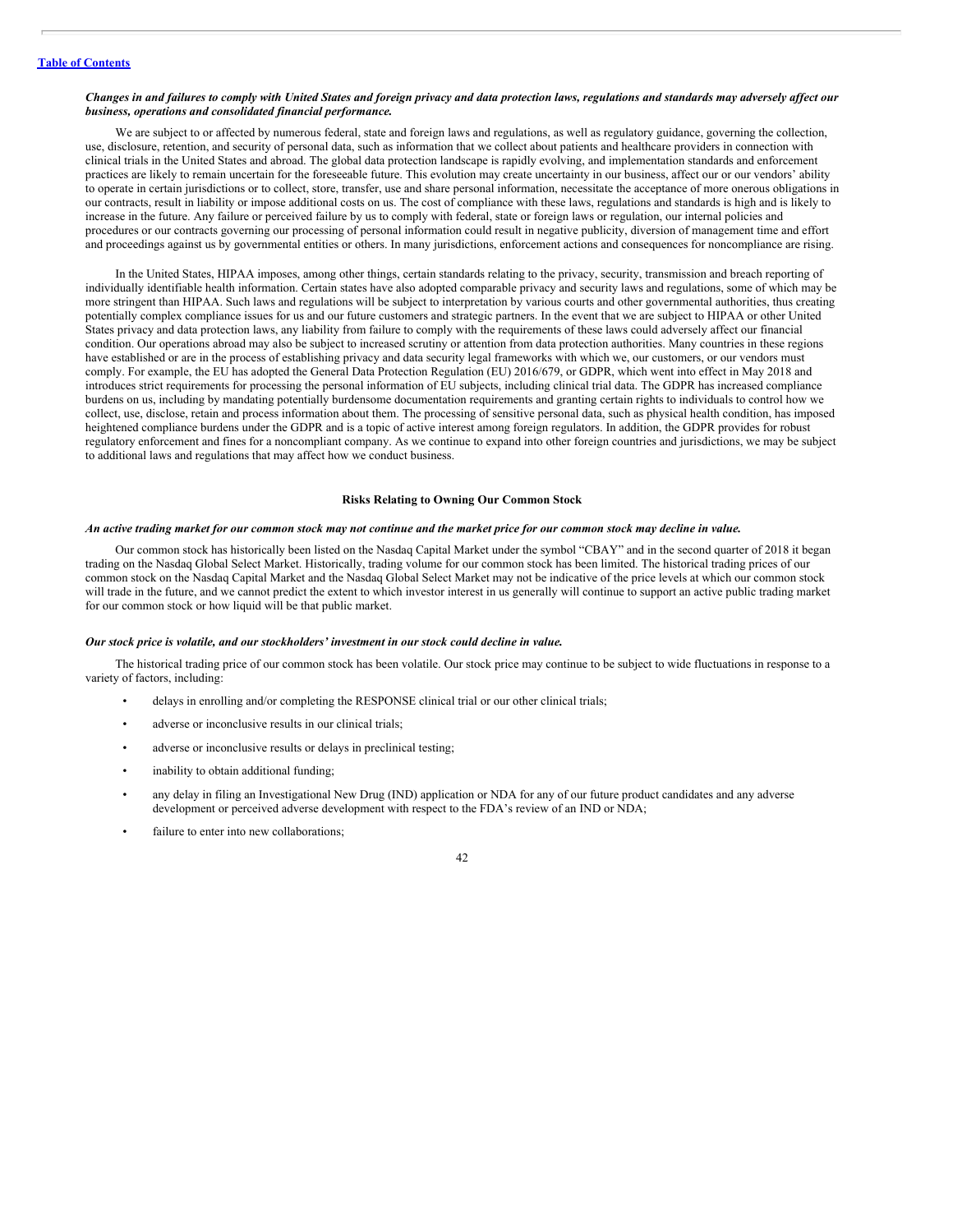# **Table of [Contents](#page-1-0)**

- failure by us or our licensors to prosecute, maintain or enforce our intellectual property rights;
- failure to successfully develop and commercialize our future product candidates;
- changes in laws or regulations applicable to future products;
- changes in the structure of health care payment systems;
- inability to obtain adequate product supply for our product candidates or the inability to do so at acceptable prices;
- adverse regulatory decisions;
- introduction of new products, services or technologies by our competitors;
- failure to meet or exceed financial projections we may provide to the public;
- failure to meet or exceed the estimates and projections of the investment community;
- the perception of the pharmaceutical industry by the public, legislatures, regulators and the investment community;
- announcements of significant acquisitions, strategic partnerships, joint ventures or capital commitments by us or our competitors;
- announcements of significant or potential equity or debt sales by us;
- announcements of clinical trial plans or results by us or our competitors;
- disputes or other developments relating to proprietary rights, including patents, litigation matters and our ability to obtain patent protection for our technologies;
- additions or departures of key scientific or management personnel;
- significant lawsuits, including patent or stockholder litigation;
- changes in the market valuations of similar companies;
- sales of our common stock by us or our stockholders in the future; and
- trading volume of our common stock.

In addition, companies trading in the stock market in general have experienced extreme price and volume fluctuations that have often been unrelated or disproportionate to the operating performance of these companies. Broad market and industry factors may negatively affect the market price of our common stock, regardless of our actual operating performance.

## Future sales and issuances of our common stock or rights to purchase common stock, including pursuant to our equity incentive plans, could result in additional dilution of the percentage ownership of our stockholders and could cause our stock price to fall.

Significant additional capital may be needed in the future to continue our product development efforts in current and future clinical trials and operations. To the extent we raise additional capital by issuing equity securities, our stockholders may experience substantial dilution. We may sell common stock, convertible securities or other equity securities in one or more transactions at prices and in a manner we determine from time to time. If in the future we sell common stock, convertible securities or other equity securities, investors may be materially diluted by subsequent sales. These sales may also result in new investors gaining rights superior to our existing stockholders. Pursuant to our equity incentive plans, we are authorized to grant stock options and other equity-based awards to our employees, directors and consultants. The number of shares available for future grant under our equity incentive plans as of March 31, 2022 was 2,433,522 shares.

# Anti-takeover provisions in our charter documents and under Delaware law could make an acquisition of us, which may be beneficial to our stockholders, more difficult and may prevent attempts by our stockholders to replace or remove our current management.

Provisions in our certificate of incorporation and our bylaws may delay or prevent an acquisition of us. In addition, these provisions may frustrate or prevent any attempts by our stockholders to replace or remove our current management by making it more difficult for stockholders to replace members of our board of directors, who are responsible for appointing the members of our management team. In addition, we are governed by the provisions of Section 203 of the Delaware General Corporation Law, which prohibits, with some exceptions, stockholders owning in excess of 15% of our outstanding voting stock from merging or combining with us. Finally, our charter documents establish advance notice requirements for nominations for election to our board of directors and for proposing matters that can be acted upon at stockholder meetings. Although we believe these provisions together provide for an opportunity to receive higher bids by requiring potential acquirers to negotiate with our board of directors, they would apply even if the offer may be considered beneficial by some stockholders.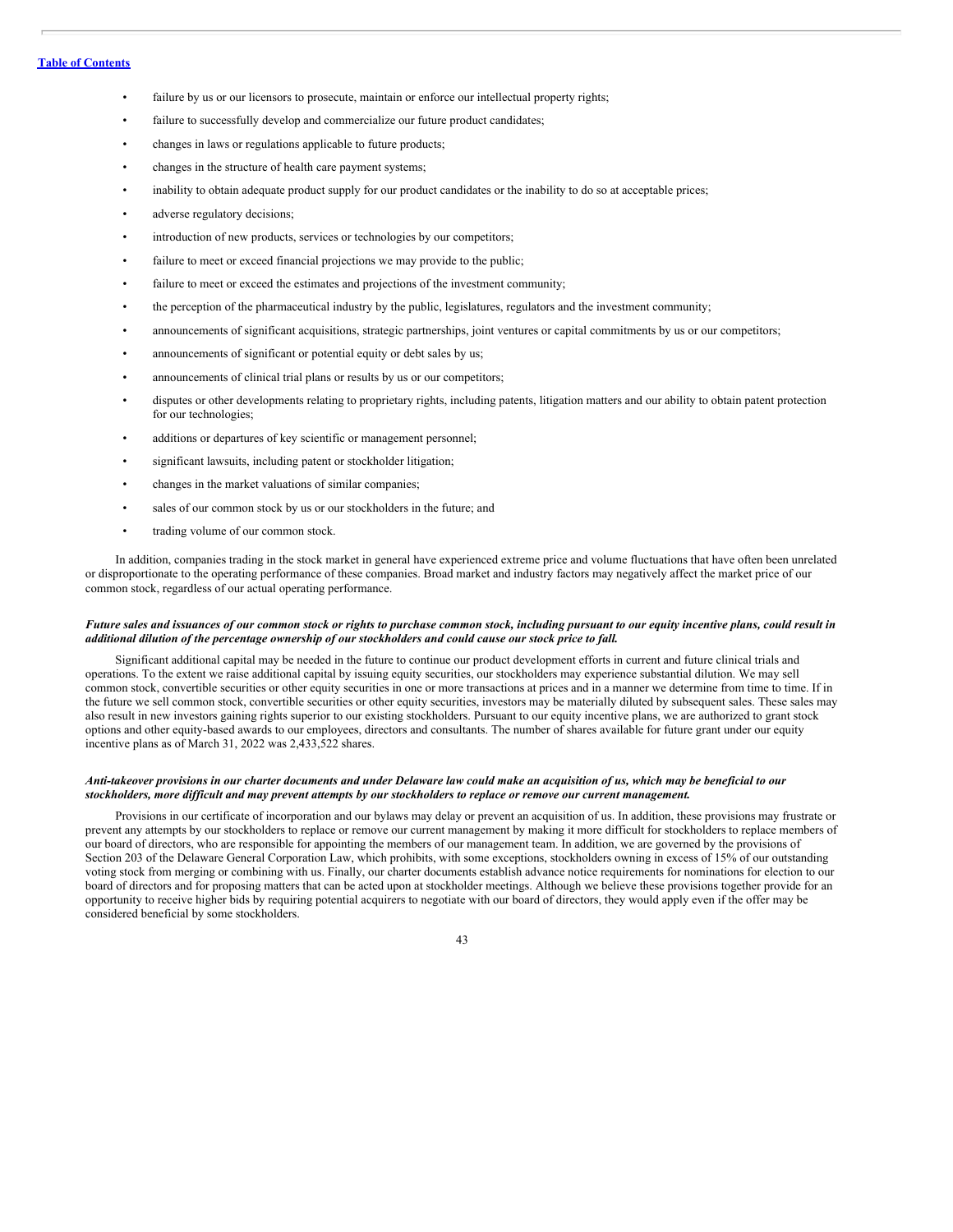### **General Risks**

## We do not anticipate paying cash dividends, and accordingly, stockholders must rely on stock appreciation for any return on their investment.

We do not anticipate paying cash dividends in the future. As a result, only appreciation of the price of our common stock, which may never occur, will provide a return to stockholders. Investors seeking cash dividends should not invest in our common stock.

# *We may be subject to securities litigation, which is expensive and could divert management attention.*

Our share price is volatile, and in the past, companies that have experienced volatility in the market price of their stock have been subject to securities class action litigation. We may be the target of this type of litigation in the future. Securities litigation against us could result in substantial costs and divert our management's attention from other business concerns, which could seriously harm our business.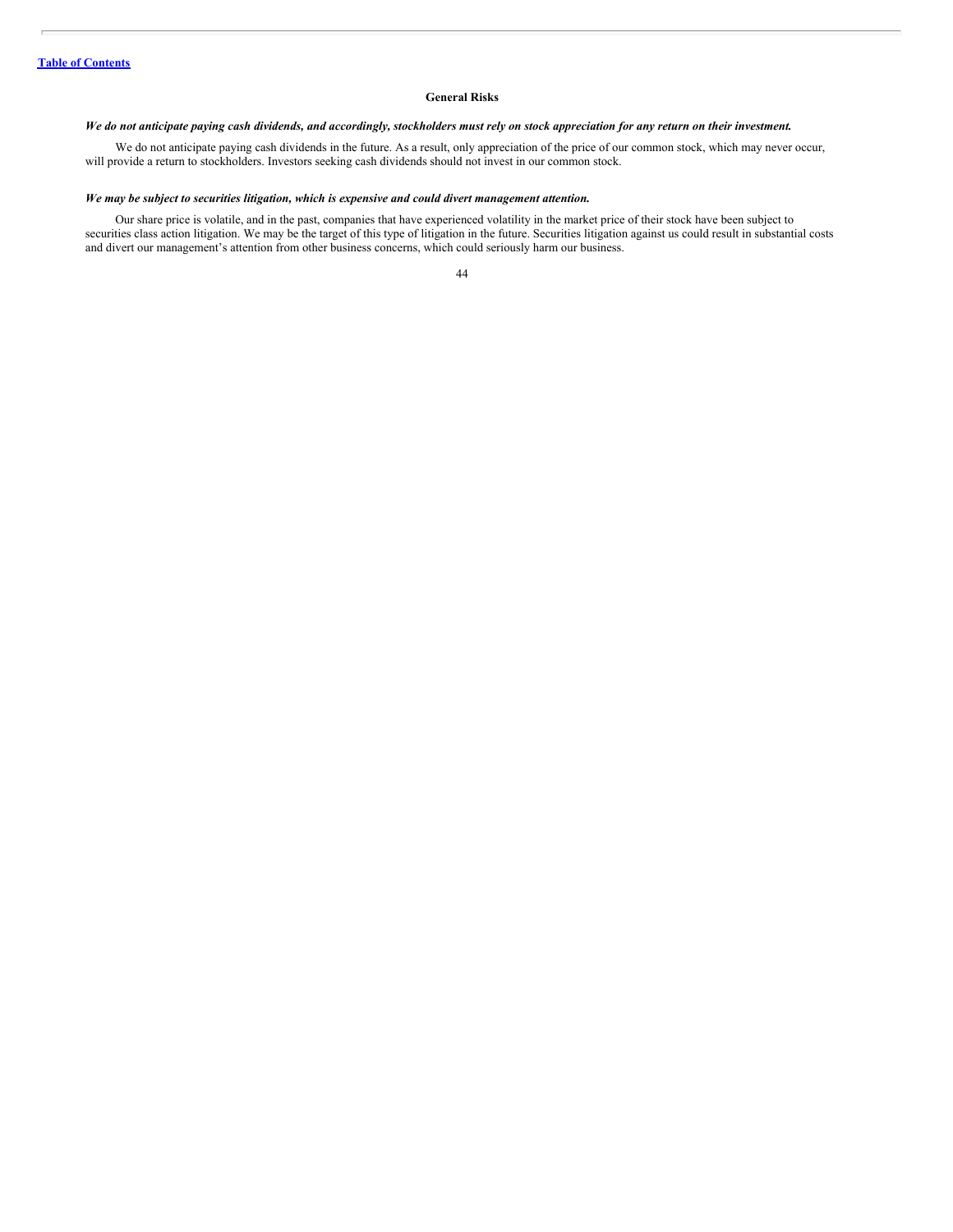# **Table of [Contents](#page-1-0)**

<span id="page-45-0"></span>

| Item 6.               | <b>Exhibits</b>                                                                                                                                                                                                        |
|-----------------------|------------------------------------------------------------------------------------------------------------------------------------------------------------------------------------------------------------------------|
| Exhibit<br><u>No.</u> | <b>Description of Document</b>                                                                                                                                                                                         |
| 3.1                   | Amended and Restated Certificate of Incorporation. (Filed with the SEC as Exhibit 3.1 to our Amendment No. 2 to Registration Statement on<br>Form 10, filed with the SEC on October 17, 2013, SEC File No. 000-55021.) |
| 3.2                   | Certificate of Amendment to Amended and Restated Certificate of Incorporation (Filed with the SEC as Exhibit 3.1 to our Current Report on<br>Form 8-K, filed with the SEC on June 26, 2020, SEC File No.001-36500).    |
| 3.3                   | Amended and Restated By-Laws. (Filed with the SEC as Exhibit 3.2 to our Amendment No. 2 to Registration Statement on Form 10, filed with<br>the SEC on October 17, 2013, SEC File No. 000-55021.)                      |
| 4.1                   | Reference is made to Exhibits $3.1$ , $3.2$ and $3.3$ .                                                                                                                                                                |
| 31.1                  | Certification of President and Chief Executive Officer (Principal Executive Officer) pursuant to Rule 13-a-14(a) or Rule 15(d)-14(a) of the<br>Exchange Act.                                                           |
| 31.2                  | Certification of Vice President, Finance (Principal Financial Officer) pursuant to Rule 13a-14(a) or Rule 15d-14(a) of the Exchange Act.                                                                               |
| 32.1                  | Certification of President and Chief Executive Officer (Principal Executive Officer) and Vice President, Finance (Principal Financial Officer)                                                                         |

45

pursuant to 18 U.S.C. Section 1350 as adopted pursuant to Section 906 of the [Sarbanes-Oxley](#page-49-0) Act of 2002.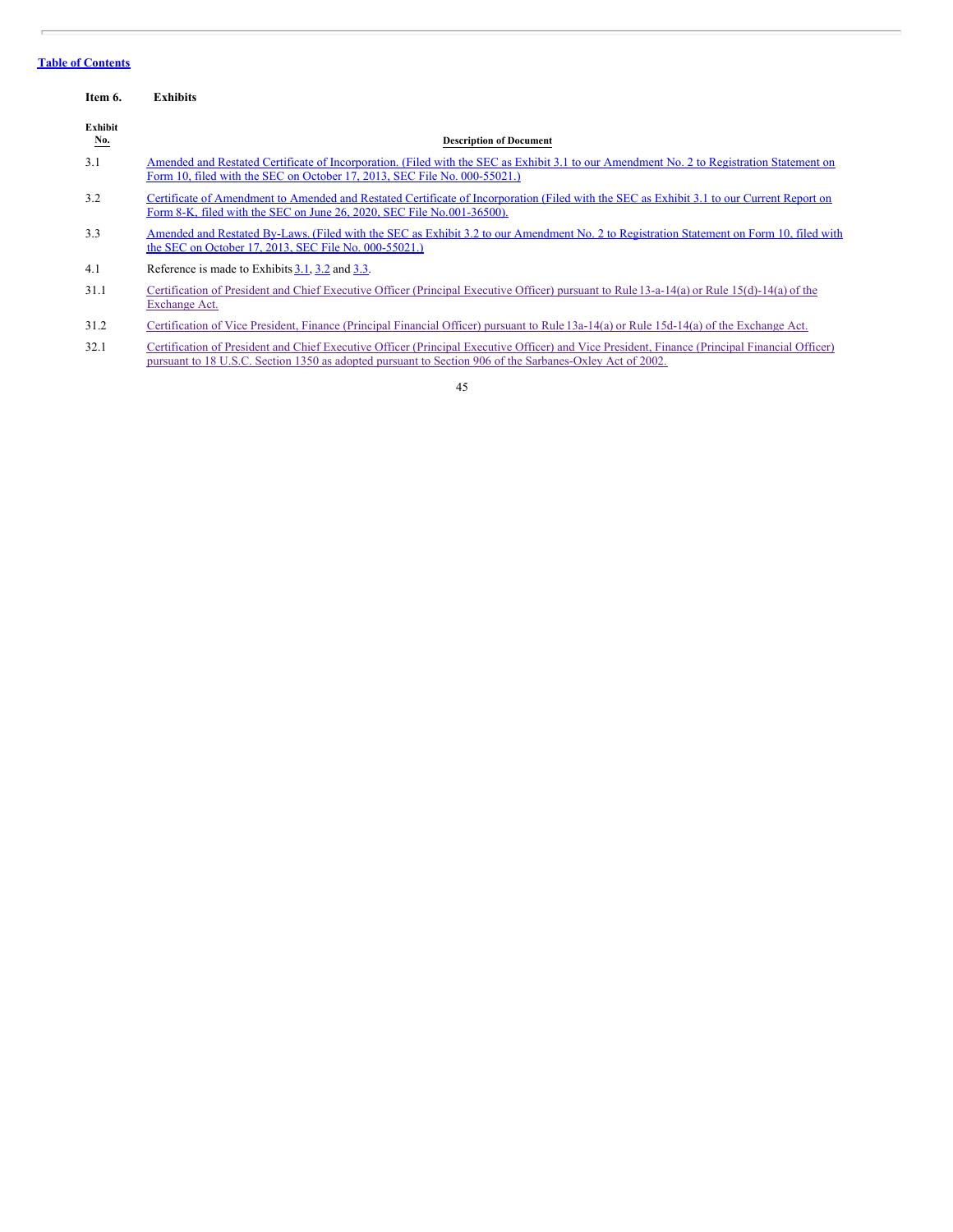# **SIGNATURES**

<span id="page-46-0"></span>Pursuant to the requirements of the Securities Exchange Act of 1934, the registrant has duly caused this report to be signed on its behalf by the undersigned, thereunto duly authorized.

CYMABAY THERAPEUTICS, INC.

By: /s/ Sujal Shah

Sujal Shah President and Chief Executive Officer (Principal Executive Officer)

Date: May 12, 2022

By: /s/ Daniel Menold Daniel Menold Vice President, Finance (Principal Financial and Accounting Officer)

Date: May 12, 2022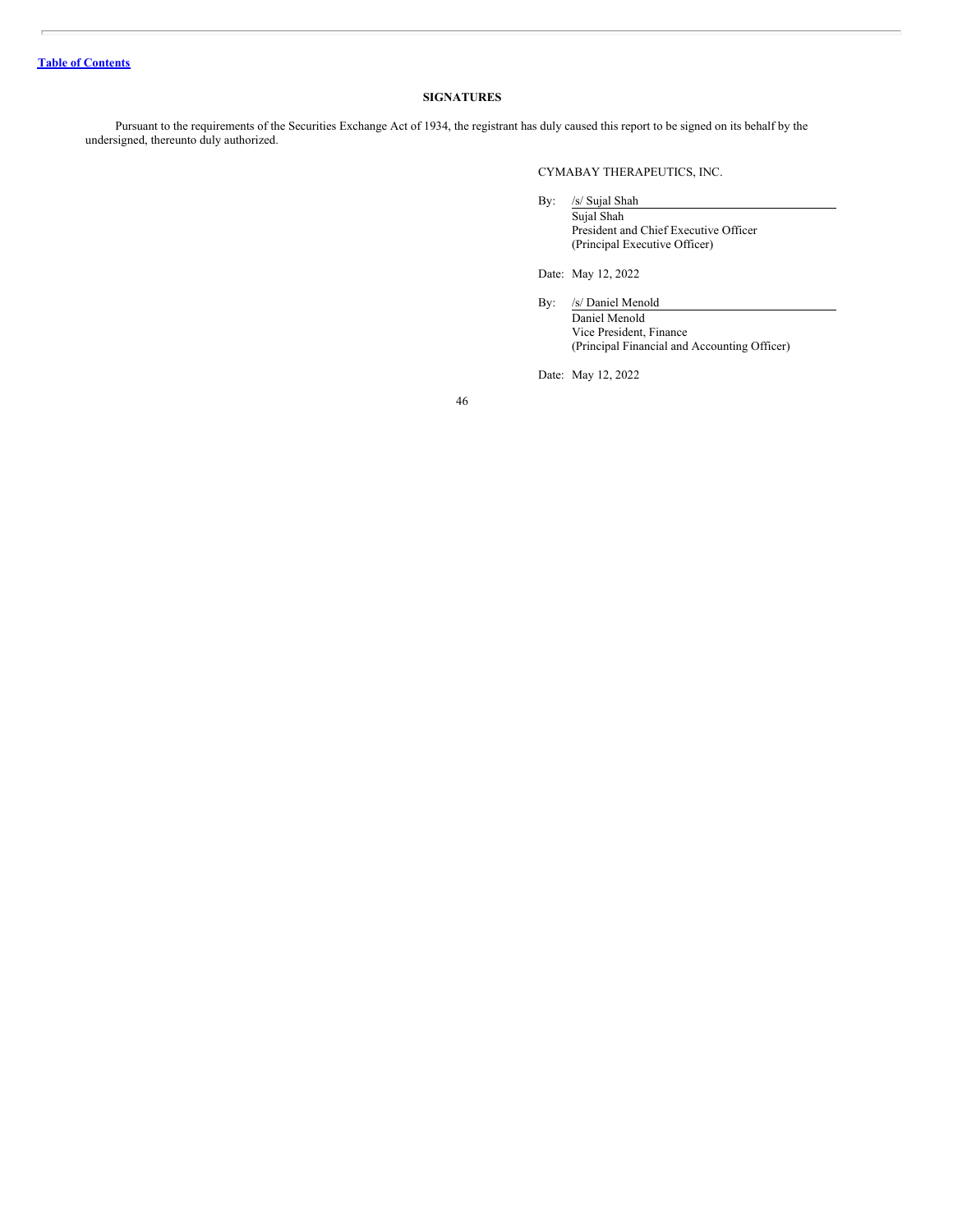<span id="page-47-0"></span>I, Sujal Shah, certify that:

- 1. I have reviewed this Form 10-Q of CymaBay Therapeutics, Inc.;
- 2. Based on my knowledge, this report does not contain any untrue statement of a material fact or omit to state a material fact necessary to make the statements made, in light of the circumstances under which such statements were made, not misleading with respect to the period covered by this report;
- 3. Based on my knowledge, the financial statements, and other financial information included in this report, fairly present in all material respects the financial condition, results of operations and cash flows of the registrant as of, and for, the periods presented in this report;
- 4. The registrant's other certifying officer(s) and I are responsible for establishing and maintaining disclosure controls and procedures (as defined in Exchange Act Rules 13a-15(e) and 15d-15(e)) and internal control over financial reporting (as defined in Exchange Act Rules13a-15(f) and 15d-15(f)) for the registrant and have:
	- a) Designed such disclosure controls and procedures, or caused such disclosure controls and procedures to be designed under our supervision, to ensure that material information relating to the registrant, including its consolidated subsidiaries, is made known to us by others within those entities, particularly during the period in which this report is being prepared;
	- b) Designed such internal control over financial reporting, or caused such internal control over financial reporting to be designed under our supervision, to provide reasonable assurance regarding the reliability of financial reporting and the preparation of financial statements for external purposes in accordance with generally accepted accounting principles;
	- c) Evaluated the effectiveness of the registrant's disclosure controls and procedures and presented in this report our conclusions about the effectiveness of the disclosure controls and procedures, as of the end of the period covered by this report based on such evaluation; and
	- d) Disclosed in this report any change in the registrant's internal control over financial reporting that occurred during the registrant's most recent fiscal quarter (the registrant's fourth fiscal quarter in the case of an annual report) that has materially affected, or is reasonably likely to materially affect, the registrant's internal control over financial reporting; and
- 5. The registrant's other certifying officer(s) and I have disclosed, based on our most recent evaluation of internal control over financial reporting, to the registrant's auditors and the audit committee of the registrant's board of directors (or persons performing the equivalent functions):
	- a) All significant deficiencies and material weaknesses in the design or operation of internal control over financial reporting which are reasonably likely to adversely affect the registrant's ability to record, process, summarize and report financial information; and
	- b) Any fraud, whether or not material, that involves management or other employees who have a significant role in the registrant's internal control over financial reporting.

Date May 12, 2022

/s/ Sujal Shah

Sujal Shah President and Chief Executive Officer (Principal Executive Officer)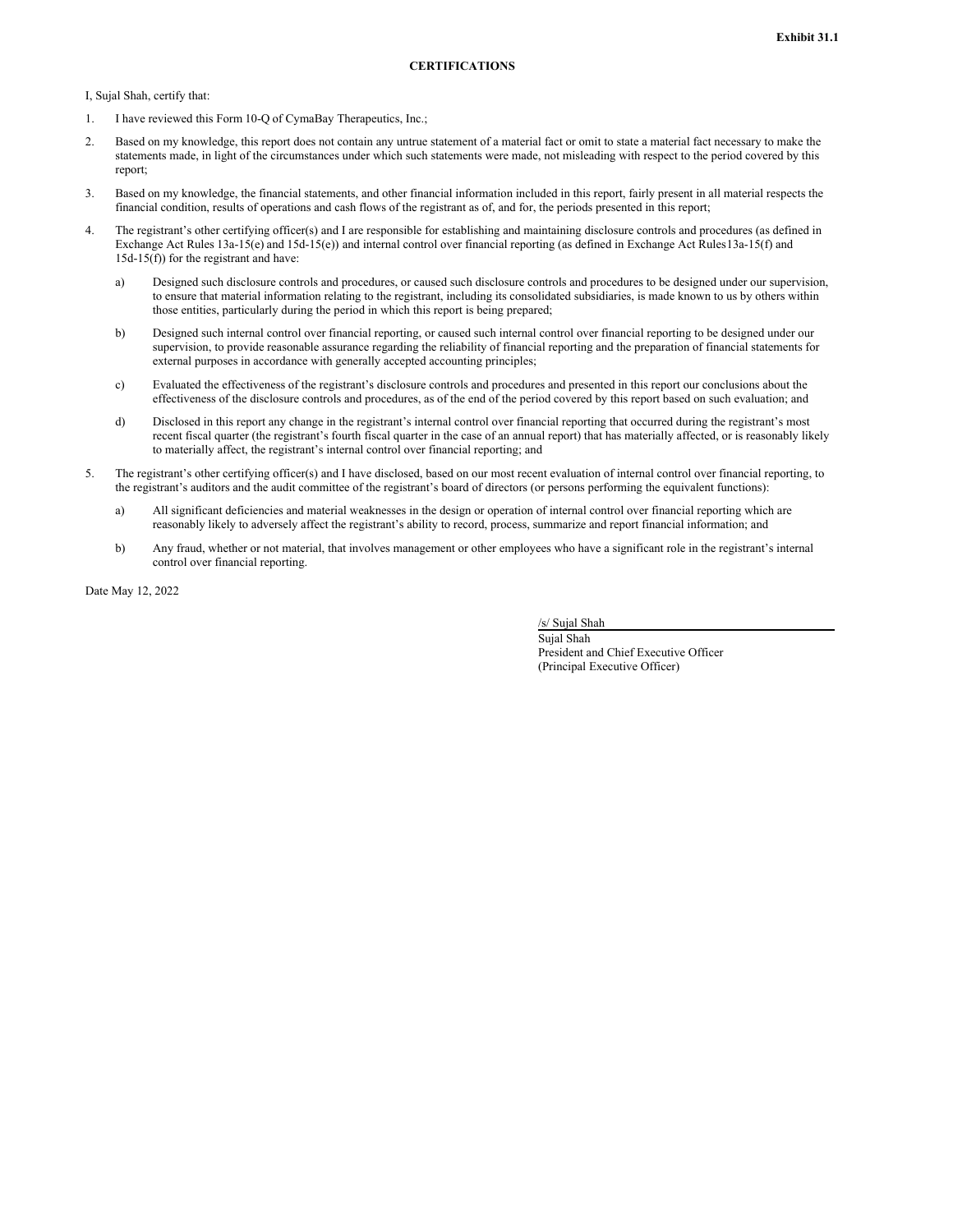<span id="page-48-0"></span>I, Daniel Menold, certify that:

- 1. I have reviewed this Form 10-Q of CymaBay Therapeutics, Inc.;
- 2. Based on my knowledge, this report does not contain any untrue statement of a material fact or omit to state a material fact necessary to make the statements made, in light of the circumstances under which such statements were made, not misleading with respect to the period covered by this report;
- 3. Based on my knowledge, the financial statements, and other financial information included in this report, fairly present in all material respects the financial condition, results of operations and cash flows of the registrant as of, and for, the periods presented in this report;
- 4. The registrant's other certifying officer(s) and I are responsible for establishing and maintaining disclosure controls and procedures (as defined in Exchange Act Rules 13a-15(e) and 15d-15(e)) and internal control over financial reporting (as defined in Exchange Act Rules13a-15(f) and 15d-15(f)) for the registrant and have:
	- a) Designed such disclosure controls and procedures, or caused such disclosure controls and procedures to be designed under our supervision, to ensure that material information relating to the registrant, including its consolidated subsidiaries, is made known to us by others within those entities, particularly during the period in which this report is being prepared;
	- b) Designed such internal control over financial reporting, or caused such internal control over financial reporting to be designed under our supervision, to provide reasonable assurance regarding the reliability of financial reporting and the preparation of financial statements for external purposes in accordance with generally accepted accounting principles
	- c) Evaluated the effectiveness of the registrant's disclosure controls and procedures and presented in this report our conclusions about the effectiveness of the disclosure controls and procedures, as of the end of the period covered by this report based on such evaluation; and
	- d) Disclosed in this report any change in the registrant's internal control over financial reporting that occurred during the registrant's most recent fiscal quarter (the registrant's fourth fiscal quarter in the case of an annual report) that has materially affected, or is reasonably likely to materially affect, the registrant's internal control over financial reporting; an
- 5. The registrant's other certifying officer(s) and I have disclosed, based on our most recent evaluation of internal control over financial reporting, to the registrant's auditors and the audit committee of the registrant's board of directors (or persons performing the equivalent functions):
	- a) All significant deficiencies and material weaknesses in the design or operation of internal control over financial reporting which are reasonably likely to adversely affect the registrant's ability to record, process, summarize and report financial information; and
	- b) Any fraud, whether or not material, that involves management or other employees who have a significant role in the registrant's internal control over financial reporting.

Date: May 12, 2022

/s/ Daniel Menold

Daniel Menold Vice President, Finance (Principal Financial and Accounting Officer)